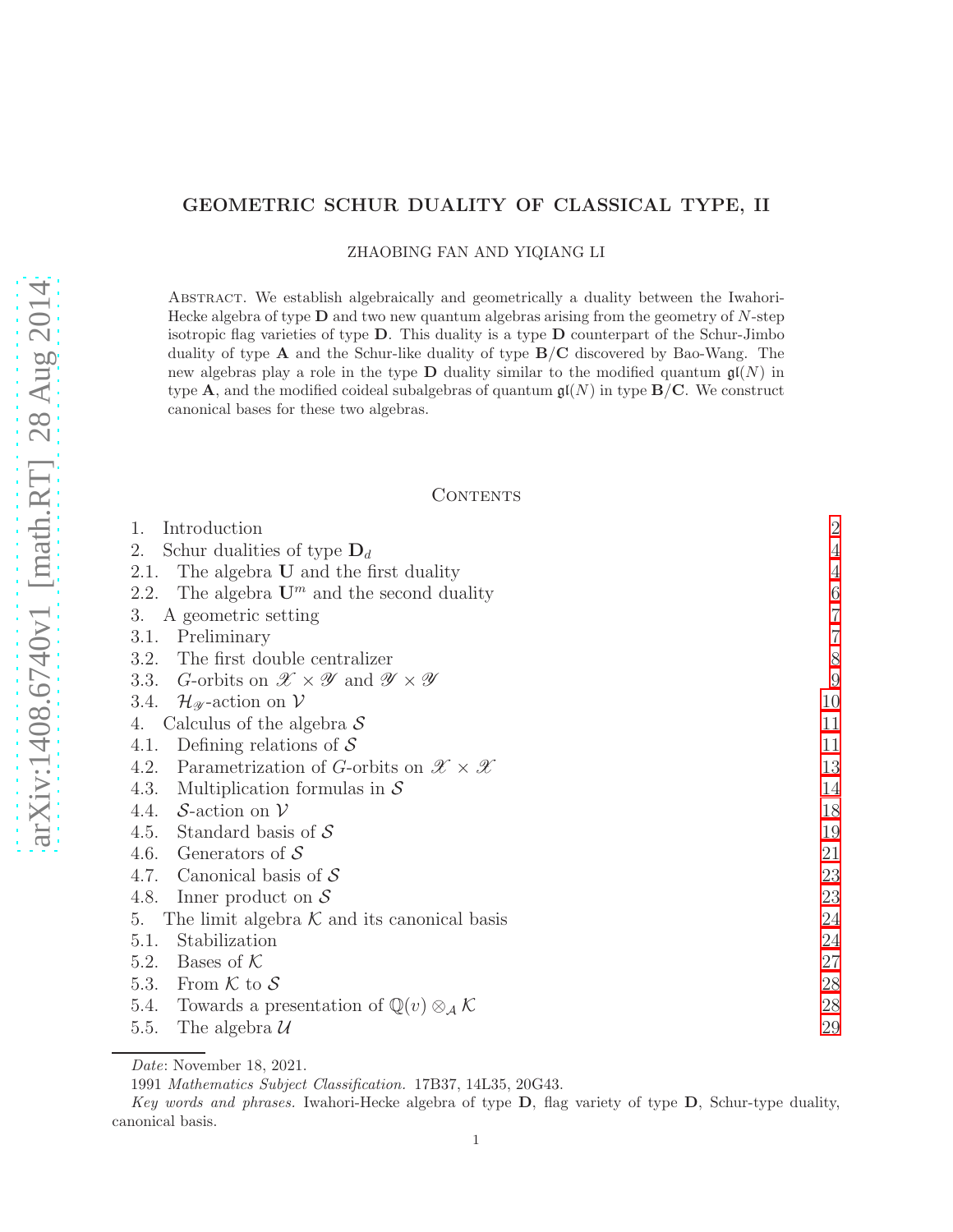## 2 ZHAOBING FAN AND YIQIANG LI

| Case II                                                                    | 32 |
|----------------------------------------------------------------------------|----|
| 6.1. The second double centralizer                                         | 32 |
| 6.2. Relations for $\mathcal{S}^m$                                         | 33 |
| 6.3. Generators and bases for $\mathcal{S}^m$                              | 35 |
| 6.4. The algebra $\mathcal{K}^m$                                           | 37 |
| 6.5. A presentation of $\mathbb{Q}(v) \otimes_{\mathcal{A}} \mathcal{K}^m$ | 37 |
| 6.6. The identification $\mathcal{K}^m = \mathbf{U}^m$                     | 38 |
| 6.7. The algebra $\mathcal{U}^m$                                           | 39 |
| References                                                                 | 39 |
|                                                                            |    |

#### 1. INTRODUCTION

<span id="page-1-0"></span>Let G be a classical linear algebraic group over an algebraically closed field. One of the milestones in geometric representation theory is the geometric realization of the associated Iwahori-Hecke algebra of G, by using the bounded derived category of G-equivariant constructible sheaves on the product variety of two copies of the complete flag variety of G. Via this realization, many problems related to the Iwahori-Hecke algebra of G are solved. For example, the positivity conjecture for the structure constants of the Kazhdan-Lusztig bases ([\[KL79\]](#page-39-0)) are settled by interpreting the basis elements as the (shifted) intersection cohomology complexes attached to G-orbit closures in the product variety.

One may wonder if the geometric approach can be adapted to study other objects in representation theory, besides Iwahori-Hecke algebras. Indeed, a modification by replacing the adjective 'complete' in the construction by 'partial' already yields highly nontrivial results, as we explain in the following.

If G is of type A, i.e.,  $G = GL(d)$ , and the complete flag variety is replaced by the N-step partial flag variety of  $GL(d)$  with N bearing not relation to d, then an analogous construction provides a geometric realization of the v-Schur quotient of the quantum  $\mathfrak{gl}(N)$  in the classic work [\[BLM90\]](#page-38-2). Moreover, the quantum  $\mathfrak{gl}(N)$  can then be realized in the projective limit of the v-Schur quotients (as d goes to infinity). Remarkably, an idempotented version of quantum  $\mathfrak{gl}(N)$  is discovered inside the projective limit as well admitting a canonical basis. The role of the canonical basis for the modified quantum  $\mathfrak{gl}(N)$  is similar to that of Kazhdan-Lusztig bases for Iwahori-Hecke algebras. Subsequently, the Schur-Jimbo duality, as a bridge connecting the Iwahori-Hecke algebra of  $GL(d)$  and (modified) quantum  $\mathfrak{gl}(N)$ , is realized geometrically by considering the product variety of the complete flag variety and the N-step partial flag variety of  $GL(d)$  in [\[GL92\]](#page-39-1). The modified quantum  $\mathfrak{sl}(N)$  (a variant of quantum  $\mathfrak{gl}(N)$ ) and its canonical basis are further categorified in the works [\[La10\]](#page-39-2) and [\[KhLa10\]](#page-39-3), which play a fundamental role in higher representation theory and the categorification of knot invariants.

If G is of type  $\mathbf{B}/\mathbf{C}$ , i.e.,  $G = \text{SO}(2d+1)/\text{SP}(2d)$ , and the variety involved is replaced by the N-step isotropic flag variety of  $SO(2d+1)/SP(2d)$ , then one gets a geometric realization of the modified forms of two coideal subalgebras  $\mathbf{U}^i$  and  $\mathbf{U}^j$  of quantum  $\mathfrak{gl}(N)$  in [\[BKLW14\]](#page-38-3) by mimicking the approach in [\[BLM90\]](#page-38-2). Moreover, the canonical bases of these modified coideal subalgebras are constructed and studied for the first time. Along the way, a duality of Bao-Wang in [\[BW13\]](#page-38-4) relating the (modified) coideal subalgebras and the Iwahori-Hecke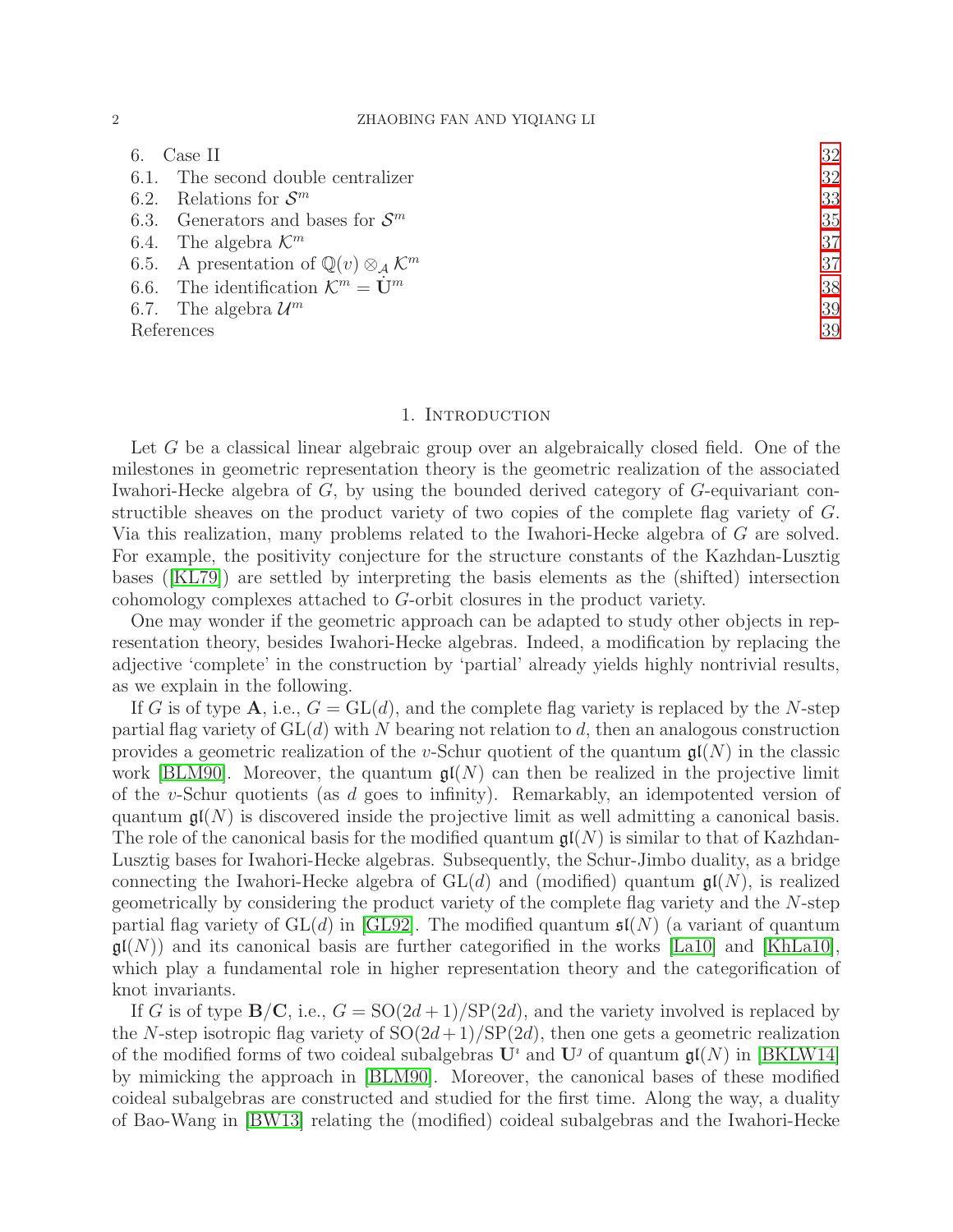algebra of type  $B/C$  associated to  $SO(2d+1)/SP(2d)$  is also geometrically realized in a similar manner as the type- $\bf{A}$  case. (See also [\[G97\]](#page-39-4) for a duality closely related to the duality of Bao-Wang.) The canonical basis theory for these coideal subalgebras is initiated in the seminal work [\[BW13\]](#page-38-4), and is used substantially to give simultaneously a new formulation of the Kazhdan-Lusztig conjecture of type  $B/C$  on the irreducible character problem and the resolution of the analogous problem for the ortho-symplectic Lie superalgebras.

To this end, it is compelling to ask what happens to the remaining classical case:  $G =$  $SO(2d)$  of type **D**. The purpose of this paper is to provide an answer to this question, as a sequel to [\[BKLW14\]](#page-38-3). More precisely, we obtain two quantum algebras  $\mathcal{K}$  and  $\mathcal{K}^m$ via the geometry of the  $N$ -step isotropic flag variety of type  **and a stabilization process** following [\[BLM90\]](#page-38-2) and [\[BKLW14\]](#page-38-3). We show that both algebras possess three distinguished bases, i.e., the standard, monomial and canonical bases, similar to the results in type ABC. We further establish new dualities between these two algebras and the Iwahori-Hecke algebra of type  $\bf{D}$  attached to  $SO(2d)$  algebraically and geometrically.

Unlike type **ABC**, the algebras K and  $\mathcal{K}^m$  are not modified forms of some known quantum algebras in literature, even though they resemble the modified forms  $\dot{\mathbf{U}}$ <sup>*i*</sup>,  $\dot{\mathbf{U}}$ <sup>*j*</sup> of coideal subalgebras of quantum  $\mathfrak{gl}(N)$ . It is natural to ask for a presentation of the two algebras by generators and relations. We have a complete answer for the algebra  $\mathcal{K}^m$ , and partial results for K. We show that the algebra  $\mathcal{K}^m$  admits defining relations similar to those of  $\dot{\mathbf{U}}^i$ , but with the size of the set of idempotent generators doubled, after extending the underlying ring to the field of rational functions. Despite all the similarities, we caution the reader that  $\dot{\mathbf{U}}^i$  is not a subalgebra of  $\mathcal{K}^m$ . The presentation for  $\mathcal{K}^m$  is obtained by showing that (the complexification of)  $\mathcal{K}^m$  is isomorphic to the modified form of a new unital associative algebra  $\mathbf{U}^m$  containing the coideal subalgebra  $\mathbf{U}^i$  and two additional idempotents. The appearance of the new idempotents reflects the geometric fact that there are two connected components for maximal isotropic Grassmannians in the type D geometry. As for the bigger algebra  $K$ , we formulate another new unital associative algebra U containing the coideal subalgebra  $U^j$  and three extra idempotents, and expect its modified form to be isomorphic to  $K$  after a suitable field extension. As an evidence in support of this expectation, we show that  **and the Iwahori-Hecke algebra of type**  $**D**$  **satisfy a double centralizer property.** Notice that the commuting actions between  $\mathbf{U}^i$ ,  $\mathbf{U}^j$  and the Iwahori-Hecke algebra of type D are first observed in [\[ES13b,](#page-39-5) 7.8] (see also [\[ES13a\]](#page-39-6)), so this result can be thought of as an enhancement of those in *loc. cit.*

As an application, we expect that the type-D duality and the canonical basis theory for the new algebras  $K$  and  $K^m$  developed in this paper will shed light on the type-**D** problems similar to those addressed in [\[BW13\]](#page-38-4), currently under investigation by H. Bao.

Since our results are governed in principle by the (parabolic) Kazhdan-Lusztig polynomials of type D, they are obviously different from those in type ABC in [\[BLM90\]](#page-38-2) and [\[BKLW14\]](#page-38-3). Furthermore, the geometry of type  $\bf{D}$  is more challenging to handle. In particular, there are mainly three new technical barriers in our type  $D$  setting that we overcomed. The first one is that there are two connected components for the maximal isotropic Grassmannian associated to  $SO(2d)$ . This forces us to parameterize the  $SO(2d)$ -orbits by using *signed* matrices instead of matrices in type **ABC**. The second one is that the number of isotropic lines in a given quadratic space of even dimension over a finite field depends on its isometric class, we choose to work in the case when the group is split, which has a remarkable hereditary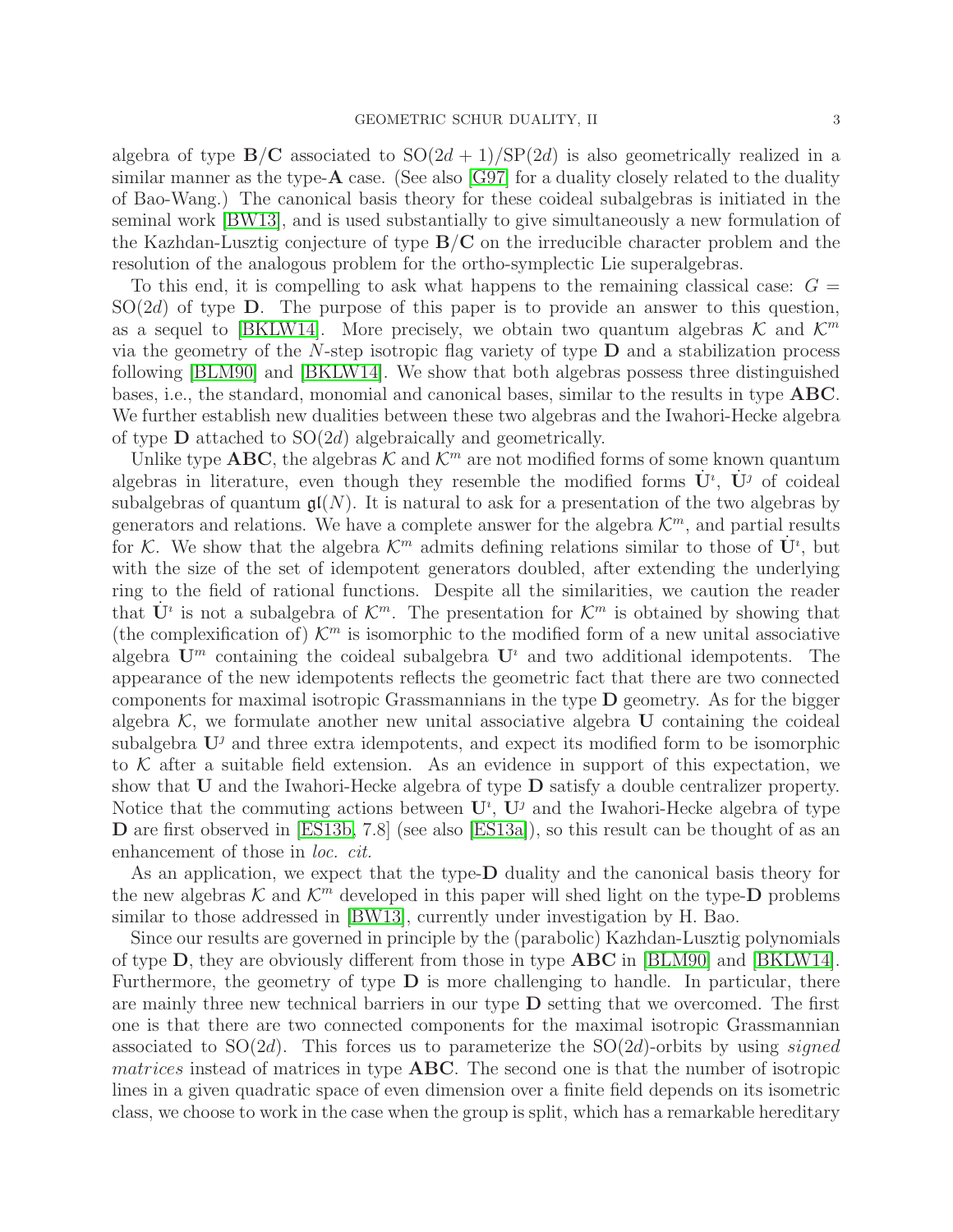## 4 ZHAOBING FAN AND YIQIANG LI

property (see Lemma [3.1.1\)](#page-6-2). The last one is that during the stabilization process, one can not subtract/add by an (even) multiple of the identity matrix as in *loc. cit.*, because the signs of the matrices may change. To circumvent this difficulty, we subtract/add an even multiple of a matrix obtained by changing the middle entry to be zero in the diagonal of the identity matrix. All these factors make the computations and arguments more involved than those in previous cases.

As this paper provides a complete picture for the cases of the classical groups, the problem of whether a similar picture exists for exceptional groups is still wide open. Meanwhile, for G replaced by a loop group of type A, there exists a similar geometric theory involving affine Iwahori-Hecke algebras of type **A** and affine quantum  $\mathfrak{gl}(N)$  in [\[Lu99\]](#page-39-7), [\[GV93\]](#page-39-8), [\[SV00\]](#page-39-9) and  $[M10]$ . The investigation for G being a loop group of type **BCD** will be presented in a separate article.

Acknowledgement. Y. Li thanks Huanchen Bao, Jonathan Kujawa and Weiqiang Wang for fruitful collaborations, which pave the way for the current project. We thank Weiqiang Wang for comments on an earlier version of this article. Y. Li is partially supported by the NSF grant DMS 1160351.

## 2. SCHUR DUALITIES OF TYPE  $D_d$

<span id="page-3-0"></span>In this section, we shall introduce the algebras  $\mathbf U$  and  $\mathbf U^m$ , and formulate algebraically the dualities between these two algebras and the Iwahori-Hecke algebras of type  $D_d$ .

<span id="page-3-1"></span>2.1. The algebra U and the first duality. Let  $[a, b]$  denote the set of integers between a and b. Let U be the unital associative  $\mathbb{Q}(v)$ -algebra generated by the symbols

 $E_i, F_i, H_a^{\pm 1}$ , and  $J_\alpha$ ,  $\forall i \in [1, n], a \in [1, n + 1], \alpha \in \{+, 0, -\},$ 

satisfying the following relations.

$$
J_{+} + J_{0} + J_{-} = 1, \quad J_{\alpha}J_{\beta} = \delta_{\alpha,\beta}J_{\alpha},
$$
  
\n
$$
J_{\alpha}H_{a} = H_{a}J_{\alpha},
$$
  
\n
$$
J_{+}E_{i} = (1 - \delta_{in})E_{i}J_{+},
$$
  
\n
$$
F_{i}J_{+} = (1 - \delta_{in})J_{+}F_{i},
$$
  
\n
$$
J_{+}F_{n}E_{n} - F_{n}E_{n}J_{\mp} = \frac{H_{n}^{-1}H_{n+1} - H_{n}H_{n+1}^{-1}}{v - v^{-1}}(J_{+} - J_{\mp}),
$$
  
\n
$$
H_{a}H_{b} = H_{b}H_{a}, \quad H_{a}H_{a}^{-1} = 1,
$$
  
\n
$$
H_{a}E_{i} = v^{\delta_{ai} - \delta_{a,i+1} - \delta_{a,n+1}\delta_{i,n}}E_{i}H_{a},
$$
  
\n
$$
H_{a}F_{i} = v^{-\delta_{ai} + \delta_{a,i+1} + \delta_{a,n+1}\delta_{i,n}}F_{i}H_{a},
$$
  
\n
$$
E_{i}F_{j} - F_{j}E_{i} = \delta_{ij}\frac{H_{i}H_{i+1}^{-1} - H_{i}^{-1}H_{i+1}}{v - v^{-1}}, \quad \text{if } (i, j) \neq (n, n),
$$
  
\n
$$
E_{i}E_{j} = E_{j}E_{i}, \quad F_{i}F_{j} = F_{j}F_{i}, \quad \text{if } |i - j| > 1,
$$
  
\n
$$
E_{i}^{2}E_{j} - (v + v^{-1})E_{i}E_{j}E_{i} + E_{j}E_{i}^{2} = 0, \quad \text{if } |i - j| = 1,
$$
  
\n
$$
F_{i}^{2}F_{i} - (v + v^{-1})F_{i}F_{j}F_{i} + F_{j}F_{i}^{2} = 0, \quad \text{if } |i - j| = 1,
$$
  
\n
$$
E_{n}^{2}F_{n} + F_{n}E_{n}^{2} = (v + v^{-1})(E_{n}F_{n}E_{n} - E_{
$$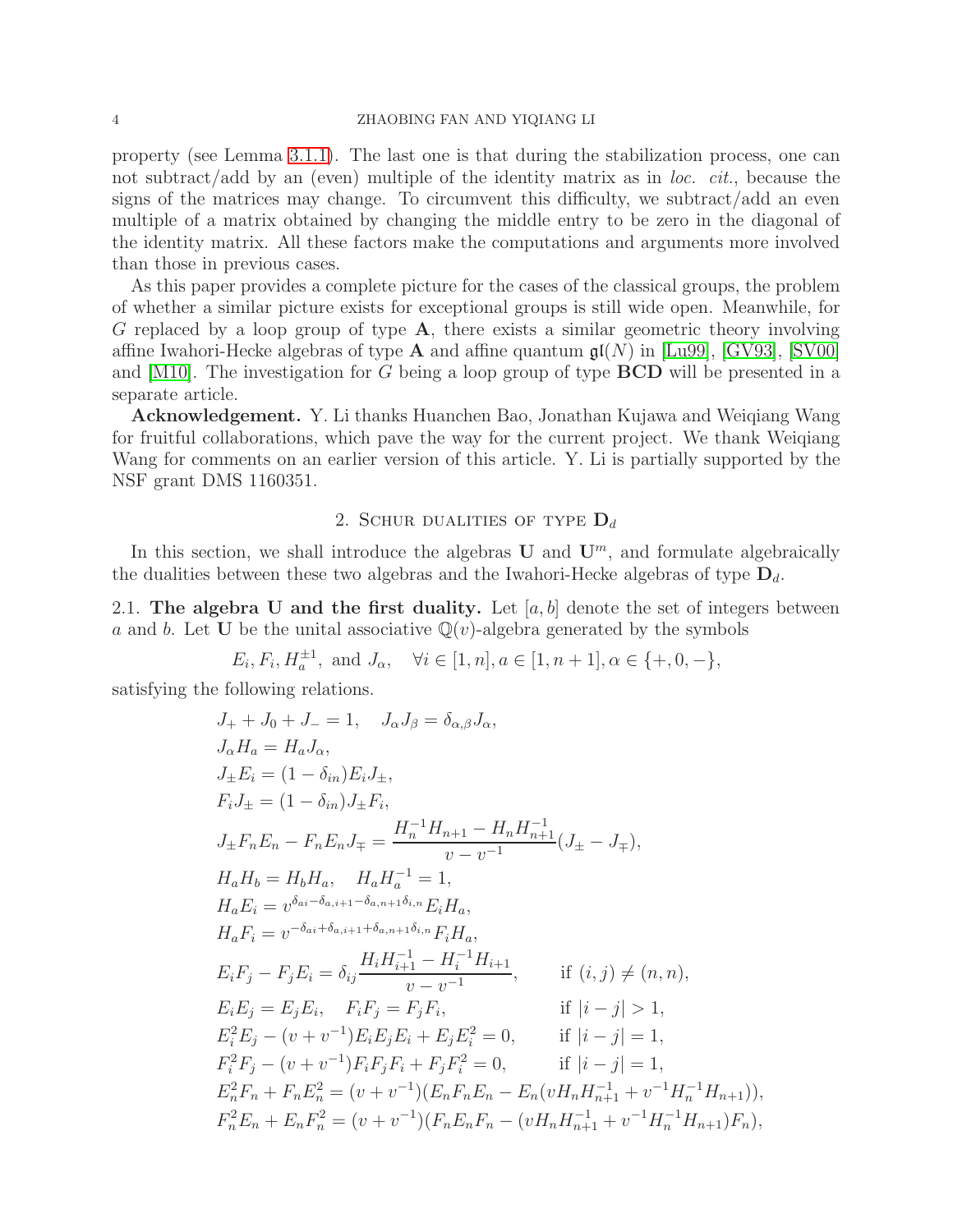where  $i, j \in [1, n], a, b \in [1, n + 1]$  and  $\alpha \in \{+, 0, -\}.$  Notice that the subalgebra  $\mathbf{U}^j$ generated by  $E_i$ ,  $F_i$  and  $H_a^{\pm 1}$  for any  $i \in [1, n]$ ,  $a \in [1, n+1]$  is the coideal subalgebra in the same notation in [\[BKLW14\]](#page-38-3). See also [\[Le02\]](#page-39-11) and [\[ES13b\]](#page-39-5).

Let V be a vector space over  $\mathbb{Q}(v)$  of dimension  $2n + 1$ . We fix a basis  $(v_i)_{1 \leq i \leq 2n+1}$  for V. Let  $V^{\otimes d}$  be the d-th tensor space of V. Thus we have a basis  $(\mathbf{v}_{r_1} \otimes \cdots \otimes \mathbf{v}_{r_d})$ , where  $r_1, \dots, r_d \in [1, 2n+1]$ , for the tensor space  $\mathbf{V}^{\otimes d}$ .

For a sequence  $\mathbf{r} = (r_1, \dots, r_d)$ , we write  $\mathbf{v}_r$  for  $\mathbf{v}_{r_1} \otimes \cdots \otimes \mathbf{v}_{r_d}$ . For a sequence  $\mathbf{r} =$  $(r_1, \dots, r_d)$ , it defines uniquely a sequence of length 2d of the form

$$
\tilde{\mathbf{r}} = (r_1, \cdots, r_d, 2n + 2 - r_d, 2n + 2 - r_{d-1}, \cdots, 2n + 2 - r_1)
$$

such that  $r_i + r_{2d+1-i} = 2n + 2$ . We shall identify r with  $\tilde{r}$  in what follows.

For a sequence **r** and a fixed integer  $p \in [1, 2d]$ , we define the sequence  $\mathbf{r}'_p$  and  $\mathbf{r}''_p$  by

$$
(\mathbf{r}'_p)_j = \begin{cases} r_j, & j \neq p, 2d+1-p, \\ r_p+1, & j=p, \\ r_{2d+1-p}-1, & j=2d+1-p, \end{cases} \text{ and } (\mathbf{r}''_p)_j = \begin{cases} r_j, & j \neq p, 2d+1-p, \\ r_p-1, & j=p, \\ r_{2d+1-p}+1, & j=2d+1-p. \end{cases}
$$

<span id="page-4-0"></span>**Lemma 2.1.1.** We have a left **U**-action on  $\mathbf{V}^{\otimes d}$  defined by, for any  $i \in [1, n]$ ,  $a \in [1, n+1]$ *,* 

$$
E_i \cdot \mathbf{v_r} = v^{-\sum_{1 \le j \le 2d} \delta_{i+1,r_j}} \sum_{1 \le p \le 2d:r_p = i} v^{2\sum_{j < p} \delta_{i+1,r_j}} \mathbf{v_{r'_p}},
$$
\n
$$
F_i \cdot \mathbf{v_r} = v^{-\sum_{1 \le j \le 2d} \delta_{i,r_j}} \sum_{1 \le p \le 2d:r_p = i+1} v^{2\sum_{j > p} \delta_{i,r_j}} \mathbf{v_{r''_p}},
$$
\n
$$
H_a^{\pm 1} \cdot \mathbf{v_r} = v^{\mp \sum_{1 \le j \le 2d} \delta_{a,r_j}} \mathbf{v_r},
$$
\n
$$
J_+ \cdot \mathbf{v_r} = \begin{cases} \mathbf{v_r}, & r_i \neq n+1, \forall i, \#\{j \in [1, d] | r_j \ge n+1\} \text{ is even,} \\ 0, & \text{otherwise,} \end{cases}
$$
\n
$$
J_- \cdot \mathbf{v_r} = \begin{cases} \mathbf{v_r}, & r_i \neq n+1, \forall i, \#\{j \in [1, d] | r_j \ge n+1\} \text{ is odd,} \\ 0, & \text{otherwise,} \end{cases}
$$
\n
$$
J_0 \cdot \mathbf{v_r} = \begin{cases} \mathbf{v_r}, & r_i = n+1, \text{ for some } i, \\ 0, & \text{otherwise.} \end{cases}
$$

The lemma follows from [\(13\)](#page-9-1), Proposition [4.1.1,](#page-11-0) and Corollary [4.4.1.](#page-17-1)

Recall that the Iwahori-Hecke algebra  $H_d$  of type  $D_d$  is a unital associative algebra over  $\mathbb{Q}(v)$  generated by  $\tau_i$  for  $i \in [1, d]$  and subject to the following relations.

$$
\tau_i^2 = (v^2 - 1)\tau_i + v^2, \quad 1 \le i \le d,
$$
  
\n
$$
\tau_j \tau_{j+1} \tau_j = \tau_{j+1} \tau_j \tau_{j+1}, \quad 1 \le j \le d - 2,
$$
  
\n
$$
\tau_i \tau_j = \tau_j \tau_i, \qquad 1 \le j \le i - 2 \le d - 3,
$$
  
\n
$$
\tau_d \tau_l = \tau_l \tau_d, \qquad l \ne d - 2.
$$
  
\n
$$
\tau_d \tau_{d-2} \tau_d = \tau_{d-2} \tau_d \tau_{d-2}.
$$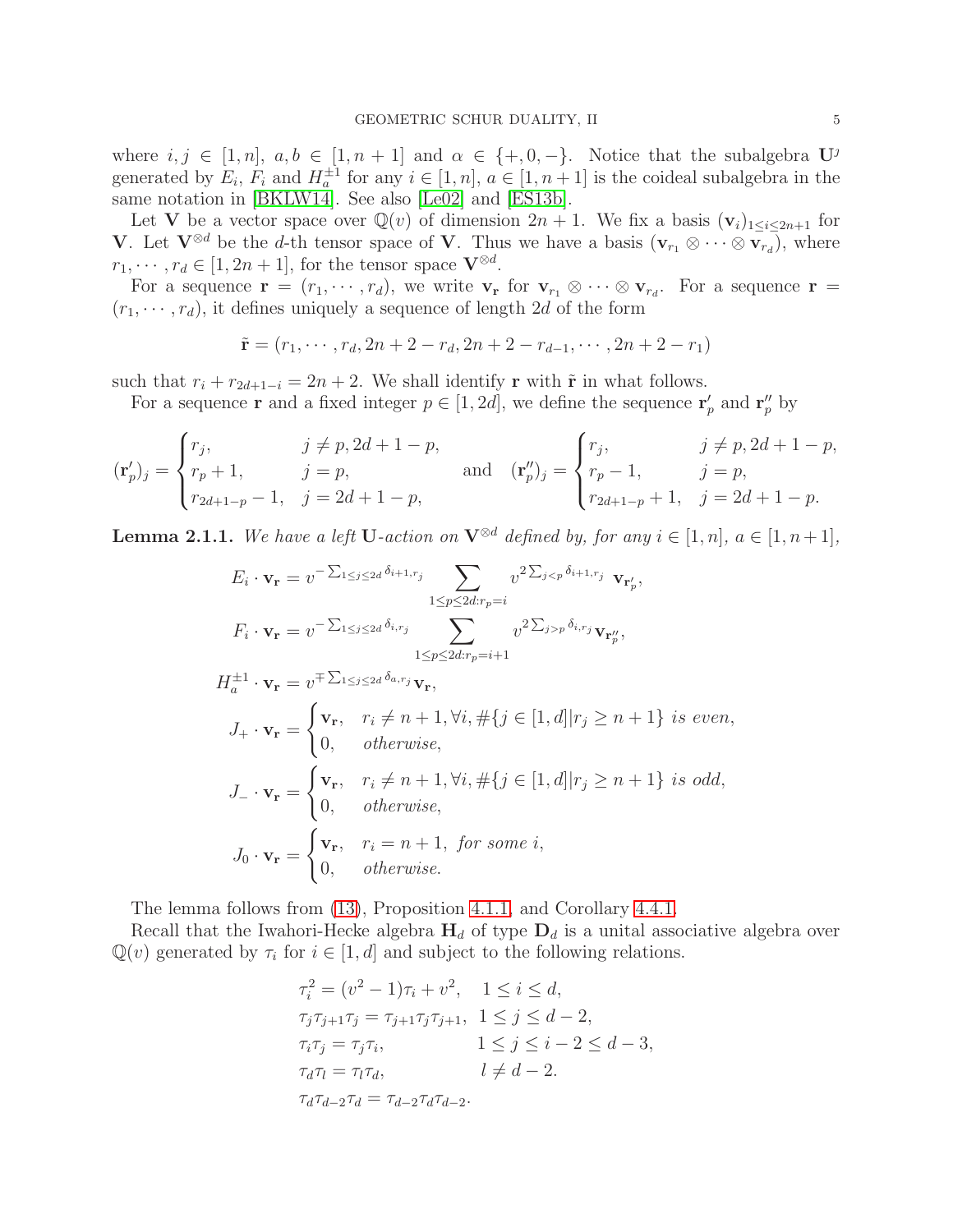<span id="page-5-1"></span>**Lemma 2.1.2.** We have a right  $H_d$ -action on  $V^{\otimes d}$  given by, for  $1 \leq j \leq d-1$ ,

(1) 
$$
\mathbf{v}_{r_1...r_{2d}}\tau_j = \begin{cases} \mathbf{v}_{r_1...r_{j-1}r_{j+1}r_j...r_{2d-j}r_{2d-j-1}r_{2d-j+1}...r_{2d}, & r_j < r_{j+1}; \\ v^2 \mathbf{v}_{r_1...r_{2d}}, & r_j = r_{j+1}; \\ (v^2 - 1)\mathbf{v}_{r_1...r_{2d}} + v^2 \mathbf{v}_{r_1...r_{j-1}r_{j+1}r_j...r_{2d-j}r_{2d-j-1}r_{2d-j+1}...r_{2d}}, & r_j > r_{j+1}. \end{cases}
$$
  
(2) 
$$
\mathbf{v}_{r_1...r_{2d}}\tau_d = \begin{cases} \mathbf{v}_{r_1...r_{d-2}r_{d+1}r_{d+2}r_{d-1}r_{d}r_{d+3}...r_{2d}, & r_{d-1} + r_d < N+1; \\ v^2 \mathbf{v}_{r_1...r_{2d}}, & r_{d-1} + r_d = N+1; \\ (v^2 - 1)\mathbf{v}_{r_1...r_{2d}} + v^2 \mathbf{v}_{r_1...r_{d-2}r_{d+1}r_{d+2}r_{d-1}r_{d}r_{d+3}...r_{2d}}, & r_{d-1} + r_d > N+1. \end{cases}
$$

*Here we identify the sequence* **r** *with the associated sequence*  $\tilde{\mathbf{r}}$ *.* 

This lemma follows from [\(13\)](#page-9-1) and Lemmas [3.4.1](#page-9-2) and [3.4.2.](#page-9-3)

We now can state the first duality.

 $\bf{Proposition 2.1.3.}$  *The left*  $\bf{U}$ *-action in Lemma [2.1.1](#page-4-0) and the right*  $\bf{H}_d$ *-action in Lemma [2.1.2](#page-5-1) on*  $\mathbf{V}^{\otimes d}$  *are commuting. They form a double centralizer for*  $n \geq d$ , *i.e.*,

$$
\mathbf{H}_d \simeq \text{End}_{\mathbf{U}}(\mathbf{V}^{\otimes d}) \quad \text{and} \quad \mathbf{U} \to \text{End}_{\mathbf{H}_d}(\mathbf{V}^{\otimes d}) \text{ is surjective.}
$$

The proposition follows from the previous two lemmas, Lemma [3.2.1,](#page-8-1) Proposition [4.1.1](#page-11-0) and Corollary [4.6.6.](#page-22-2)

<span id="page-5-0"></span>2.2. The algebra  $U^m$  and the second duality. Let  $U^m$  be an associative  $\mathbb{Q}(v)$ -algebra with unit generated by the symbols

$$
E_i, F_i, H_a^{\pm 1}, T, J_\alpha, \quad \forall i \in [1, n-1], a \in [1, n], \alpha \in \{+, -\},\
$$

and subject to the following defining relations.

$$
J_{+} + J_{-} = 1, \quad J_{\alpha}J_{\beta} = \delta_{\alpha,\beta}J_{\alpha},
$$
  
\n
$$
J_{\pm}H_{a} = H_{a}J_{\pm}, \quad J_{\pm}E_{i} = E_{i}J_{\pm}, \quad F_{i}J_{\pm} = J_{\pm}F_{i},
$$
  
\n
$$
J_{\pm}T = TJ_{\mp},
$$
  
\n
$$
H_{a}H_{b} = H_{b}H_{a}, \quad H_{a}H_{a}^{-1} = 1,
$$
  
\n
$$
H_{a}E_{i} = v^{-\delta_{a,i+1} + \delta_{ai} - \delta_{a,n+1} \delta_{i,n}} E_{i}H_{a},
$$
  
\n
$$
H_{a}F_{i} = v^{-\delta_{ai} + \delta_{a,i+1} + \delta_{a,n+1} \delta_{i,n}} F_{i}H_{a},
$$
  
\n
$$
H_{i}T = TH_{i},
$$
  
\n
$$
E_{i}F_{j} - F_{j}E_{i} = \delta_{ij} \frac{H_{i}H_{i+1}^{-1} - H_{i}^{-1}H_{i+1}}{v - v^{-1}},
$$
  
\n
$$
E_{i}E_{j} = E_{j}E_{i}, \quad F_{i}F_{j} = F_{j}F_{i}, \quad \text{if } |i - j| > 1,
$$
  
\n
$$
E_{i}^{2}E_{j} - (v + v^{-1})E_{i}E_{j}E_{i} + E_{j}E_{i}^{2} = 0, \quad \text{if } |i - j| = 1,
$$
  
\n
$$
F_{i}^{2}F_{j} - (v + v^{-1})F_{i}F_{j}F_{i} + F_{j}F_{i}^{2} = 0, \quad \text{if } |i - j| = 1,
$$
  
\n
$$
TE_{i} = E_{i}T, TF_{i} = F_{i}T, \quad \text{if } i \leq n - 2,
$$
  
\n
$$
E_{n-1}^{2}T - (v + v^{-1})E_{n-1}TE_{n-1} + TE_{n-1}^{2} = 0,
$$
  
\n
$$
T^{2}E_{n-1} - (v + v^{-1})TE_{n-1}T + E_{n-1}T^{2} =
$$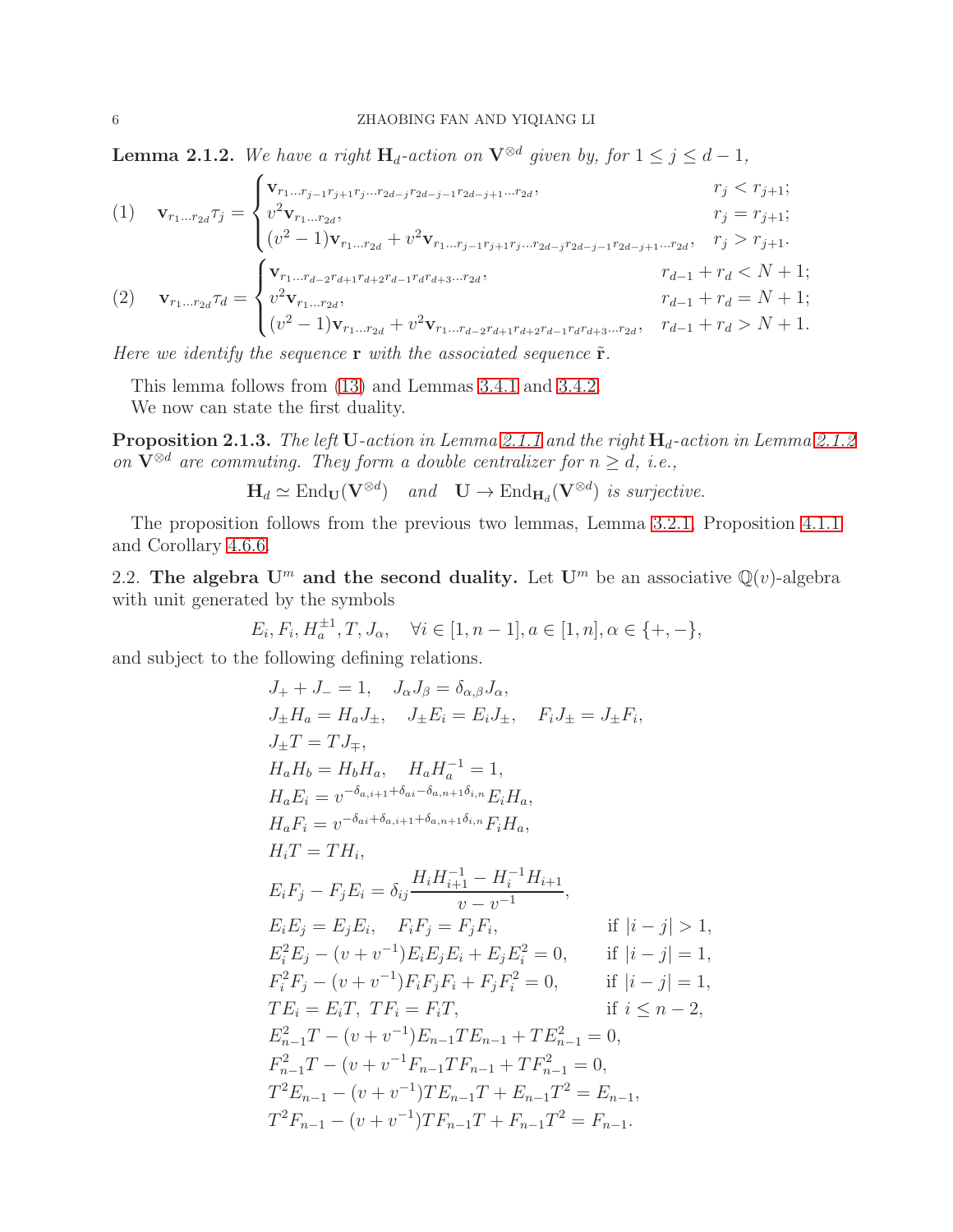Note that the subalgebra  $\mathbf{U}^i$  generated by  $E_i$ ,  $F_i$ ,  $H_a^{\pm 1}$  and T is the algebra in the same notation in [\[BKLW14,](#page-38-3) 5.3]. See also [\[Le02\]](#page-39-11) and [\[ES13b\]](#page-39-5).

Let **W** be the subspace of **V** spanned by the basis elements  $\mathbf{v}_i$  for  $i \neq n+1$ . Its d-th tensor space  $\mathbf{W}^{\otimes d}$  is naturally a subspace of  $\mathbf{V}^{\otimes d}$  spanned by the vectors  $\mathbf{v}_r$  such that  $r_i \neq n+1$ for any *i*. Then we see that  $\mathbf{W}^{\otimes d}$  is a vector space of dimension  $(2n)^d$ .

By Lemma [2.1.2,](#page-5-1) the  $H_d$ -action on  $V^{\otimes d}$  induces an  $H_d$ -action on  $W^{\otimes d}$ . Moreover,

<span id="page-6-3"></span>**Lemma 2.2.1.** We have a  $\mathbf{U}^m$ -action on  $\mathbf{W}^{\otimes d}$  given by the same formulae for  $E_i$ ,  $F_i$ ,  $H_a^{\pm 1}$ *and*  $J_+$  *for*  $i \in [1, n-1]$  *and*  $a \in [1, n]$  *as in Lemma [2.1.1,](#page-4-0) together with* 

$$
T \cdot \mathbf{v_r} = \left( F_n E_n + \frac{H_n H_{n+1}^{-1} - H_n^{-1} H_{n+1}}{v - v^{-1}} \right) \cdot \mathbf{v_r}.
$$

This lemma is proved by [\(75\)](#page-31-2), [\(77\)](#page-32-1), Lemma [6.1.2](#page-32-2) and Proposition [6.2.1.](#page-32-3) We can now state the second duality.

**Proposition 2.2.2.** *The* U<sup>m</sup>-action and  $H_d$ -action on  $W^{\otimes d}$  are commuting. They enjoy *the double centralizer property when*  $n \geq d$ *.* 

<span id="page-6-0"></span>The proof is given by Lemma [2.2.1,](#page-6-3) Lemma [6.1.1,](#page-31-3) Proposition [6.2.1](#page-32-3) and Proposition [6.3.2.](#page-35-0)

# 3. A GEOMETRIC SETTING

<span id="page-6-1"></span>We now turn to the geometric setting in order to prove the above results among others.

3.1. Preliminary. We start by recalling some results on counting isotropic subspaces in an even dimensional quadratic space over a finite field. We refer to [\[W93\]](#page-39-12) and the references therein for more details.

Let  $\mathbb{F}_q$  be a finite field of q elements and of odd characteristic. Recall that d is a fixed positive integer, and we set

 $D = 2d$ 

On the D-dimensional vector space  $\mathbb{F}_q^D$ , we fix a non-degenerate symmetric bilinear form Q whose associated matrix is

<span id="page-6-4"></span>
$$
\begin{bmatrix} 0 & I_d \\ I_d & 0 \end{bmatrix}
$$

under the standard basis of  $\mathbb{F}_q^D$ . By convention,  $W^{\perp}$  stands for the orthogonal complement of a vector subspace W in  $\mathbb{F}_q^D$ . Moreover, we call W isotropic if  $W \subseteq W^{\perp}$ . We write  $|W|$  for the dimension of W.

For any isotropic subspace  $W$ , the bilinear form  $Q$  induces a non-degenerate symmetric bilinear form  $Q|_{W^{\perp}/W}$  on  $W^{\perp}/W$ . One of the reasons that we fix Q of the form [\(3\)](#page-6-4) is its hereditary property in the following lemma, which can be proved inductively.

<span id="page-6-2"></span>**Lemma 3.1.1.** *The associated matrix of*  $Q|_{W^{\perp}/W}$  *is of the form* [\(3\)](#page-6-4) with rank  $d - 2|W|$ *under a certain basis.*

By using Lemma [3.1.1,](#page-6-2) we can count the number of isotropic lines inductively to get the following lemma.

<span id="page-6-5"></span>**Lemma 3.1.2.** The cardinality,  $S_d$ , of the set of isotropic lines in  $\mathbb{F}_q^D$  is  $\frac{q^{2d-1}-1}{q-1} + q^{d-1}$ .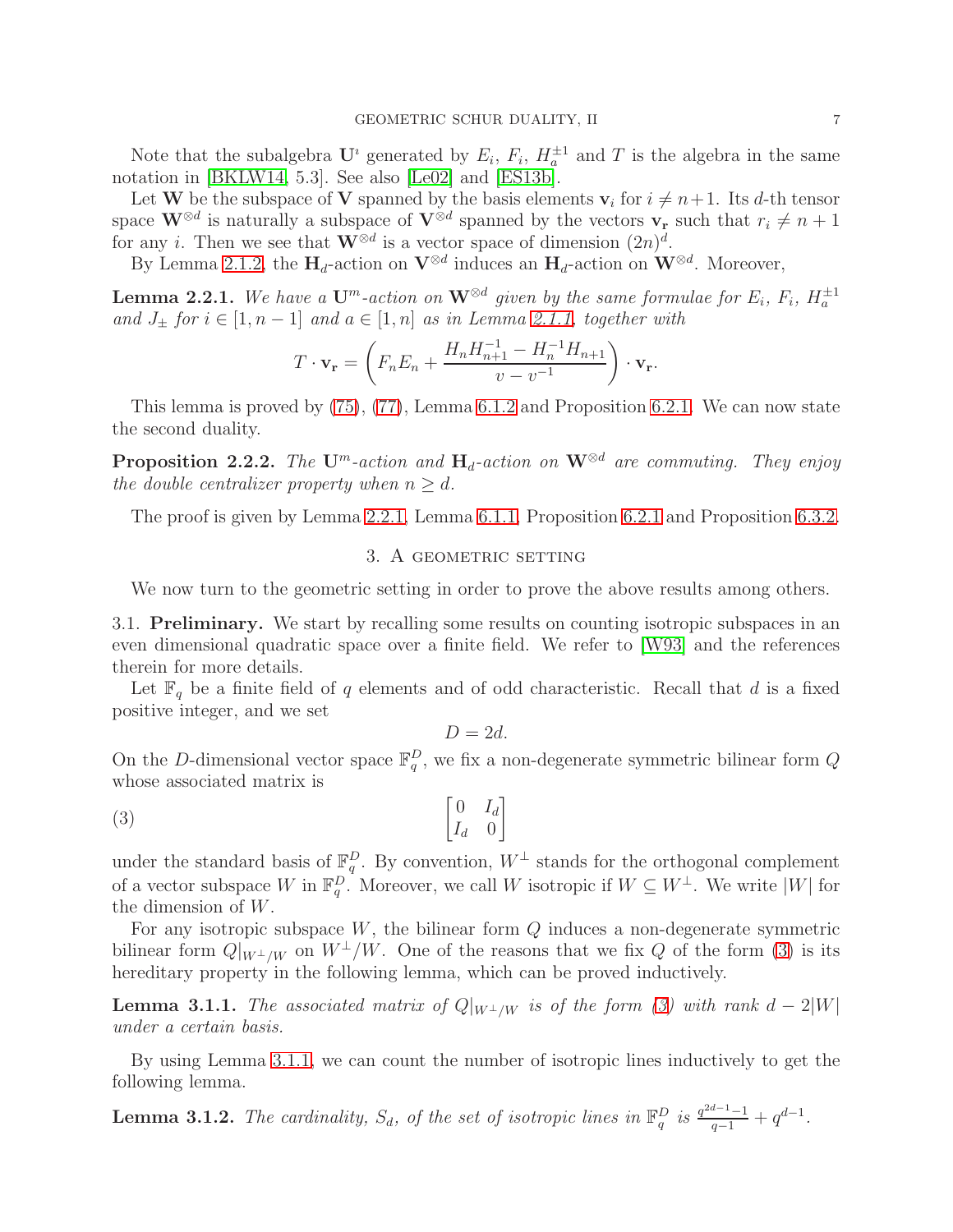## 8 ZHAOBING FAN AND YIQIANG LI

We remark that the order of the set  $S_d$  with respect to a symmetric bilinear form on  $\mathbb{F}_q^D$ not isometric to Q may not be the same as the number in the above lemma. We will need the following lemma later. We write  $W \overset{a}{\subset} V$  if  $W \subseteq V$  and  $|V/W| = a$ .

<span id="page-7-1"></span>**Lemma 3.1.3.** Let  $V = (V_i)_{1 \leq i \leq 5}$  be a fixed flag of  $\mathbb{F}_q^D$  such that  $V_{i-1} \subset V_i$ ,  $V_i = V_{5-i}^{\perp}$ , |Vi/Vi−1| = a<sup>i</sup> *and* a<sup>i</sup> ≥ 0*, for any* i ∈ [1, 5]*. Consider the sets*

$$
Z_i = \{ U \subset V_i | |U| = 1, U \text{ is isotropic}, U \not\subseteq V_{i-1} \}, \quad \forall i \in [1, 5].
$$

*We have*

(i). 
$$
\#Z_3 = q^{a_1+a_2} \left( \frac{q^{a_3-1}-1}{q-1} + q^{\frac{a_3}{2}-1} \right)
$$
 and (ii).  $\#Z_4 = q^{a_1+a_2+a_3-1} \frac{q^{a_4}-1}{q-1}$ .

*Proof.* To prove (i), we consider the set  $Z'_3 = \{W \subset V_3 | V_2 \subset W, W$  is isotropic}. Let  $\phi: Z_3 \to Z'_3$  be the map defined by  $U \to V_2 + U$ . Clearly, the map  $\phi$  is surjective. Observe that the order of each fiber is  $q^{|V_2|} = q^{a_1 + a_2}$  and, moreover,  $Z'_3$  gets identified with the set of 3 all isotropic lines in  $V_3/V_2$ . By Lemma [3.1.2,](#page-6-5) we have  $\#Z'_3 = \frac{q^{a_3-1}-1}{q-1} + q^{\frac{a_3}{2}-1}$ . This proves (i).

We now prove (ii). Consider the set  $Z'_4 = \{W \subset V_4 | V_1 \subset^1 W, W \not\subset V_3, W$  is isotropic). Consider the map  $\phi' : Z_4 \to Z'_4$ ,  $U \mapsto V_1 + U$ . This is a well-defined and surjective map and the cardinality of each fiber is  $q^{|V_1|} = q^{a_1}$ . To calculate the cardinality of  $Z'_4$ , we set

$$
\tilde{Z}_i = \{ U \subset V_i / V_1 | |U| = 1, U \text{ is isotropic} \}.
$$

By a similar calculation in (i), we have

$$
#Z_4' = #\tilde{Z}_4 - #\tilde{Z}_3 = #\tilde{Z}_4 - (#\tilde{Z}_3 \setminus \tilde{Z}_2 + #\tilde{Z}_2)
$$
  
= 
$$
\frac{q^{a_2+a_3+a_4-1}-1}{q-1} + q^{a_2+\frac{a_3}{2}-1} - \left(q^{a_2}(\frac{q^{a_3-1}-1}{q-1} + q^{\frac{a_3}{2}-1}) + \frac{q^{a_2}-1}{q-1}\right)
$$
  
= 
$$
q^{a_2+a_3-1}\frac{q^{a_4}-1}{q-1}.
$$

<span id="page-7-0"></span>This proves (ii).  $\Box$ 

3.2. The first double centralizer. We fix another positive integer n and let  $N = 2n + 1$ . We fix a maximal isotropic vector subspace  $M_d$  in  $\mathbb{F}_q^D$  (of dimension d). Consider the following sets.

- The set X of N-step flags  $V = (V_i)_{0 \leq i \leq N}$  in  $\mathbb{F}_q^D$  such that  $V_i \subseteq V_{i+1}, V_i = V_j^{\perp}$ , for any  $i + j = N$ .
- The set  $\mathscr Y$  of complete flags  $F = (F_i)_{0 \le i \le D}$  in  $\mathbb{F}_q^D$  such that  $F_i \subset F_{i+1}$ ,  $|F_i| = i$  and  $F_i = F_j^{\perp}$ , for any  $i + j = D$ , and  $|F_d \cap M_d| \equiv d \mod 2$ .

Let  $G = SO(D)$  be the special orthogonal group attached to Q. The sets  $\mathscr X$  and  $\mathscr Y$ admit naturally G-action from the left. Moreoever, G acts transitively on  $\mathscr Y$  thanks to the condition  $|F_d \cap M_d| \equiv d \mod 2$ . Let G act diagonally on the product  $\mathscr{X} \times \mathscr{X}$  (resp.  $\mathscr{X} \times \mathscr{Y}$ and  $\mathscr{Y} \times \mathscr{Y}$ ). Set

$$
(4) \t\t \mathcal{A} = \mathbb{Z}[v, v^{-1}].
$$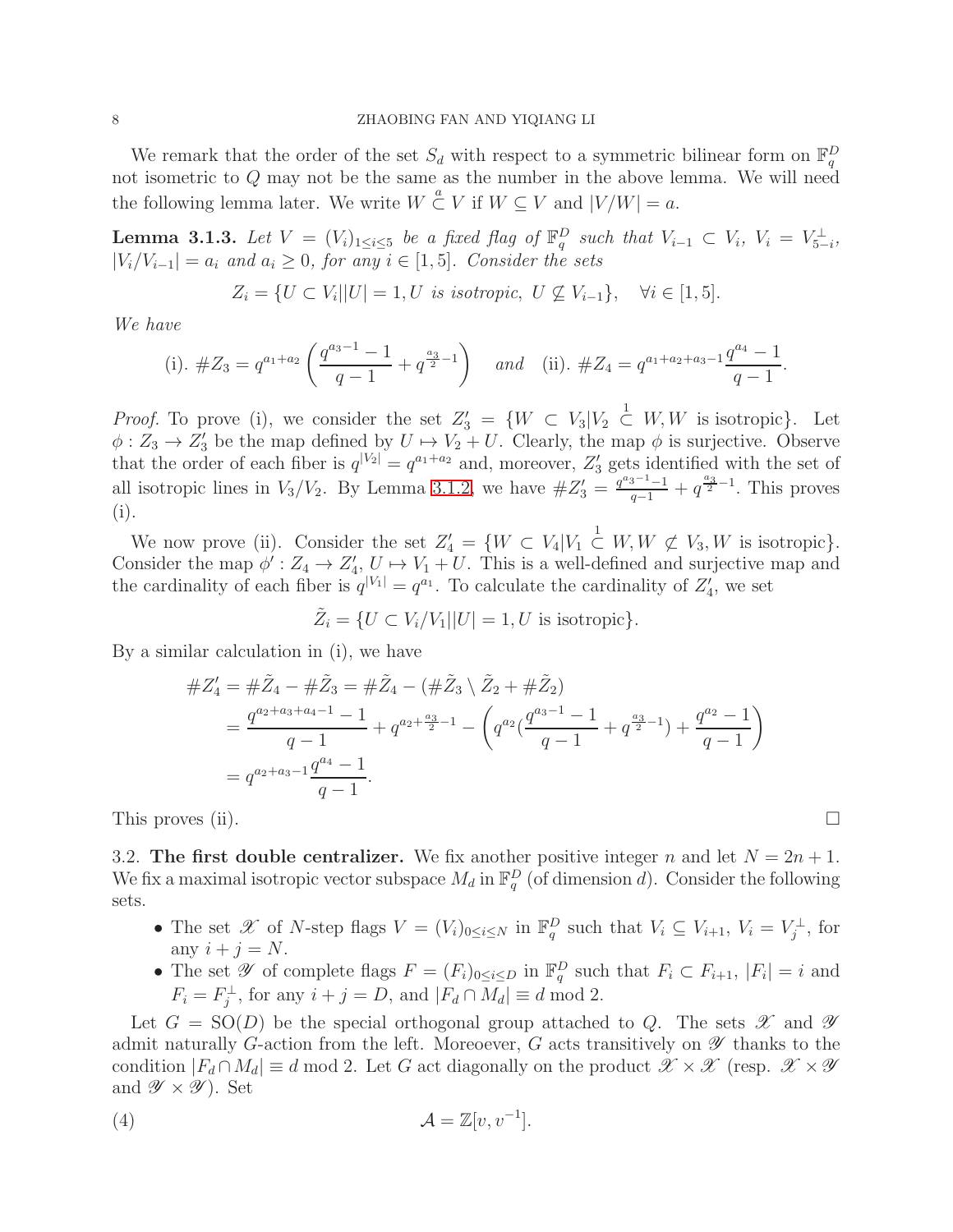Let

<span id="page-8-2"></span>
$$
S_{\mathscr{X}} = \mathcal{A}_G(\mathscr{X} \times \mathscr{X})
$$

be the set of all A-valued G-invariant functions on  $\mathscr{X} \times \mathscr{X}$ . Clearly, the set  $\mathcal{S}_{\mathscr{X}}$  is a free A-module. Moreover,  $\mathcal{S}_{\mathscr{X}}$  admits an associative A-algebra structure '\*' under a standard convolution product as discussed in [\[BKLW14,](#page-38-3) 2.3]. In particular, when  $v$  is specialized to  $\sqrt{q}$ , we have

(6) 
$$
f * g(V, V') = \sum_{V'' \in \mathscr{X}} f(V, V'') g(V'', V'), \quad \forall V, V' \in \mathscr{X}.
$$

Similarly, we define the free A-modules

(7) 
$$
\mathcal{V} = \mathcal{A}_G(\mathscr{X} \times \mathscr{Y}) \text{ and } \mathcal{H}_{\mathscr{Y}} = \mathcal{A}_G(\mathscr{Y} \times \mathscr{Y}).
$$

A similar convolution product gives an associative algebra structure on  $\mathcal{H}_{\mathscr{Y}}$  and a left  $\mathcal{S}_{\mathscr{X}}$ action and a right  $\mathcal{H}_{\mathscr{Y}}$ -action on V. Moreover, these two actions commute and hence we have the following A-algebra homomorphisms.

<span id="page-8-5"></span>
$$
S_{\mathscr{X}} \to \text{End}_{\mathcal{H}_{\mathscr{Y}}}(\mathcal{V}) \quad \text{and} \quad \mathcal{H}_{\mathscr{Y}} \to \text{End}_{\mathcal{S}_{\mathscr{X}}}(\mathcal{V}).
$$

By [\[P09,](#page-39-13) Theorem 2.1], we have the following double centralizer property.

<span id="page-8-1"></span>**Lemma 3.2.1.**  $\text{End}_{\mathcal{H}_{\mathcal{Y}}}(\mathcal{V}) \simeq \mathcal{S}_{\mathcal{X}}$  and  $\text{End}_{\mathcal{S}_{\mathcal{X}}}(\mathcal{V}) \simeq \mathcal{H}_{\mathcal{Y}}$ , if  $n \geq d$ .

We note that the result in  $[PO9, Theorem 2.1]$  is obtained over the field  $\mathbb C$  of complex numbers, but the proof can be adapted to our setting over the ring  $\mathcal{A}$ .

<span id="page-8-0"></span>3.3. G-orbits on  $\mathscr{X} \times \mathscr{Y}$  and  $\mathscr{Y} \times \mathscr{Y}$ . We shall give a description of the G-orbits on  $\mathscr{X} \times \mathscr{Y}$  and  $\mathscr{Y} \times \mathscr{Y}$ . The description of the G-orbits on  $\mathscr{X} \times \mathscr{X}$  is more complicated, and postponed until Section [4.2.](#page-12-0)

We start by introducing the following notations associated to a matrix  $M = (m_{ij})_{1 \le i,j \le c}$ .

<span id="page-8-4"></span>(8)  
\n
$$
\operatorname{ro}(M) = \left(\sum_{j=1}^{c} m_{ij}\right)_{1 \le i \le c},
$$
\n
$$
\operatorname{co}(M) = \left(\sum_{i=1}^{c} m_{ij}\right)_{1 \le j \le c},
$$
\n
$$
\operatorname{ur}(M) = \sum_{i \le c/2, j > c/2} m_{ij}.
$$

We also write  $\text{ro}(M)_i$  and  $\text{co}(M)_j$  for the *i*-th and *j*-th component of the row vectors of  $\text{ro}(M)$  and  $\text{co}(M)$ , respectively.

<span id="page-8-3"></span>To a pair  $(F, F') \in \mathscr{Y} \times \mathscr{Y}$ , we can associate a  $D \times D$  matrix  $\sigma = (\sigma_{ij})$  by setting

(9) 
$$
\sigma_{ij} = \dim \frac{F_{i-1} + F_i \cap F'_j}{F_{i-1} + F_i \cap F'_{j-1}}, \quad \forall 1 \le i, j \le D.
$$

This assignment defines a bijection

(10) 
$$
G \backslash \mathscr{Y} \times \mathscr{Y} \simeq \Sigma,
$$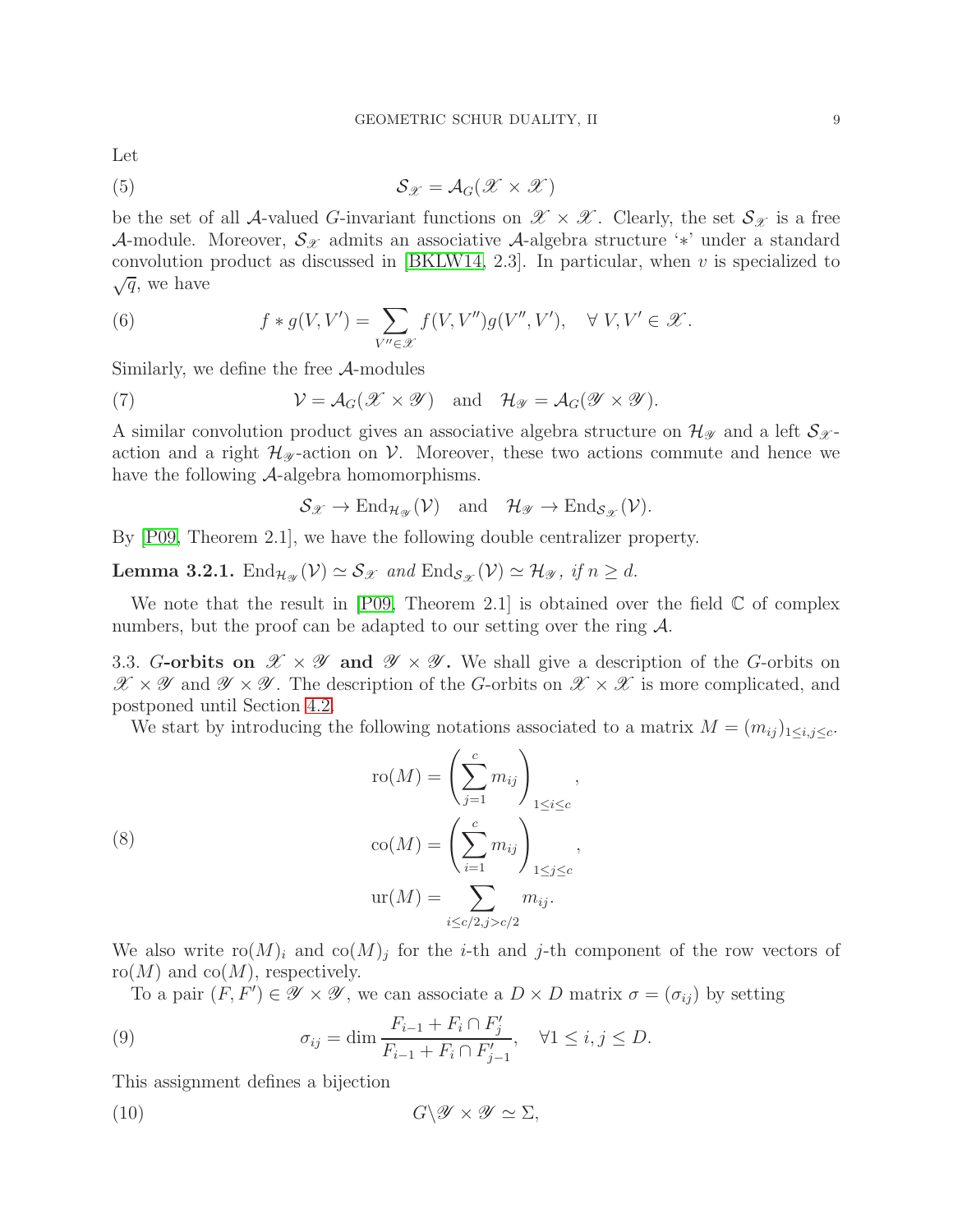where  $\Sigma$  is the set of all matrices  $\sigma \equiv (\sigma_{ij})$  in  $\text{Mat}_{D \times D}(\mathbb{N})$  such that

$$
\text{ro}(\sigma)_i = 1, \quad \text{ro}(\sigma)_j = 1, \quad \sigma_{ij} = \sigma_{D+1-i, D+1-j}, \quad \text{ur}(\sigma) \equiv 0 \text{ mod } 2, \quad \forall i, j \in [1, D].
$$

A similar assignment yields a bijection

<span id="page-9-5"></span>(11) 
$$
G \backslash \mathscr{X} \times \mathscr{Y} \simeq \Pi,
$$

where the set  $\Pi$  consists of all matrices  $B = (b_{ij})$  in  $\text{Mat}_{N \times D}(N)$  subject to

$$
co(B)_j = 1; b_{ij} = b_{N+1-i,D+1-j}, \forall i \in [1, N], j \in [1, D].
$$

Moreover, we have

(12) 
$$
\#\Sigma = 2^{d-1} \cdot d! \text{ and } \#\Pi = (2n+1)^d.
$$

<span id="page-9-0"></span>3.4.  $\mathcal{H}_{\mathscr{Y}}$ -action on V. We shall provide an explicit description of the action of  $\mathcal{H}_{\mathscr{Y}}$  on V. For any  $1 \leq j \leq d-1$ , we define a function  $\tau_j$  in  $\mathcal{H}_{\mathscr{Y}}$  by

$$
\tau_j(F, F') = \begin{cases} 1, & \text{if } F_i = F'_i \,\,\forall i \in [1, d] \setminus \{j\}, F_j \neq F'_j; \\ 0, & \text{otherwise.} \end{cases}
$$

$$
\tau_d = e_{(d-1, d+1)(d, d+2)},
$$

where  $e_{(d-1,d+1)(d,d+2)}$  is the characteristic function of the G-orbit corresponding to the permutation matrix  $(d-1, d+1)(d, d+2)$ . Then we have the following well-known result.

<span id="page-9-2"></span>**Lemma 3.4.1.** *The assignment of sending the functions*  $\tau_j$ , *for*  $1 \leq j \leq d$ , *in the algebra*  $\mathcal{H}_{\mathscr{Y}}$  to the generators of  $H_d$  in the same notations is an isomorphism.

Given  $B = (b_{ij}) \in \Pi$ , let  $r_c$  be the unique number in  $[1, N]$  such that  $b_{r_c,c} = 1$  for each  $c \in [1, D]$ . The correspondence  $B \mapsto \tilde{\mathbf{r}} = (r_1, \dots, r_D)$  defines a bijection between  $\Pi$  and the set of all sequences  $(r_1, \dots, r_d)$  such that  $r_i + r_{D+1-i} = N + 1$  for any  $i \in [1, D]$ . Denote by  $e_{r_1...r_D}$  the characteristic function of the G-orbit corresponding to the matrix B in V. It is clear that the collection of these characteristic functions provides a basis for  $\mathcal{V}$ .

Recall from Section [2.1](#page-3-1) that we have the space  $V^{\otimes d}$  spanned by vectors  $v_r$  and to each sequence  $\mathbf r$  a sequence  $\tilde{\mathbf r}$  is uniquely defined. Thus we have an isomorphism of vector spaces over  $\mathbb{Q}(v)$ :

<span id="page-9-1"></span>(13) 
$$
\mathbf{V}^{\otimes d} \to \mathbb{Q}(v) \otimes_{\mathcal{A}} \mathcal{V}, \quad \mathbf{v}_{\mathbf{r}} \mapsto e_{r_1, \cdots, r_D}.
$$

Moreover, we have

<span id="page-9-3"></span>**Lemma 3.4.2.** *The action of*  $\mathcal{H}_{\mathcal{Y}}$  *on*  $\mathcal{V}$  *is described as follows. For*  $1 \leq j \leq d-1$ *, we have* 

<span id="page-9-4"></span>(14) 
$$
e_{r_1...r_D}\tau_j = \begin{cases} e_{r_1...r_{j-1}r_{j+1}r_j...r_{D-j}r_{D-j-1}r_{D-j+1}...r_D}, & r_j < r_{j+1}; \\ v^2 e_{r_1...r_D}, & r_j = r_{j+1}; \\ (v^2 - 1)e_{r_1...r_D} + v^2 e_{r_1...r_{j-1}r_{j+1}r_j...r_{D-j}r_{D-j-1}r_{D-j+1}...r_D}, & r_j > r_{j+1}. \end{cases}
$$
  
(15) 
$$
e_{r_1...r_D}\tau_d = \begin{cases} e_{r_1...r_{d-2}r_{d+1}r_{d+2}r_{d-1}r_{d}r_{d+3}...r_D}, & r_{d-1} + r_d < N + 1; \\ v^2 e_{r_1...r_D}, & r_{d-1} + r_d = N + 1; \\ (v^2 - 1)e_{r_1...r_D} + v^2 e_{r_1...r_{d-2}r_{d+1}r_{d+2}r_{d-1}r_{d}r_{d+3}...r_D}, & r_{d-1} + r_d > N + 1. \end{cases}
$$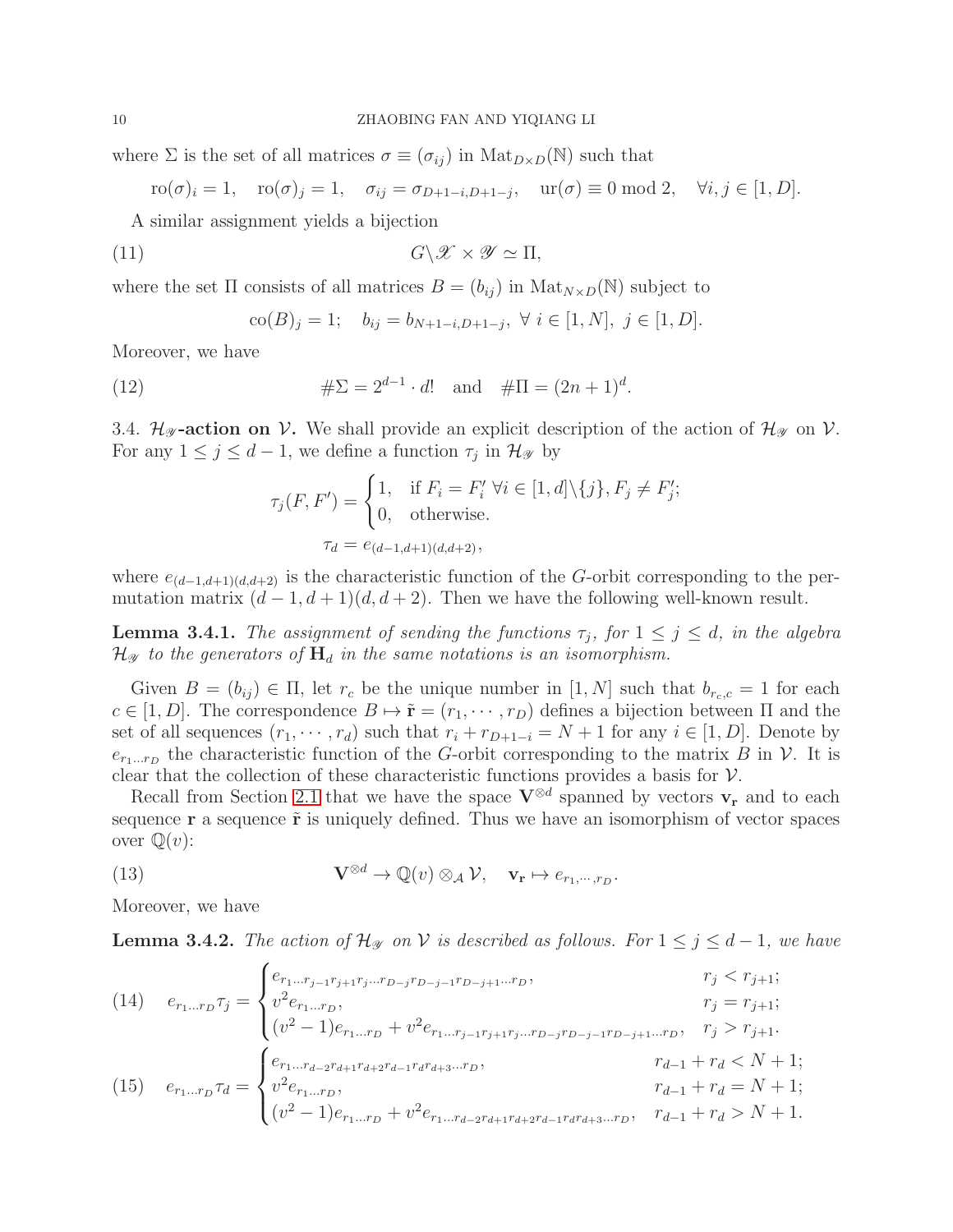*Proof.* Formula [\(14\)](#page-9-4) agrees with the one in [\[GL92,](#page-39-1) 1.12], whose proof is also the same as the one for type- $\bf{A}$  case. We shall prove [\(15\)](#page-9-4). It suffices to show the result by specializing v to  $\sqrt{q}$ . By the definition of convolution product, we have

$$
e_{r_1...r_D}\tau_d(V,F) = \sum_{F' \in \mathscr{Y}} e_{r_1...r_D}(V,F')\tau_d(F',F).
$$

By the definition of  $\tau_d$ , we have  $F'_i = F_i$  if  $i \neq d-1, d, d+1$  or  $d+2$ . So the calculation is reduced to the case when  $D = 4$ . Note also that it is enough to calculate the case when  $n = 2$ , which we will assume.

If two of  $r_1, r_2, r_3, r_4$  are equal, then the calculation can be reduced further to the case when  $n = 1$ . In this case, we have

$$
e_{2132}\tau_2 = e_{3221}, \t e_{2222}\tau_2 = v^2 e_{2222}, \t e_{2312}\tau_2 = (v^2 - 1)e_{2312} + v^2 e_{1223}.
$$
  
\n
$$
e_{1223}\tau_2 = e_{2312}, \t e_{1313}\tau_2 = v^2 e_{1313}, \t e_{3221}\tau_2 = (v^2 - 1)e_{3221} + v^2 e_{2132}.
$$
  
\n
$$
e_{1133}\tau_2 = e_{3311}, \t e_{3131}\tau_2 = v^2 e_{3131}, \t e_{3311}\tau_2 = (v^2 - 1)e_{3311} + v^2 e_{1133}.
$$

For the case when  $r_1, r_2, r_3, r_4$  are all distinct, we have

$$
e_{2514}\tau_2 = (v^2 - 1)e_{2514} + v^2 e_{1425},
$$
  
\n
$$
e_{4512}\tau_2 = (v^2 - 1)e_{4512} + v^2 e_{1245}.
$$
  
\n
$$
e_{5241}\tau_2 = (v^2 - 1)e_{5241} + v^2 e_{4152},
$$
  
\n
$$
e_{5421}\tau_2 = (v^2 - 1)e_{5421} + v^2 e_{2154}.
$$
  
\n
$$
e_{1245}\tau_2 = e_{4512},
$$
  
\n
$$
e_{1245}\tau_2 = e_{5241}.
$$
  
\n
$$
e_{2154}\tau_2 = e_{5421},
$$
  
\n
$$
e_{4152}\tau_2 = e_{5241}.
$$

<span id="page-10-0"></span>Formula [\(15\)](#page-9-4) follows from the above computations.  $\Box$ 

# 4. CALCULUS OF THE ALGEBRA  $\mathcal S$

Recall from the previous section that  $\mathcal{S}_{\mathcal{X}}$  is the convolution algebra on  $\mathcal{X} \times \mathcal{X}$  defined in [\(5\)](#page-8-2). For simplicity, we shall denote S instead of  $S_{\mathscr{X}}$ . In this section, we determine the generators for  $S$  and the associated multiplication formula. Furthermore, we provide with a (conjectural) algebraic presentation of  $S$  and deduce various bases.

<span id="page-10-1"></span>4.1. Defining relations of S. For any  $i \in [1, n]$ ,  $a \in [1, n+1]$ , we set

$$
E_i(V, V') = \begin{cases} v^{-|V'_{i+1}/V'_i|}, & \text{if } V_i \subset V'_i, V_j = V_{j'}, \forall j \in [1, n] \setminus \{i\}; \\ 0, & \text{otherwise.} \end{cases}
$$
  
\n
$$
F_i(V, V') = \begin{cases} v^{-|V'_i/V'_{i-1}|}, & \text{if } V_i \supset V'_i, V_j = V_{j'}, \forall j \in [1, n] \setminus \{i\}; \\ 0, & \text{otherwise.} \end{cases}
$$
  
\n(16)  
\n
$$
H_a^{\pm 1}(V, V') = \begin{cases} v^{\mp |V'_a/V'_{a-1}|}, & \text{if } V = V'; \\ 0, & \text{otherwise.} \end{cases}
$$
  
\n
$$
J_+(V, V') = \begin{cases} 1, & \text{if } V = V', |V_n| = d \text{ and } |V_n \cap M_d| \equiv d \mod 2; \\ 0, & \text{otherwise.} \end{cases}
$$
  
\n
$$
J_-(V, V') = \begin{cases} 1, & \text{if } V = V', |V_n| = d \text{ and } |V_n \cap M_d| \equiv d - 1 \mod 2; \\ 0, & \text{otherwise.} \end{cases}
$$
  
\n
$$
J_0 = 1 - J_+ - J_-.
$$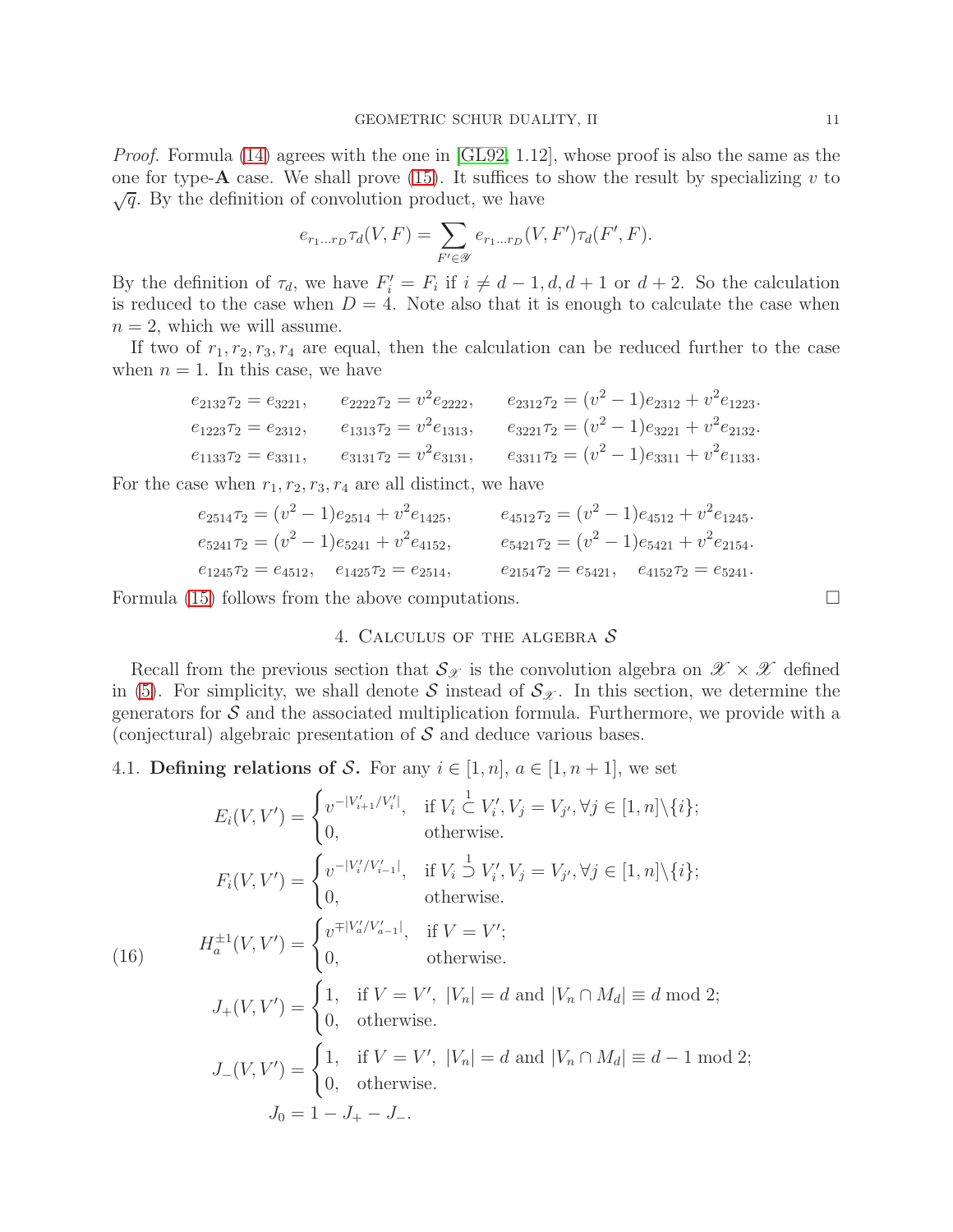It is clear that these functions are elements in  $S$ .

<span id="page-11-0"></span>**Proposition 4.1.1.** *The functions*  $E_i$ ,  $F_i$ ,  $H_a^{\pm 1}$  and  $J_\alpha$  in S, for any  $i \in [1, n]$ ,  $a \in [1, n+1]$ and  $\alpha \in \{\pm, 0\}$ , satisfy the defining relations of the algebra **U** in Section [2.1,](#page-3-1) together with *the following ones.*

(17) 
$$
H_{n+1} \prod_{i=1}^{n} H_i^{2} = v^{-D}, \text{ and } \prod_{l=1}^{d} (H_j - v^{-l}) = 0, \quad \forall j \in [1, n].
$$

*Proof.* The proofs of the identities in the first four rows of the defining relations of U are straightforward. We show the identity in the fifth row. Let  $\lambda'_{i} = |V'_{i}/V'_{i-1}|$ . We have

$$
F_n E_n(V, V') = \begin{cases} \frac{v^{2\lambda'_n} - 1}{v^{2} - 1} v^{-\lambda'_n - \lambda'_{n+1} + 1} & \text{if } V = V', \\ v^{-\lambda'_n - \lambda'_{n+1} + 1} & \text{if } |V_n \cap V'_n| = |V_n| - 1 = |V'_n| - 1, \\ 0 & \text{otherwise.} \end{cases}
$$

We set

 $\mathscr{X}^3 = \{ V \in \mathscr{X} \mid |V_n| = d, |V_n \cap M_d| \equiv d - 1 \mod 2 \}.$ 

It is a G-orbit and we have  $|V_n \cap V'_n| \equiv d \mod 2$  for any  $V, V' \in \mathcal{X}^3$ . Therefore,

$$
(J_{+}F_{n}E_{n}-F_{n}E_{n}J_{-})(V,V')=\begin{cases}\frac{v^{\lambda'_{n}}-v^{-\lambda'_{n}}}{v-v^{-1}} & \text{if } V=V' \notin \mathcal{X}^{3},\\ -\frac{v^{\lambda'_{n}}-v^{-\lambda'_{n}}}{v-v^{-1}} & \text{if } V=V' \in \mathcal{X}^{3},\\ 0 & \text{otherwise}.\end{cases}
$$

It is easy to check that the right hand side is equal to  $\frac{H_n^{-1}H_{n+1}-H_nH_{n+1}^{-1}}{v-v^{-1}}(J_+-J_-)(V,V').$ 

We now show the penultimate identity. By a direct calculation, we have

$$
E_n F_n E_n(V, V') = \begin{cases} \frac{v^{2\lambda'_{n-1}}}{v^{2-1}} + \frac{v^{2\lambda'_{n+1}+2}-1}{v^{2-1}} + v^{D-2|V_n|-2} - 1)v^{-\lambda'_{n}-2\lambda'_{n+1}+1}, & \text{if } V_n \subset V'_n, \\ v^{-\lambda'_{n}-2\lambda'_{n+1}+1}, & \text{if } |V_n \cap V'_n| = |V_n| - 1 \text{ and } V_n \not\subset V'_{n+1}, \\ (v^2 + 1)v^{-\lambda'_{n}-2\lambda'_{n+1}+1}, & \text{if } |V_n \cap V'_n| = |V_n| - 1 \text{ and } V_n \subset V'_{n+1}, \\ 0, & \text{otherwise.} \end{cases}
$$

$$
E_n^2 F_n(V, V') = \begin{cases} \frac{v^{2\lambda'_{n+1}-2}-1}{v^{2}-1} + v^{D-2|V'_n|-2}(v^2+1)v^{-\lambda'_{n}-2\lambda'_{n+1}+2}, & \text{if } V_n \subset V'_n \text{ and } |V'_n| < d, \\ (v^2 + 1)v^{-\lambda'_{n}-2\lambda'_{n+1}+2}, & \text{if } |V_n \cap V'_n| = |V_n| - 1, |V'_n| < d \text{ and } V_n \subset V'_{n+1}, \\ 0, & \text{otherwise.} \end{cases}
$$

$$
F_n E_n^2(V, V') = \begin{cases} \frac{v^{2\lambda'_{n-2}}-1}{v^{2}-1}(v^2+1)v^{-\lambda'_{n}-2\lambda'_{n+1}}, & \text{if } V_n \subset V'_n, \\ (v^2+1)v^{-\lambda'_{n}-2\lambda'_{n+1}}, & \text{if } |V_n \cap V'_n| = |V_n| - 1, \\ 0, & \text{otherwise.} \end{cases}
$$

The penultimate identity follows.

To prove the last identity, we define a map  $\rho : \mathcal{S} \to \mathcal{S}$  such that  $\rho(f)(V, V') = f(V', V)$ . It is clear that  $\rho$  is an anti-automorphism. Moreover, we have

<span id="page-11-1"></span>(18) 
$$
\rho(E_n) = v^{-1} H_n^{-1} H_{n+1} F_n
$$
,  $\rho(F_n) = v^{-2} H_n H_{n+1}^{-1} E_n$ , and  $\rho(H_n^{\pm 1}) = H_n^{\pm 1}$ .

Applying  $\rho$  to both sides of the penultimate identity, we get the last identity. The rest relations are reduced to type- $\bf{A}$  case, and will not be reproduced here.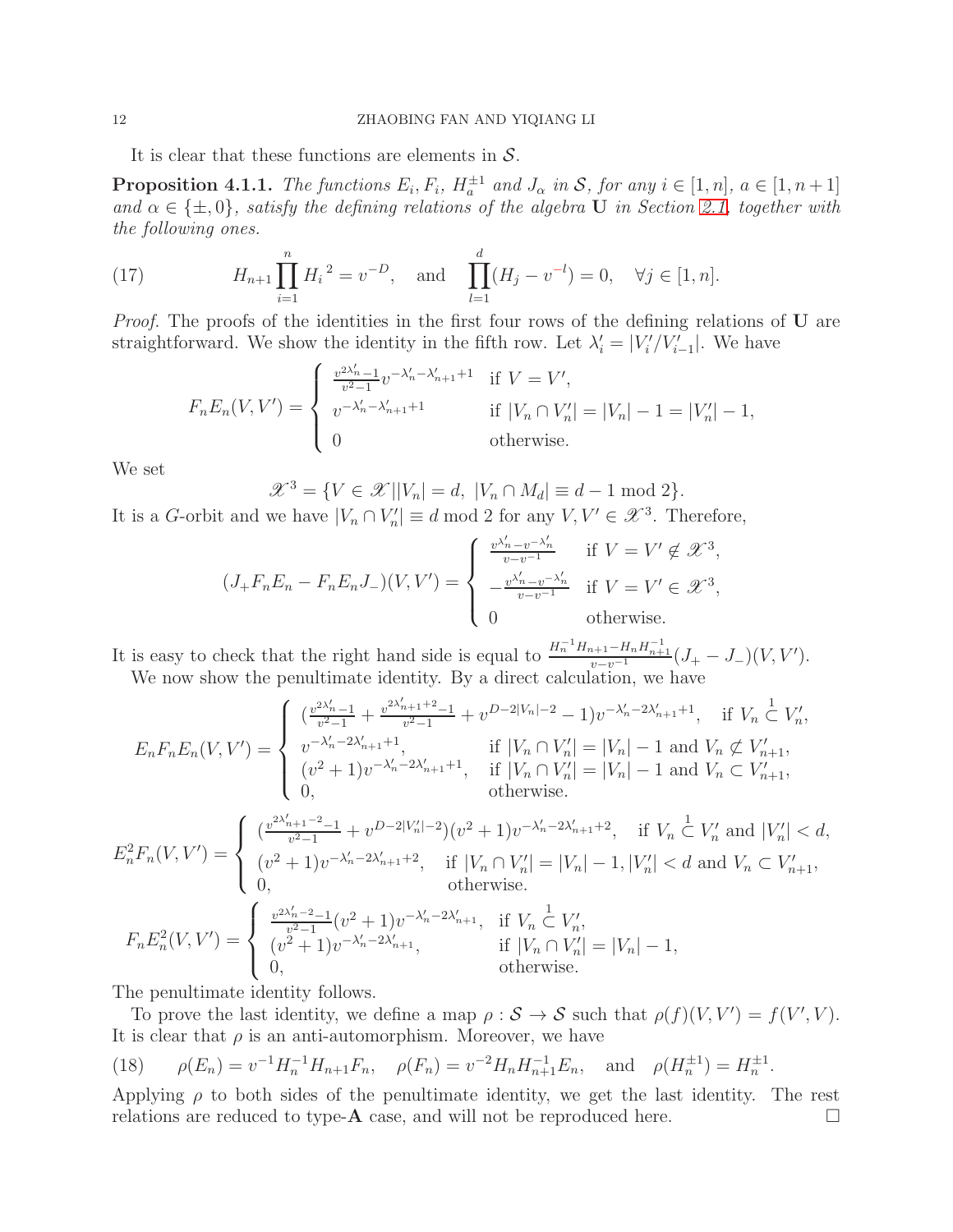<span id="page-12-0"></span>4.2. **Parametrization of G-orbits on**  $\mathscr{X} \times \mathscr{X}$ **.** In order to describe the structure of the algebra S, we need to parametrize the G-orbits in  $\mathscr{X} \times \mathscr{X}$ . Recall from Section [3.2](#page-7-0) that  $\mathscr{X}$ is the set of N-step flags in  $\mathbb{F}_q^D$  such that  $V_i = V_j^{\perp}, \forall i + j = N$ . For any pair  $(V, V')$  of flags in  $\mathscr{X}$ , we can assign an N by N matrix as [\(9\)](#page-8-3) whose  $(i, j)$ -entry equal to dim  $\frac{V_{i-1} + V_i \cap V'_j}{V_{i-1} + V_i \cap V'_{j-1}}$ . It is clear that this assignment is G-invariant. Thus we have a map

<span id="page-12-2"></span>(19) 
$$
\tilde{\Phi}: G \backslash \mathscr{X} \times \mathscr{X} \to \Xi,
$$

where  $\Xi$  is the set of all  $N \times N$  matrices A with entries in N subject to

$$
\sum_{i,j\in[1,N]} a_{ij} = D, \ a_{ij} = a_{N+1-i,N+1-j}, \quad \forall i, j \in [1,N].
$$

This map is surjective, but not injective. We need to refine it.

Recall that  $M_d$  is a fixed maximal isotropic subspace in  $\mathbb{F}_q^D$  and

$$
\mathcal{X}^3 = \{ V \in \mathcal{X} \, | \, |V_n| = d \text{ and } |V_n \cap M_d| \equiv d - 1 \text{ mod } 2 \}.
$$

We set

\n- \n
$$
\mathcal{X}^1 = \{ V \in \mathcal{X} \mid |V_n| < d \},
$$
\n
\n- \n
$$
\mathcal{X}^2 = \{ V \in \mathcal{X} \mid |V_n| = d \text{ and } |V_n \cap M_d| \equiv d \mod 2 \}.
$$
\n
\n

We have a partition of  $\mathscr{X}$ :

$$
\mathcal{X} = \mathcal{X}^1 \sqcup \mathcal{X}^2 \sqcup \mathcal{X}^3.
$$

Let  $O(D)$  be the orthogonal group associated to Q. For any  $q \in O(D) \setminus G$ , the map  $\psi_g: \mathscr{X}^2 \to \mathscr{X}^3$ , defined by  $V \mapsto g \cdot V$ , is a bijection, which yields the following bijections.

<span id="page-12-1"></span>(20) 
$$
G\{\mathscr{X}^1 \times \mathscr{X}^2 \to G\{\mathscr{X}^1 \times \mathscr{X}^3, G\{\mathscr{X}^2 \times \mathscr{X}^1 \to G\{\mathscr{X}^3 \times \mathscr{X}^1, G\}\}\}\
$$

$$
G\{\mathscr{X}^2 \times \mathscr{X}^2 \to G\{\mathscr{X}^3 \times \mathscr{X}^3, G\{\mathscr{X}^2 \times \mathscr{X}^3 \to G\{\mathscr{X}^3 \times \mathscr{X}^2\}\}\
$$

Moreover, corresponding pairs on both sides under the bijections in [\(20\)](#page-12-1) get sent to the same matrix by  $\tilde{\Phi}$ . In corresponding to [\(20\)](#page-12-1), we define a sign function

(21) 
$$
\text{sgn}(i,j) = \begin{cases} 0 & (i,j) = (1,1), \\ + & (i,j) = (1,2), (2,1), (2,2), (2,3), \\ - & (i,j) = (1,3), (3,1), (3,3), (3,2). \end{cases}
$$

Recall the notation  $\text{ro}(A)$  and  $\text{co}(A)$  from [\(8\)](#page-8-4), we set

<span id="page-12-3"></span>(22) 
$$
\Xi^{0} = \{A \in \Xi | \text{ ro}(A)_{n+1} > 0, \text{ co}(A)_{n+1} > 0\} \times \{0\},
$$

$$
\Xi^{+} = \Xi \setminus \Xi^{0} \times \{+\},
$$

$$
\Xi^{-} = \Xi \setminus \Xi^{0} \times \{-\}.
$$

For convenience, we sometimes write  $A^{\pm}$  for  $(A, \pm) \in \Xi^{\pm}$  and  $A^{0}$  for  $(A, 0)$  in  $\Xi^{0}$ . We further set

<span id="page-12-4"></span>(23) 
$$
\Xi_{\mathbf{D}} = \Xi^{+} \sqcup \Xi^{0} \sqcup \Xi^{-}.
$$

Elements in  $\Xi_D$  will be called *signed matrices*. We have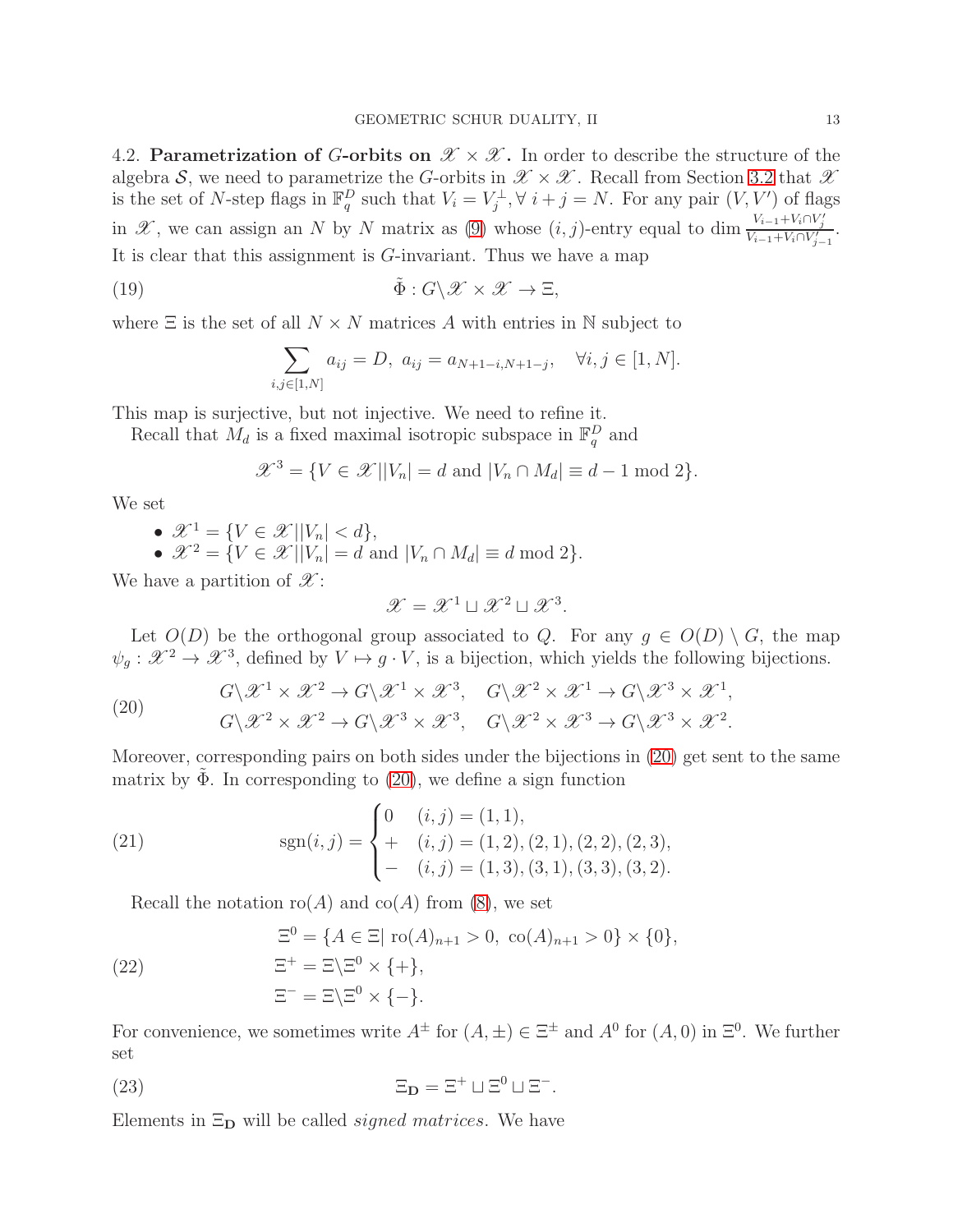**Lemma 4.2.1.** *The map*  $\tilde{\Phi}$  *in* [\(19\)](#page-12-2) *induces a bijection* 

<span id="page-13-5"></span>(24) 
$$
\Phi: G \backslash \mathscr{X} \times \mathscr{X} \to \Xi_{\mathbf{D}}, \quad G.(V, V') \mapsto \mathfrak{a} \equiv (A, \alpha),
$$

such that  $\tilde{\Phi}(G.(V, V')) = A$  and  $\alpha = \text{sgn}(i, j)$  if  $(V, V') \in \mathcal{X}^i \times \mathcal{X}^j$ . Moreover, we have

(25) 
$$
\#\Xi_{\mathbf{D}} = \binom{2n^2 + 2n + d}{d} + 2\binom{2n^2 + n + d - 1}{d} - \binom{2n^2 + d - 1}{d}.
$$

*Proof.* The first part follows from [\(20\)](#page-12-1) and the definition of  $\Xi_{D}$ . We now calculate  $\#\Xi_{D}$ . From [\(22\)](#page-12-3)  $# \Xi_{\mathbf{D}} = # \Xi + # \Xi^{-}$ . We have

<span id="page-13-1"></span>(26)  
\n
$$
\#\Xi = \#\left\{ a_{ij}, i \in [1, n], \forall j; a_{n+1,j}, j \in [1, n] \mid \sum_{i \le n; j} a_{ij} + \sum_{j \le n} a_{n+1,j} = d - \frac{a_{n+1,n+1}}{2} \right\}
$$
\n
$$
= \sum_{l=0}^d {2n^2 + 2n + d - l - 1 \choose d} = {2n^2 + 2n + d \choose d}.
$$

Denote  $\Xi_1^- = \{A \in \Xi^- | a_{n+1,j} = 0, \forall j\}$  and  $\Xi_2^- = \{A \in \Xi^- | a_{i,n+1} = 0, \forall i\}$ . Then  $\Xi^- =$  $\Xi_1^- \sqcup \Xi_2^-$ , and

<span id="page-13-2"></span>(27) 
$$
\# \Xi^- = \# \Xi_1^- + \# \Xi_2^- - \# \Xi_1^- \cap \Xi_2^- = 2 \binom{2n^2 + n + d - 1}{d} - \binom{2n^2 + d - 1}{d}.
$$

<span id="page-13-0"></span>Lemma follows from [\(26\)](#page-13-1) and [\(27\)](#page-13-2).  $\Box$ 

4.3. Multiplication formulas in S. For each signed matrix  $\mathfrak{a} \in \Xi_{D}$ , we denote by  $\mathcal{O}_{\mathfrak{a}}$  the associated G-orbit. We introduce the following notations.

<span id="page-13-3"></span>
$$
\sup(\mathfrak{a}) = (i, j), \quad \text{if } \mathcal{O}_{\mathfrak{a}} \subseteq \mathcal{X}^i \times \mathcal{X}^j.
$$

$$
\text{sgn}(\mathfrak{a}) = \text{sgn}(\text{sup}(\mathfrak{a})).
$$

$$
\text{ro}(\mathfrak{a}) = \text{ro}(A),
$$

$$
\text{co}(\mathfrak{a}) = \text{co}(A),
$$

$$
\text{ur}(\mathfrak{a}) = \text{ur}(A),
$$

$$
\mathfrak{a} + B = A + B \quad \text{if } \mathfrak{a} = (A, \alpha) \text{ and } B \text{ a matrix.}
$$

$$
\text{p}(\mathfrak{a}) = \begin{cases} 1 & \text{if } \text{ur}(\mathfrak{a}) \text{ is odd,} \\ 0 & \text{otherwise.} \end{cases}
$$

We note that  $a + B$  is a matrix instead of a signed matrix. For a signed matrix  $a \in \Xi_{\mathbf{D}}$ , we define

<span id="page-13-4"></span>(29)  
\n
$$
s_{l}(\mathfrak{a}) = \begin{cases}\n1 & \text{if } \text{ro}(\mathfrak{a})_{n+1} > 0, \\
2 & \text{if } \text{ro}(\mathfrak{a})_{n+1} = 0, \text{sgn}(\mathfrak{a}) = +, \\
3 & \text{if } \text{ro}(\mathfrak{a})_{n+1} = 0, \text{sgn}(\mathfrak{a}) = -.\n\end{cases}
$$
\n
$$
s_{r}(\mathfrak{a}) = \begin{cases}\n1 & \text{if } \text{co}(\mathfrak{a})_{n+1} > 0, \\
3 - \text{p}(\mathfrak{a})\delta_{0,\text{ro}(\mathfrak{a})_{n+1}} & \text{if } \text{co}(\mathfrak{a})_{n+1} = 0, \text{sgn}(\mathfrak{a}) = -, \\
2 + \text{p}(\mathfrak{a})\delta_{0,\text{ro}(\mathfrak{a})_{n+1}} & \text{if } \text{co}(\mathfrak{a})_{n+1} = 0, \text{sgn}(\mathfrak{a}) = +.\n\end{cases}
$$

Then, we have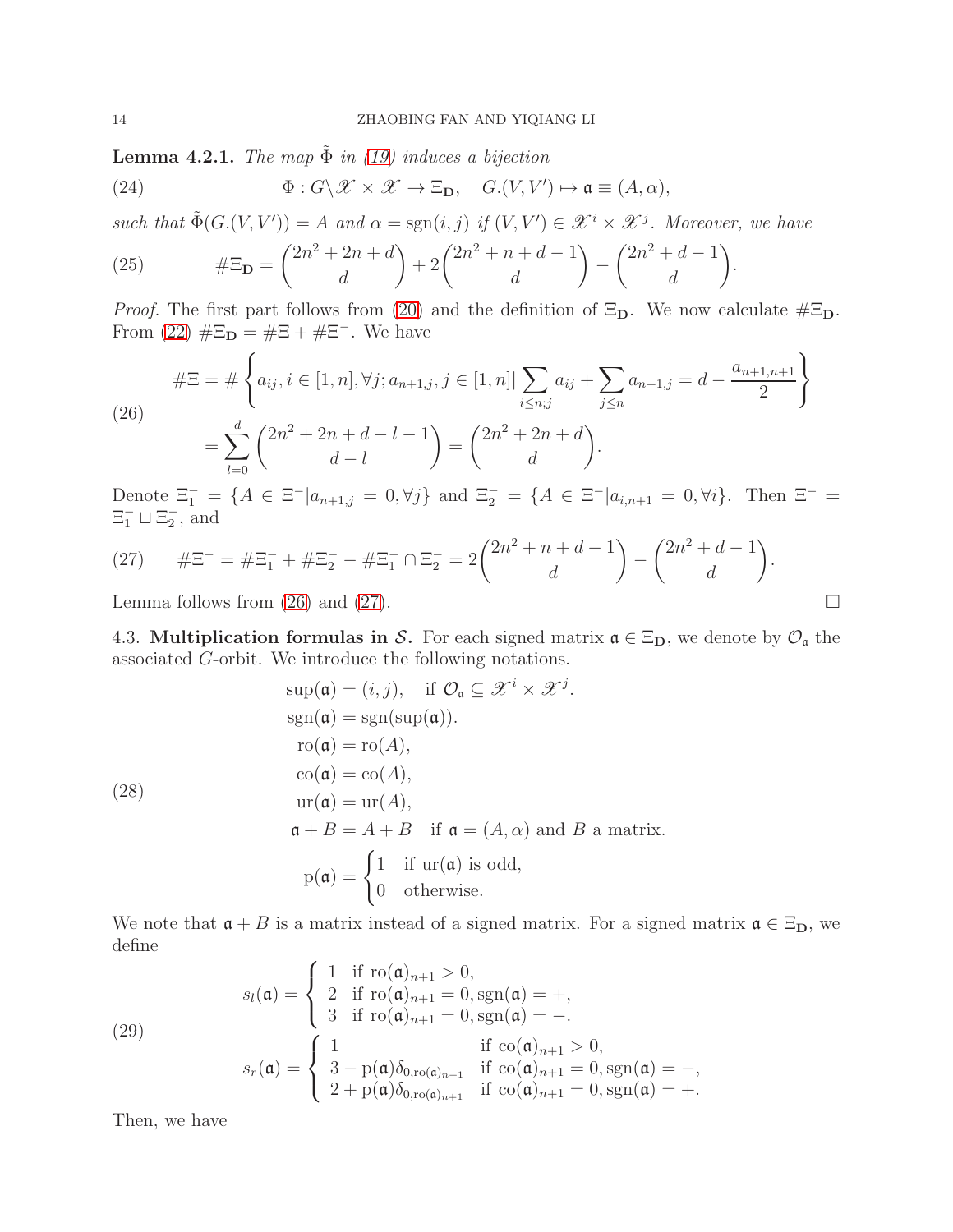**Lemma 4.3.1.**  $\sup(\mathfrak{a}) = (s_i(\mathfrak{a}), s_r(\mathfrak{a}))$  *and*  $\text{sgn}(\mathfrak{a}) = \text{sgn}(s_i(\mathfrak{a}), s_r(\mathfrak{a}))$ *, for all*  $\mathfrak{a} \in \Xi_{\mathbf{D}}$ *.* 

For any  $n \in \mathbb{Z}, k \in \mathbb{N}$ , we set

$$
(n)_v = \frac{v^{2n} - 1}{v^2 - 1}
$$
, and  $\binom{n}{k}_v = \prod_{i=1}^k \frac{(n + 1 - i)_v}{(i)_v}$ .

Let

$$
E_{ij}^{\theta} = E_{ij} + E_{N+1-i,N+1-j},
$$

where  $E_{ij}$  is the  $N \times N$  matrix whose  $(i, j)$ -entry is 1 and all other entries are 0. Let  $e_{\mathfrak{a}}$  be the characteristic function of the G-orbit corresponding to  $\mathfrak{a} \in \Xi_{D}$ . It is clear that the set  ${e_{\mathfrak{a}}|\mathfrak{a} \in \Xi_{\mathbf{D}}}$  forms a basis of S. For convenience, we set

$$
e_{\mathfrak{a}}=0, \quad \text{if } \mathfrak{a} \notin \Xi_{\mathbf{D}}.
$$

Recall the notations, such as  $a + B$ , from [\(28\)](#page-13-3). We have

<span id="page-14-3"></span>**Proposition 4.3.2.** *Suppose that*  $\mathfrak{a} \equiv A^{\alpha}$ ,  $\mathfrak{b}$ ,  $\mathfrak{c} \in \Xi_{\mathbf{D}}$  *and*  $h \in [1, n]$ *.* (a) *If* **b** *is chosen such that*  $\mathfrak{b} - E_{h,h+1}^{\theta}$  *is diagonal,* co( $\mathfrak{b}$ ) = ro( $\mathfrak{a}$ ) *and*  $s_r(\mathfrak{b}) = s_l(\mathfrak{a})$ *, then* 

<span id="page-14-0"></span>(30) 
$$
e_{\mathfrak{b}} * e_{\mathfrak{a}} = \sum_{p \in [1,N]} v^{2\sum_{j>p} a_{hj}} (1 + a_{hp})_v e_{\mathfrak{a}_p}, \text{ where}
$$

 $\mathfrak{a}_p = (A + E_{hp}^{\theta} - E_{h+1,p}^{\theta}, \text{sgn}(s_l(\mathfrak{b}), s_r(\mathfrak{a}))) \in \Xi_{\mathbf{D}}.$ 

(b) *If*  $h \neq n$  *and* **c** *has that*  $\mathbf{c} - E_{h+1,h}^{\theta}$  *is diagonal,*  $\text{co}(\mathbf{c}) = \text{ro}(\mathbf{a})$  *and*  $s_r(\mathbf{c}) = s_l(\mathbf{a})$ *, then* 

<span id="page-14-1"></span>(31) 
$$
e_{\mathfrak{c}} * e_{\mathfrak{a}} = \sum_{1 \le p \le N} v^{2 \sum_{j < p} a_{h+1,j}} (1 + a_{h+1,p})_v \ e_{\mathfrak{a}(h,p)}, \quad \text{where}
$$

$$
\mathfrak{a}(h,p)=(A-E_{hp}^{\theta}+E_{h+1,p}^{\theta},\operatorname{sgn}(s_l(\mathfrak{c}),s_r(\mathfrak{a})))\in \Xi_{\mathbf{D}}.
$$

(c) If the condition  $h \neq n$  in (b) is replaced by  $h = n$ , then we have

<span id="page-14-2"></span>(32) 
$$
e_{\mathfrak{c}} * e_{\mathfrak{a}} = \sum_{p \neq n+1, a_{n}, p \geq 1} v^{2 \sum_{j < p} a_{n+1,j}} (1 + a_{n+1,p})_{v} e_{\mathfrak{a}(n,p)} +
$$

$$
v^{2 \sum_{j < n+1} a_{n+1,j}} ((1 + a_{n+1,n+1})_{v} + (1 - \delta_{0, \text{ro}(\mathfrak{a})_{n+1}}) v^{a_{n+1,n+1}}) e_{\mathfrak{a}(n,n+1)}.
$$

<span id="page-14-4"></span>Remark 4.3.3. Although the formulas [\(30\)](#page-14-0), [\(31\)](#page-14-1) and [\(32\)](#page-14-2) look similar to formulas (3.9), (3.10) and (3.11) in [\[BKLW14\]](#page-38-3), they are different in many ways. For example, if we take  $h = n$  and  $\mathfrak a$  in [\(30\)](#page-14-0) to be such that  $A - E_{n+1,n}^{\theta}$  is diagonal, then we have

$$
e_{\mathfrak{b}} * e_{\mathfrak{a}} = \begin{cases} (1 + a_{nn})_v \ e_{\mathfrak{a}_n}, & \text{if } \operatorname{sgn}(\mathfrak{b}) = \operatorname{sgn}(\mathfrak{a}), \\ e_{\mathfrak{a}_{n+2}}, & \text{otherwise.} \end{cases}
$$

While in [\[BKLW14\]](#page-38-3), the product  $e_B * e_A$  is a sum of the terms in the right-hand side of the above identity in a similar situation.

*Proof.* The proof of (a) and (b) is the same as the one for Lemma 3.2 in [\[BLM90\]](#page-38-2). We must show (c), which can be reduced to analogous results at the specialization of v to  $\sqrt{q}$ . We first deal with the case when  $\text{ro}(\mathfrak{a})_{n+1} > 0$ . Let  $V = (V_i)_{1 \leq i \leq N}$  and  $V' = (V'_i)_{1 \leq i \leq N}$ be two flags such that  $(V, V') \in \mathcal{O}_{\mathfrak{a}'}$  for a signed matrix  $\mathfrak{a}' = (a'_{ij}, \text{sgn}(s_i(\mathfrak{c}), s_r(\mathfrak{a}))$ . Set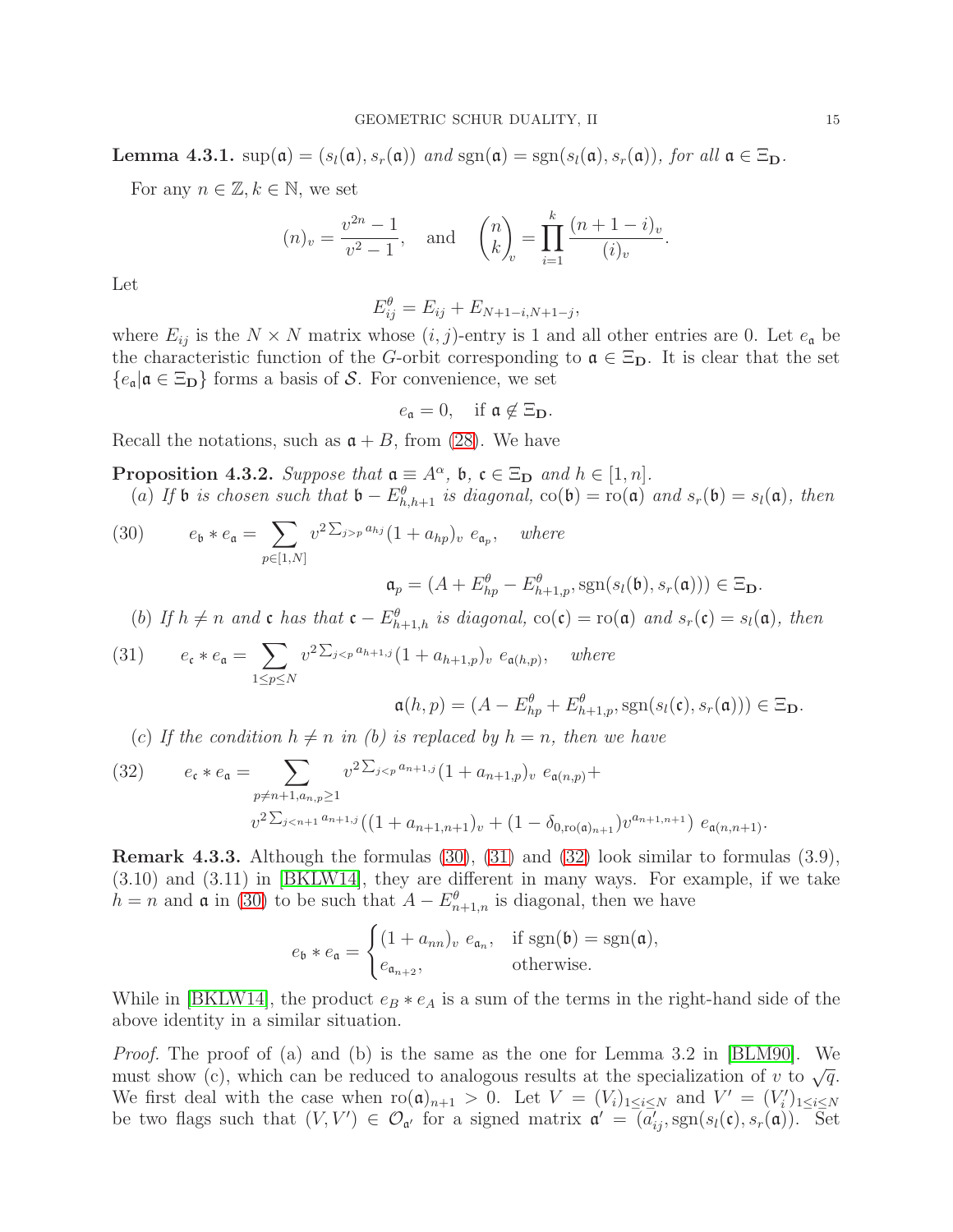$Z = \{U|V_n \overset{1}{\subset} U \subset V_{n+1}, U$  is isotropic}. Let  $V_U$  be the flag obtained by replacing  $V_n$  (resp.  $V_{n+1}$ ) in V by U (resp.  $U^{\perp}$ ). Then  $(V, V_U) \in \mathcal{O}_{c}$  if and only if  $U \in Z$ . Let

$$
Z_p = \{ U \in Z | V_n \cap V'_j = U \cap V'_j \text{ if } j < p; V_n \cap V'_j \neq U \cap V'_j \text{ if } j \geq p \},
$$

so that  $\{Z_p | 1 \le p \le N\}$  form a partition of Z. Moreover, if  $U \in Z_p$  and  $(V_U, V') \in \mathcal{O}_{\mathfrak{a}}$ , then ′ ′ 1.

$$
a_{n,p} = a'_{n,p} + 1
$$
 and  $a_{n+1,p} = a'_{n+1,p} - 1$ 

Hence  $\mathfrak{a}' = \mathfrak{a}(n, p)$ . In particular, we have

$$
e_{\mathfrak{c}} * e_{\mathfrak{a}} = \sum_p \# Z_p \ e_{\mathfrak{a}(n,p)}.
$$

Observe that

$$
Z_p \simeq \{ U \text{ is isotropic} | V_n \overset{1}{\subset} U \subset V_n + V_{n+1} \cap V'_p, \ U \not\subset V_n + V_{n+1} \cap V'_{p-1} \}.
$$

If  $p \leq n$ ,  $V_n + V_{n+1} \cap V'_p$  is isotropic, then

#Z<sup>p</sup> = (<sup>q</sup> <sup>−</sup> 1)<sup>−</sup><sup>1</sup> (q P 1≤j≤p a ′ <sup>n</sup>+1,j − q P 1≤j≤p−1 a ′ <sup>n</sup>+1,j ) = q P <sup>1</sup>≤j<p an+1,j q 1+an+1,p − 1 q − 1 .

This matches with the coefficient of the first term on the right-hand side of [\(32\)](#page-14-2) for  $p \leq n$ .

We now compute the number  $#Z_p$  for  $p \geq n+1$ . We set  $W_i = \frac{V_n + V_n^{\perp} \cap V_i'}{V_n}$  and consider the following flags

$$
0 \subset W_{N-p} \subset W_{N-p+1} \subset W_{p-1} \subset W_p \subset W_N, \quad \text{if } p > n+1,
$$
  

$$
0 \subset W_n \subset W_{n+1} \subset W_N, \quad \text{if } p = n+1.
$$

So  $Z_p \simeq \{U \text{ is isotropic} \mid U \subset W_p, U \not\subset W_{p-1}, |U|=1\}$  if  $p \geq n+1$ . From this observation and applying Lemma [3.1.3,](#page-7-1) we have that  $#Z_p$  matches with the coefficients of the terms in [\(32\)](#page-14-2). Therefore, we have (c) when  $\text{ro}(\mathfrak{a})_{n+1} > 0$ .

Finally, we assume that  $\text{ro}(\mathfrak{a})_{n+1} = 0$ . In this case,  $\text{sgn}(\mathfrak{a}) = +$  or  $-$ , and hence  $e_{\mathfrak{c}}e_{\mathfrak{a}}(V,V') = \sum_{V_U} e_{\mathfrak{c}}(V,V_U)e_{\mathfrak{a}}(V_U,V')$  and  $V_U$  runs as follows.

$$
\begin{cases} V_U \in \mathcal{X}^2 & \text{if } \text{sgn}(\mathfrak{a}) = +, \\ V_U \in \mathcal{X}^3 & \text{if } \text{sgn}(\mathfrak{a}) = -. \end{cases}
$$

Moreover, if  $(V_U, V') \in \mathcal{O}_\mathfrak{a}$ , then  $|U| = d$  and  $|V_n| = d - 1$ . Given such  $V_n$ , there exists a unique maximum isotropic vector subspace U such that  $V_n \subset U$  and  $|U \cap M_d| \equiv d \mod 2$ (or  $|U \cap M_d| \neq d \mod 2$ , but not both), where  $M_d$  is the fixed maximum isotropic subspace in Section [3.2.](#page-7-0) In this case, the coefficient of  $e_{\mathfrak{a}(n,n+1)}$  is equal to 1 in both cases. Therefore, we have (c) for the case  $\text{ro}(\mathfrak{a})_{n+1} = 0$ .

Recall the notations from [\(28\)](#page-13-3). By Proposition [4.3.2](#page-14-3) and an induction process, we have the following corollary.

<span id="page-15-0"></span>**Corollary 4.3.4.** *Suppose that*  $\mathfrak{a} = A^{\alpha}$ ,  $\mathfrak{b}$ ,  $\mathfrak{c} \in \Xi_{\mathbf{D}}$ ,  $h \in [1, n]$  and  $r \in \mathbb{N}$ . (a) *If*  $\text{co}(\mathfrak{b}) = \text{ro}(\mathfrak{a})$ *,*  $s_r(\mathfrak{b}) = s_l(\mathfrak{a})$  and  $\mathfrak{b} - rE^{\theta}_{h,h+1}$  *is diagonal, then we have* 

<span id="page-15-1"></span>(33) 
$$
e_{\mathfrak{b}} * e_{\mathfrak{a}} = \sum_{t=(t_u)\in \mathbb{N}^N:\sum_{u=1}^N t_u = r} v^{2\sum_{j>u} a_{hj}t_u} \prod_{u=1}^N {a_{hu} + t_u \choose t_u} e_{\mathfrak{a}_t}, \text{ where}
$$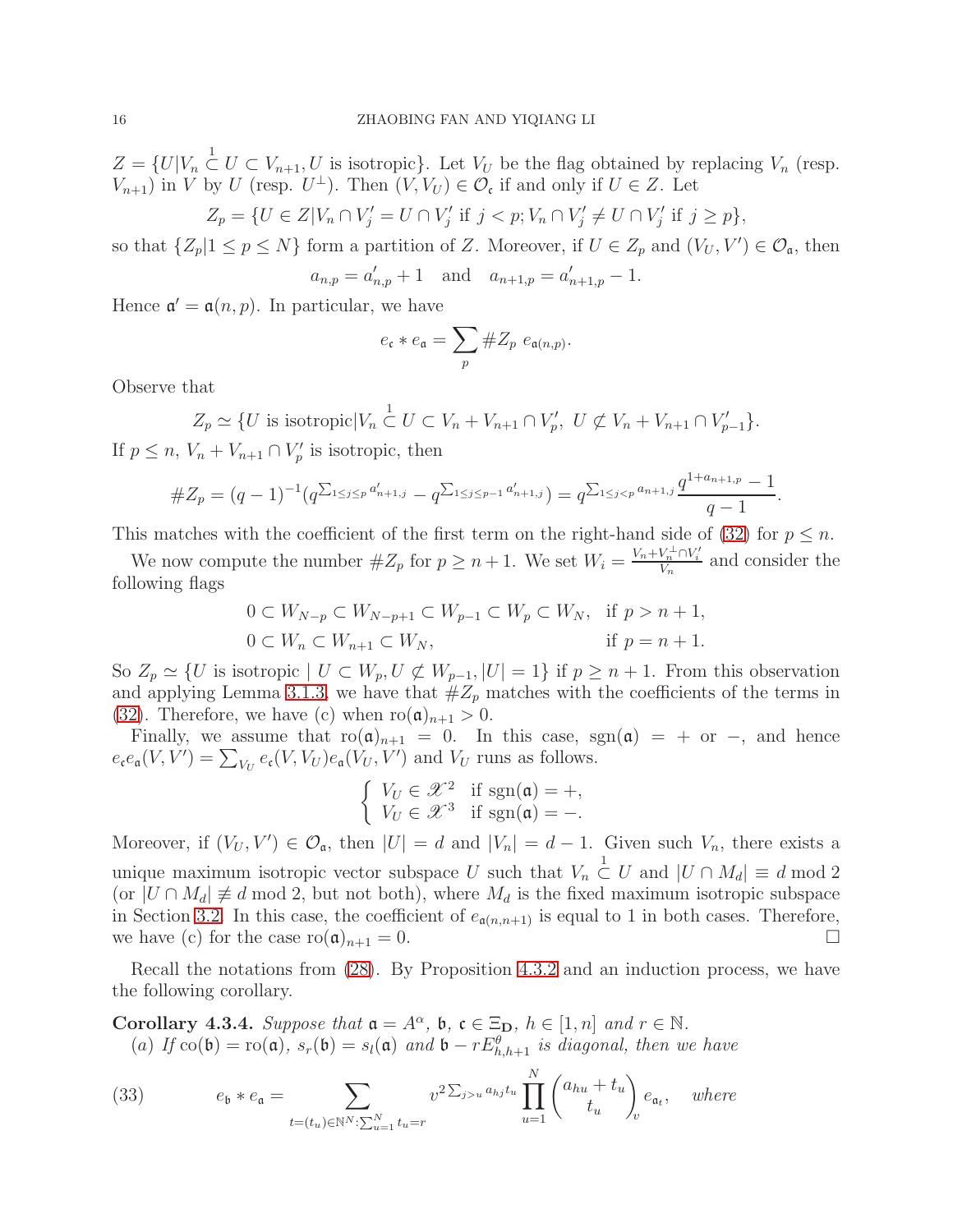$$
\mathfrak{a}_t = \left(A + \sum_{u=1}^N t_u (E_{hu}^\theta - E_{h+1,u}^\theta), \text{sgn}(s_l(\mathfrak{b}), s_r(\mathfrak{a}))\right) \in \Xi_{\mathbf{D}}.
$$

(b) If  $h \neq n$ ,  $co(\mathfrak{c}) = \text{ro}(\mathfrak{a})$ ,  $s_r(\mathfrak{c}) = s_l(\mathfrak{a})$  and  $\mathfrak{c} - rE^{\theta}_{h+1,h}$  is diagonal, then

<span id="page-16-1"></span>(34) 
$$
e_{\mathfrak{c}} * e_{\mathfrak{a}} = \sum_{t=(t_u)\in\mathbb{N}^N:\sum_{u=1}^N t_u = r} v^{2\sum_{j
$$
\mathfrak{a}(h,t) = \left(A - \sum_{u=1}^N t_u (E_{hu}^\theta - E_{h+1,u}^\theta), \text{sgn}(s_l(\mathfrak{c}), s_r(\mathfrak{a}))\right) \in \Xi_{\mathbf{D}}.
$$
$$

(c) If the condition  $h \neq n$  in (b) is replaced by  $h = n$ , then we have

(35) 
$$
e_{\mathfrak{c}} * e_{\mathfrak{a}} = \sum_{t=(t_u) \in \mathbb{N}^N : \sum_{u=1}^N t_u = r} v^{\tilde{\beta}(t)} \mathcal{G} e_{\mathfrak{a}(n,t)}, \text{ where}
$$

$$
\tilde{\beta}(t) = 2 \sum_{jn+1} t_u (t_u - 1),
$$

$$
\mathcal{G} = \prod_{un+1} \begin{pmatrix} a_{n+1,u} + t_u \\ t_u \end{pmatrix} \cdot \prod_{i=0}^{t_{n+1}-1} L_i,
$$

$$
L_i = \frac{(a_{n+1,n+1} + 1 + 2i)_v + (1 - \delta_{0,i}\delta_{0,\text{ro}(\mathfrak{a})_{n+1}})v^{a_{n+1,n+1}+2i}}{(i+1)_v}.
$$

Note that  $L_i \in \mathcal{A}$  since  $a_{n+1,n+1}$  is even.

*Proof.* The proof of (a) and (b) is the same as the one for Lemma 3.4 in [\[BLM90\]](#page-38-2).

We now show (c) by induction on r. We rewrite c as  $c_r$  to emphasize the dependence on r. Let  $d_{t'}(\mathfrak{a})$  be the coefficient of  $\mathfrak{a}(n,t')$  in the product  $e_{\mathfrak{c}_r}e_{\mathfrak{a}}$ . Let  $\underline{p} \in \mathbb{N}^n$  be the vector whose p-th entry is 1 and 0 elsewhere. The statement  $(c)$  is reduced to show that for any  $t = (t_1, t_2, \dots, t_N) \in \mathbb{N}^n$  such that  $\sum_u t_u = r + 1$ , we have

<span id="page-16-0"></span>(36) 
$$
\sum_{t',\underline{p}} d_{t'}(\mathfrak{a}) d_{\underline{p}}(\mathfrak{a}(n,t')) = (r+1)_v d_t(\mathfrak{a}),
$$

where the sum runs over pairs  $(t', p)$  such that  $\sum t'_u = r$  and  $t' + p = t$ .

We shall prove [\(36\)](#page-16-0) by induction. When  $r = 0$ , the statement (36) holds automatically. We first deal with the case when  $\text{ro}(\mathfrak{a})_{n+1} > 0$ . By the induction assumption, we have

$$
\sum_{t',\underline{p}} d_{t'}(\mathfrak{a}) d_{\underline{p}}(\mathfrak{a}(n,t')) = \sum_{t',\underline{p}} v^{2 \sum_{jn+1}="" a_{n+1,j}="" math="" t_j'="" t_u'="">
$$
\cdot \prod_{u
$$
\cdot \prod_{u>n+1} \binom{a_{n+1,u} + t_u'}{t_u'} (a_{n+1,p} + 1 + t_p' + t_{N+1-p}) v v^{2 \sum_{j
$$
$$
$$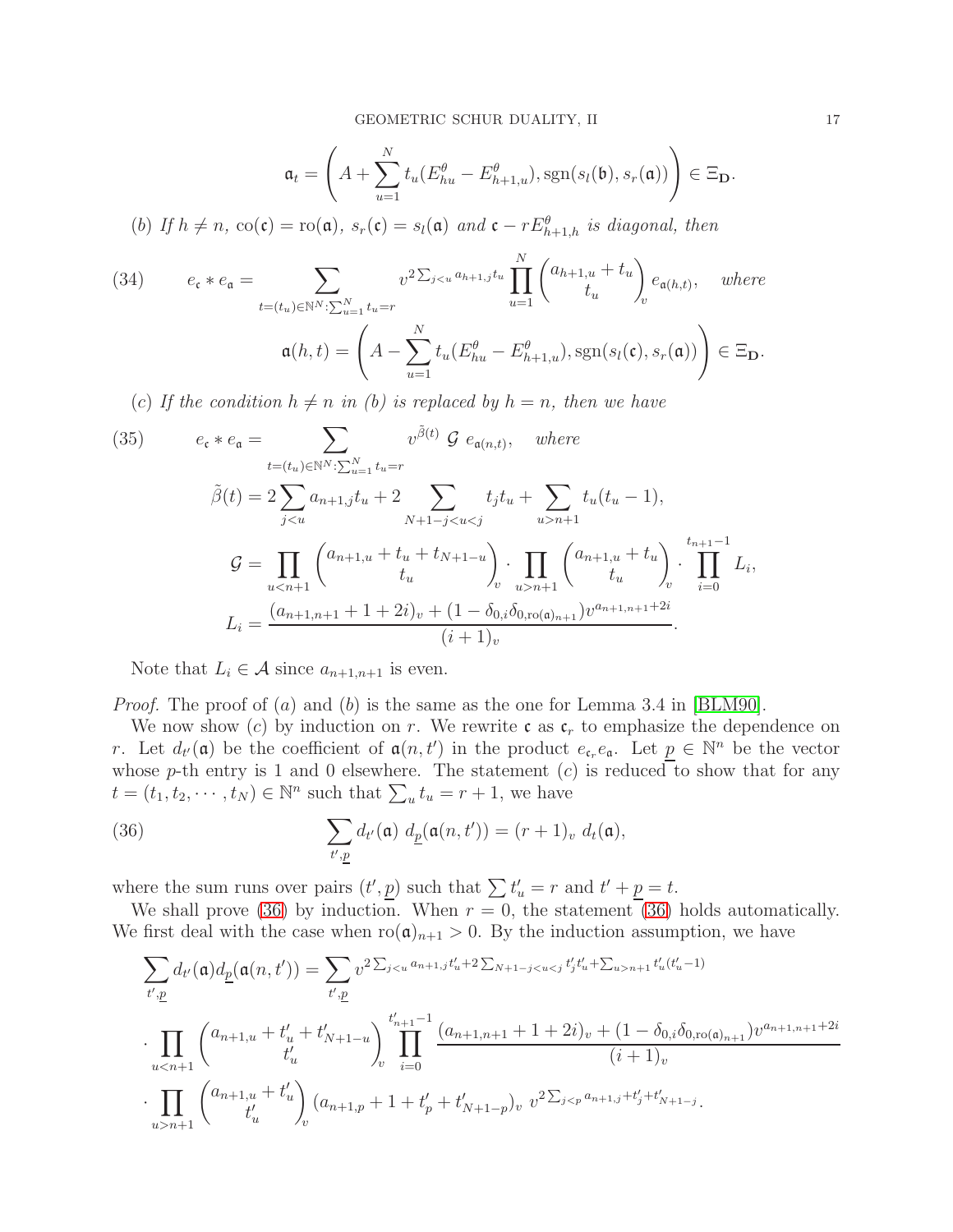Since  $t' + p = t$ , we have

$$
t_i = t'_i + \delta_{ip}.
$$

We can compute the quotient  $\sum_{t',p} d_{t'}(\mathfrak{a})d_{\underline{p}}(\mathfrak{a}(n,t'))/d_{t}(\mathfrak{a})$ . We first calculate the power of  $v^2$  for each p in this quotient, which is

$$
\sum_{j < u} a_{n+1,j} t'_u + \sum_{N+1-j < u < j} t'_j t'_u + \sum_{u > n+1} t'_u (t'_u - 1)/2 + \sum_{j < p} (a_{n+1,j} + t'_j + t'_{N+1-j})
$$
\n
$$
- \sum_{j < u} a_{n+1,j} t_u - \sum_{N+1-j < u < j} t_j t_u - \sum_{u > n+1} t_u (t_u - 1)/2
$$
\n
$$
= - \sum_{N+1-p < u < p} t_u - \sum_{N+1-j < p < j} t_j + \sum_{j < p} (t_j + t_{N+1-j}) + \begin{cases} -t_p & \text{if } p > n+1 \\ 0 & \text{otherwise} \end{cases}
$$
\n
$$
= \sum_{j < p} t_j.
$$

We then calculate the coefficients containing v-numbers for each  $p$  in the above quotient, which can be broken into the following three cases. If  $p < n+1$ , then the coefficient involving v-numbers is

$$
(a_{n+1,p} + t_p + t_{N+1-p})_v \begin{pmatrix} a_{n+1,u} + t_p + t_{N+1-p} - 1 \\ t_p - 1 \end{pmatrix}_{v} / \begin{pmatrix} a_{n+1,u} + t_p + t_{N+1-p} \\ t_p \end{pmatrix}_{v} = (t_p)_v.
$$

If  $p = n + 1$ , then the term is

$$
\frac{(t_{n+1})_v}{(a_{n+1,n+1}+2t_{n+1}-1)_v+q^{1/2a_{n+1,n+1}+t_{n+1}}}((a_{n+1,n+1}+2t_{n+1}-1)_v+v^{a_{n+1,n+1}+2t_{n+1}})=(t_p)_v.
$$

If  $p > n + 1$ , then the term is

$$
\frac{\binom{a_{n+1,N+1-p}+t_p+t_{N+1-p}-1}{t_{N+1-p}}\binom{a_{n+1,p}+t_p-1}{t_p-1}}{\binom{a_{n+1,N+1-p}+t_p+t_{N+1-p}}{t_p}}\binom{a_{n+1,p}+t_p-1}{t_p}}{\binom{a_{n+1,p}+t_p}{t_p}}_v = (t_p)_v.
$$

Summing up, we have

$$
\sum_{t',\underline{p}} d_{t'}(\mathfrak{a}) d_{\underline{p}}(\mathfrak{a}(n,t')) / d_{t}(\mathfrak{a}) = \sum_{p} v^{2 \sum_{j < p} t_j} (t_p)_v = \frac{\sum_{p} (v^{2 \sum_{j \leq p} t_j} - v^{2 \sum_{j \leq p-1} t_j})}{v^2 - 1} = (r+1)_v.
$$

This proves [\(36\)](#page-16-0) under the assumption that  $\text{ro}(\mathfrak{a})_{n+1} > 0$ . The proof of (36) for the case of  $\text{ro}(\mathfrak{a})_{n+1} = 0$  is similar and skipped.

<span id="page-17-0"></span>4.4. S-action on  $\mathcal V$ . A degenerate version of Proposition [4.3.2](#page-14-3) gives us an explicit description of the S-action on  $V = \mathcal{A}_G(\mathcal{X} \times \mathcal{Y})$  as follows. For any  $r_j \in [1, N]$ , we denote  $\check{r}_j = r_j + 1$ and  $\hat{r}_j = r_j - 1$ .

<span id="page-17-1"></span>**Corollary 4.4.1.** For any  $1 \leq i \leq n$ , we have

$$
E_i * e_{r_1 \cdots r_D} = v^{-\sum_{1 \leq j \leq D} \delta_{i+1, r_j}} \sum_{p, r_p = i} v^{2\sum_{j < p} \delta_{i+1, r_j}} e_{r_1 \cdots, r_p \cdots r_{D+1-p} \cdots r_D},
$$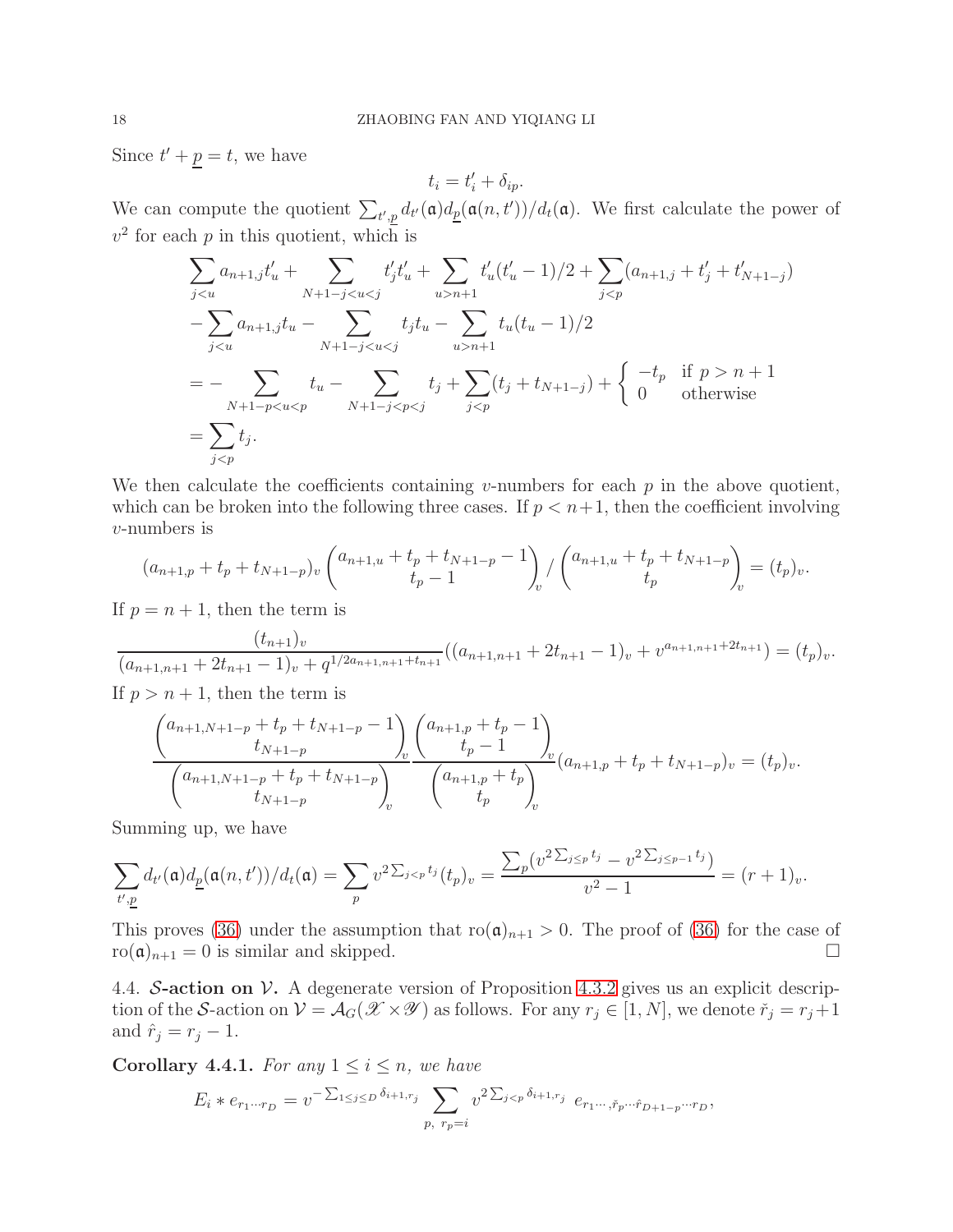$$
F_i * e_{r_1 \cdots r_D} = v^{-\sum_{1 \leq j \leq D} \delta_{i,r_j}} \sum_{p, r_p = i+1} v^{2\sum_{j > p} \delta_{i,r_j}} e_{r_1 \cdots, \hat{r}_p \cdots \check{r}_{D+1-p} \cdots r_D},
$$
\n
$$
H_i^{\pm 1} * e_{r_1 \cdots r_D} = v^{\mp \sum_{1 \leq j \leq D} \delta_{a,r_j}} e_{r_1 \cdots r_D} \quad \text{and}
$$
\n
$$
J_+ * e_{r_1, \cdots, r_D} = \begin{cases} e_{r_1, \cdots, r_D}, & r_i \neq n+1, \forall i, \#\{j \in [1, d] | r_j \geq n+1\} \text{ is even,} \\ 0, & \text{otherwise,} \end{cases}
$$
\n
$$
J_- * e_{r_1, \cdots, r_D} = \begin{cases} e_{r_1, \cdots, r_D}, & r_i \neq n+1, \forall i, \#\{j \in [1, d] | r_j \geq n+1\} \text{ is odd,} \\ 0, & \text{otherwise,} \end{cases}
$$
\n
$$
J_0 * e_{r_1, \cdots, r_D} = \begin{cases} e_{r_1, \cdots, r_D}, & r_i = n+1, \text{ for some } i, \\ 0, & \text{otherwise.} \end{cases}
$$

*Proof.* Since the number of columns of the matrix associated to  $e_{r_1\cdots r_D}$  is  $D = 2d$ , the second term in [\(32\)](#page-14-2) disappears when we calculate the  $E_n$  action on  $e_{r_1\cdots r_D}$ . The first two identities follow directly from Proposition [4.3.2.](#page-14-3) The last four identities are straightforward.  $\Box$ 

<span id="page-18-0"></span>4.5. Standard basis of  $S$ . In this subsection, we assume that the ground field is an algebraic closure  $\overline{\mathbb{F}}_q$  of  $\mathbb{F}_q$  when we talk about the dimension of a G-orbit or its stabilizer. We set

$$
d(\mathfrak{a}) = \dim \mathcal{O}_{\mathfrak{a}}
$$
 and  $r(\mathfrak{a}) = \dim \mathcal{O}_{\mathfrak{b}}$ ,  $\forall \mathfrak{a} \in \Xi_{D}$ ,

where  $\mathfrak{b} = (b_{ij})^{\epsilon}$  is the signed diagonal matrix such that  $b_{ii} = \sum_k a_{ik}$  and  $\epsilon = \text{sgn}(s_i(\mathfrak{a}), s_i(\mathfrak{a}))$ . Denote by  $C_G(V, V')$  the stabilizer of  $(V, V')$  in  $G$ .

<span id="page-18-1"></span>Lemma 4.5.1. *We have*

$$
\dim C_G(V, V') = \frac{1}{2} \left( \sum_{i \ge k, j \ge l} a_{ij} a_{kl} - \sum_{i \ge n+1, j \ge n+1} a_{ij} \right), \quad \text{if } (V, V') \in \mathcal{O}_{\mathfrak{a}},
$$

$$
\dim \mathcal{O}_{\mathfrak{a}} = \frac{1}{2} \left( \sum_{i < k \text{ or } j < l} a_{ij} a_{kl} - \sum_{i < n+1 \text{ or } j < n+1} a_{ij} \right),
$$

$$
d(\mathfrak{a}) - r(\mathfrak{a}) = \frac{1}{2} \left( \sum_{i \ge k, j < l} a_{ij} a_{kl} - \sum_{i \ge n+1 > j} a_{ij} \right).
$$

Notice that the above dimensions are independent of the sign of a.

*Proof.* Let  $Z_{ij}$  be subspaces of  $\mathbb{F}_q^D$  with dim  $Z_{ij} = a_{ij}$  such that  $V_r = \bigoplus_{i \leq r, j} Z_{ij}$ ,  $V'_s = \bigoplus_{i,j \leq s} Z_{ij}$ for all  $r, s \in [1, n]$  and  $\mathbb{F}_q^D = \bigoplus_{i,j} Z_{ij}$ . With respect to the decomposition, an endomorphism T of  $\mathbb{F}_q^D$  is determined by a family of linear maps  $T_{(ij),(kl)} : Z_{ij} \to Z_{kl}$ . Similar to [\[BKLW14,](#page-38-3) 3.4, the Lie algebra of  $C_G(V, V')$  is the space of such T satisfying the following conditions.

- (a)  $T_{(ij),(kl)} \neq 0$  implies that  $i \geq k$  and  $j \geq l$ ;
- (b)  $T_{(ij),(kl)} = -{}^tT_{(N+1-k,N+1-l),(N+1-i,N+1-j)}, \quad \forall i, j, k, l \in [1, N].$

Note that  $T_{(ij),(kl)} = -{}^t T_{(ij),(kl)}$  if and only if  $i + k = N + 1$  and  $j + l = N + 1$ . In this case,  $a_{ij} = a_{kl}$  and the dimension of such  $T_{(ij),(kl)}$  is  $\frac{1}{2}(a_{ij}a_{kl} - a_{ij})$ , from which the first equality follows.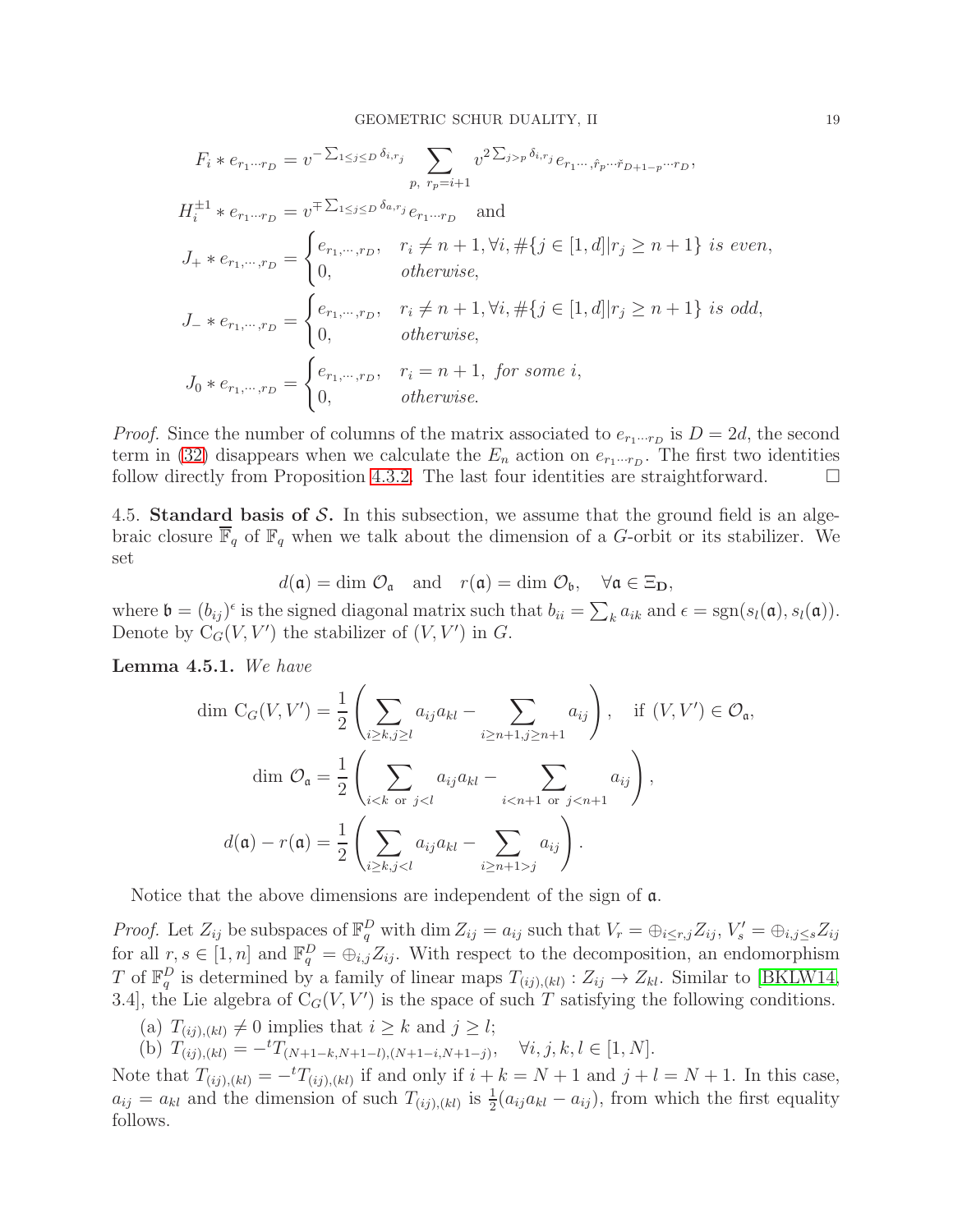By using  $\dim G = \frac{1}{2}D(D-1) = \frac{1}{2}(\sum_{i,j,k,l} a_{ij}a_{kl} - \sum_{i,j} a_{ij}),$  we have the second equality. The third equality follows from the previous two equalities.  $\square$ 

For any  $\mathfrak{a} \in \Xi_{\mathbf{D}}$ , let

$$
[\mathfrak{a}] = v^{-(d(\mathfrak{a}) - r(\mathfrak{a}))} e_{\mathfrak{a}}.
$$

We define a bar involution '−' on A by  $\bar{v} = v^{-1}$ . By Lemma [4.5.1,](#page-18-1) Corollary [4.3.4](#page-15-0) can be rewritten in the following form.

<span id="page-19-0"></span>**Corollary 4.5.2.** *Suppose that*  $\mathfrak{a} = A^{\alpha}$ ,  $\mathfrak{b}$ ,  $\mathfrak{c} \in \Xi_{\mathbf{D}}$ ,  $h \in [1, n]$  and  $r \in \mathbb{N}$ . (a) *If*  $\text{co}(\mathfrak{b}) = \text{ro}(\mathfrak{a})$ *,*  $s_r(\mathfrak{b}) = s_l(\mathfrak{a})$  and  $\mathfrak{b} - rE^{\theta}_{h,h+1}$  *is diagonal, then we have* 

<span id="page-19-1"></span>(37) 
$$
[\mathfrak{b}] * [\mathfrak{a}] = \sum_{t:\sum_{u=1}^{N} t_u = r} v^{\beta(t)} \prod_{u=1}^{N} \overline{\begin{pmatrix} a_{hu} + t_u \\ t_u \end{pmatrix}}_v [\mathfrak{a}_t], \text{ where}
$$

$$
\beta(t) = \sum_{j\geq l} a_{hj} t_l - \sum_{j>l} a_{h+1,j} t_l + \sum_{j
$$
\mathfrak{a}_t = \left( A + \sum_{u=1}^{N} t_u (E_{hu}^{\theta} - E_{h+1,u}^{\theta}), \text{sgn}(s_l(\mathfrak{b}), s_r(\mathfrak{a})) \right) \in \Xi_{\mathbf{D}}.
$$
$$

(b) If  $h \neq n$ ,  $co(\mathfrak{c}) = \text{ro}(\mathfrak{a})$ ,  $s_r(\mathfrak{c}) = s_l(\mathfrak{a})$  and  $\mathfrak{c} - rE^{\theta}_{h+1,h}$  is diagonal, then

<span id="page-19-2"></span>(38) 
$$
[\mathbf{c}] * [\mathbf{a}] = \sum_{t:\sum_{u=1}^{N} t_u = r} v^{\beta'(t)} \prod_{u=1}^{N} \overline{\begin{pmatrix} a_{h+1,u} + t_u \\ t_u \end{pmatrix}}_v [\mathbf{a}(h, t)], where
$$

$$
\beta'(t) = \sum_{j\leq l} a_{h+1,j} t_l - \sum_{j
$$
\mathbf{a}(h, t) = \left(A - \sum_{u=1}^{N} t_u (E_{hu}^{\theta} - E_{h+1,u}^{\theta}), \text{sgn}(s_l(\mathbf{c}), s_r(\mathbf{a}))\right) \in \Xi_{\mathbf{D}}.
$$
$$

(c) If the condition  $h \neq n$  *in (b) is replaced by*  $h = n$ *, then we have* 

<span id="page-19-3"></span>(39) 
$$
[\mathbf{c}] * [\mathbf{a}] = \sum_{t:\sum_{u=1}^{N} t_u = r} v^{\beta''(t)} \overline{\mathcal{G}} [\mathbf{a}(n, t)], where
$$

$$
\beta''(t) = \sum_{j\leq l} a_{n+1,j} t_l - \sum_{j
$$
\mathcal{G} = \prod_{un+1} \begin{pmatrix} a_{n+1,u} + t_u \\ t_u \end{pmatrix} \cdot \prod_{i=0}^{t_{n+1}-1} L_i,
$$

$$
L_i = \frac{(a_{n+1,n+1} + 1 + 2i)_v + (1 - \delta_{0,i}\delta_{0,\text{ro}(\mathbf{a})_{n+1}})v^{a_{n+1,n+1}+2i}}{(i+1)_v}.
$$
$$

The proof involves lengthy mechanical computations and is hence skipped.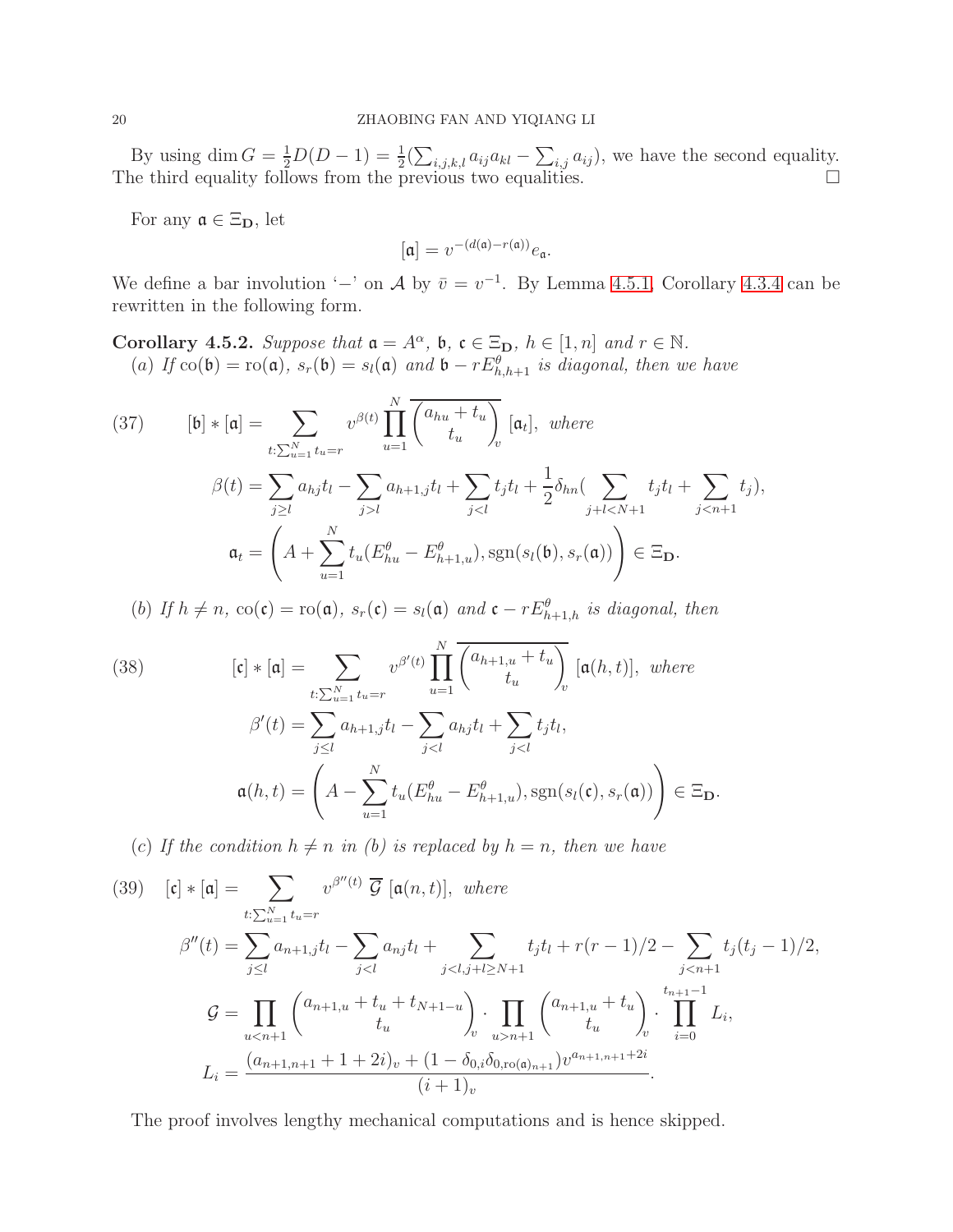<span id="page-20-0"></span>4.6. Generators of S. Define a partial order "  $\leq$  " on  $\Xi_{\mathbf{D}}$  by  $\mathfrak{a} \leq \mathfrak{b}$  if  $\mathcal{O}_{\mathfrak{a}} \subset \overline{\mathcal{O}}_{\mathfrak{b}}$ . For any  $\mathfrak{a} = (a_{ij})^{\alpha}$  and  $\mathfrak{b} = (b_{ij})^{\epsilon}$  in  $\Xi_{\mathbf{D}}$ , we say that  $\mathfrak{a} \preceq \mathfrak{b}$  if and only if  $\alpha = \epsilon$  and the following two conditions hold.

<span id="page-20-1"></span> $\overline{\phantom{0}}$ r≤i,s≥j  $a_{rs} \leq \sum$ r≤i,s≥j (40)  $\sum a_{rs} \leq \sum b_{rs}, \quad \forall i < j.$ 

(41) 
$$
\sum_{\substack{r \le n, \\ s > N+1-j}} a_{rs} \equiv \sum_{\substack{r \le n, \\ s > N+1-j}} b_{rs} \mod 2, \text{ if }
$$

 $\text{ro}(\mathfrak{a})_{n+1} = \text{co}(\mathfrak{a})_{n+1} = 0$ ,  $\text{ro}(\mathfrak{b})_{n+1} = \text{co}(\mathfrak{b})_{n+1} = 0$ ,

$$
\sum_{\substack{i \leq r \leq N+1-i, \\ j \leq s \leq N+1-j}} a_{rs} = \sum_{\substack{i \leq r \leq N+1-i, \\ j \leq s \leq N+1-j}} b_{rs} = 0 \text{ and } \sum_{\substack{r < i, \\ s > N+1-j}} a_{rs} = \sum_{\substack{r < i, \\ s > N+1-j}} b_{rs}, \quad \forall i, j \in [1, n].
$$

The relation "  $\prec$  " defines a second partial order on  $\Xi_{D}$ . We say that  $\mathfrak{a} \prec \mathfrak{b}$  if  $\mathfrak{a} \prec \mathfrak{b}$  and at least one of the inequalities in [\(40\)](#page-20-1) is strict. By [\[BB05,](#page-38-5) Theorem 8.2.8] and [\[BKLW14,](#page-38-3) Lemma 3.8], we have the following lemma.

Lemma 4.6.1.  $a \leq b$  *if and only if*  $a \leq b$  *for any*  $a, b \in \Xi_D$ .

We shall denote by " $[m]$ + lower terms" an element in S which is equal to  $[m]$  plus a linear combination of  $[\mathfrak{m}']$  with  $\mathfrak{m}' \prec \mathfrak{m}$ . By Corollary [\(4.5.2\)](#page-19-0), we have

<span id="page-20-2"></span>**Corollary 4.6.2.** Fix positive integers r, c and h with c positive and even and  $h \in [1, n]$ .

- (a) Assume that  $\mathfrak{a} = (a_{ij})^{\alpha} \in \Xi_{\mathbf{D}}$  satisfies one of the following two conditions:
- (1)  $a_{hj} = 0, \forall j \geq k, a_{h+1,k} = r, a_{h+1,j} = 0, \forall j > k, \text{ if } h < n;$
- (2)  $a_{nj} = 0, \forall j \ge k, \ a_{n+1,k} = r + (r+c)\delta_{n+1,k}, \ a_{n+1,j} = 0, \forall j > k, \text{ if } h = n, k \ge n+1.$

*If* **b** *is subject to* **b**  $-rE^{\theta}_{h,h+1}$  *is diagonal,*  $s_r(\mathfrak{b}) = s_l(\mathfrak{a})$  *and*  $\text{co}(\mathfrak{b}) = \text{ro}(\mathfrak{a})$ *, then* 

$$
[\mathfrak{b}]*[\mathfrak{a}]=[\mathfrak{a}_{t(k)}]+ \text{lower terms}, \quad \text{where} \quad t(k)_u = r\delta_{u,k}.
$$

(b) Assume that  $\mathfrak{a} = (a_{ij})^{\alpha} \in \Xi_{\mathbf{D}}$  satisfies one of the following conditions:

(1) 
$$
a_{hj} = 0, \forall j < k, \quad a_{hk} = r, \quad a_{h+1,j} = 0, \forall j \leq k, \quad \text{if } h < n, \text{ or}
$$
  
(2)  $a_{nj} = 0, \forall j < k, \quad a_{nk} = r, \quad a_{n+1,j} = 0, \forall j \leq k, \quad \text{if } h = n, k \leq n.$ 

*If* c *satisfies that*  $c - rE_{h+1,h}^{\theta}$  *is diagonal,*  $s_r(c) = s_l(a)$  *and*  $\text{co}(c) = \text{ro}(a)$ *, then* 

 $[c] * [a] = [a(h, t(k))] +$ lower terms.

<span id="page-20-3"></span>We define an order on  $\mathbb{N} \times \mathbb{N}$  by

(42) 
$$
(i, j) < (i', j')
$$
 if and only if  $j' - i' < j - i$  or  $j' - i' = j - i, i' < i$ .

By using Corollary [4.6.2,](#page-20-2) we are able to prove the following theorem.

<span id="page-20-4"></span>**Theorem 4.6.3.** For any  $a = (a_{ij})^{\alpha} \in \Xi_{\mathbf{D}}$ , we set  $R_{ij} = \sum_{k=1}^{i}$ *There exist signed*  $matrices \mathfrak{m}(i, j) \text{ such that } \mathfrak{m}(i, j) - R_{ij} E_{i, i+1}^{\theta} \text{ is diagonal and}$ 

$$
\prod_{1 \le i < j \le N} [\mathfrak{m}(i,j)] = [\mathfrak{a}] + \text{lower terms},
$$

*where the product is taken in the order*  $(42)$ *. The product has*  $N(N-1)/2$  *terms.*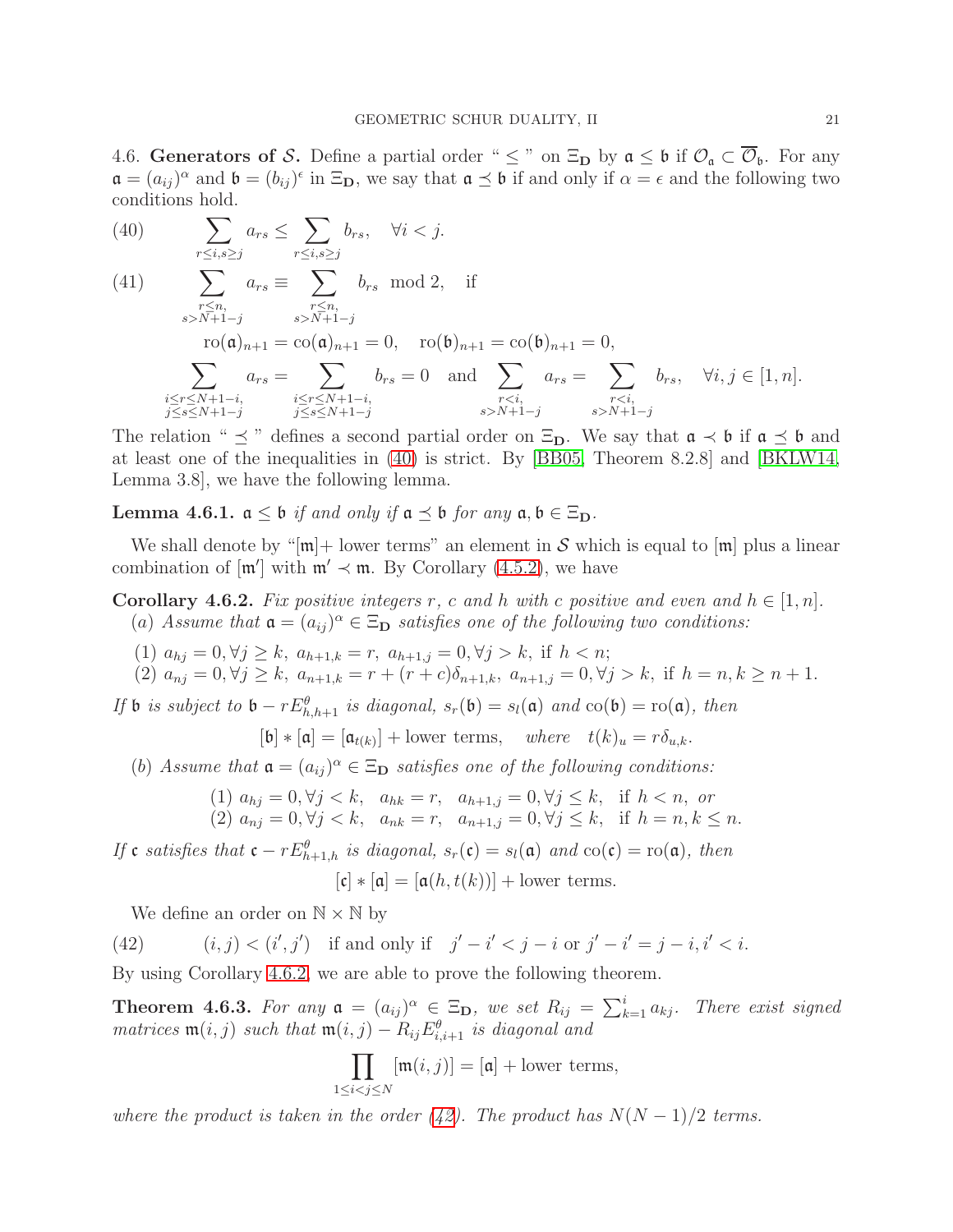*Proof.* We show the theorem for  $n = 2$ . Let  $B_{10}$  be a diagonal matrix with diagonal entries being  $(\text{co}(\mathfrak{a})_1, \cdots, \text{co}(\mathfrak{a})_5)$ . We set

$$
\mathfrak{b}_{10}=(B_{10},\mathrm{sgn}(s_r(\mathfrak{a}),s_r(\mathfrak{a}))).
$$

For  $i = 1, \dots, 4$ , let  $B_{1i}$  be the matrix such that  $B_{1i} - R_{i,i+1} E_{i,i+1}^{\theta}$  is a diagonal matrix and  $co(B_{1i}) = ro(B_{1,i-1})$ . We set

$$
\mathfrak{b}_{1i} = (B_{1,i}, \mathrm{sgn}(s_l(\mathfrak{b}_{1,i}), s_r(\mathfrak{b}_{1,i}))),
$$

where  $s_l(\mathfrak{b}_{1,i})$  and  $s_r(\mathfrak{b}_{1,i})$  are defined inductively by

<span id="page-21-0"></span>(43) 
$$
s_r(\mathfrak{b}_{1,i}) = s_l(\mathfrak{b}_{1,i-1}), \ \forall i \in [1, 4],
$$

$$
s_l(\mathfrak{b}_{1,i}) = \begin{cases} 1, & \text{if } r \circ (\mathfrak{b}_{1,i})_{n+1} \neq 0, \\ s_r(\mathfrak{b}_{1,i}) + (-1)^{s_r(\mathfrak{b}_{1,i})} p(\mathfrak{b}_{1,i}), & \text{if } r \circ (\mathfrak{b}_{1,i})_{n+1} = 0 = \text{co}(\mathfrak{b}_{1,i})_{n+1}, \\ 2 \text{ or } 3, & \text{if } r \circ (\mathfrak{b}_{1,i})_{n+1} = 0, \ \text{co}(\mathfrak{b}_{1,i})_{n+1} \neq 0. \end{cases}
$$

We note that  $s_l(\mathfrak{b}_{1,i})$  has multiple choices in some cases. When this case happens, we always set  $s_l(\mathfrak{b}_{1,i}) = 2$ . By Corollary [4.6.2,](#page-20-2) we have

 $[\mathfrak{b}_{14}] * [\mathfrak{b}_{13}] * [\mathfrak{b}_{12}] * [\mathfrak{b}_{11}] * [\mathfrak{b}_{10}] = [\mathfrak{a}_1] + \text{lower terms}, \text{ where}$ 

$$
\mathfrak{a}_1 = (A_1, \text{sgn}(s_l(\mathfrak{b}_{1,4}), s_r(\mathfrak{b}_{1,0}))) \text{ with } A_1 = \begin{pmatrix} * & R_{12} & 0 & 0 & 0 \\ R_{45} & * & R_{23} & 0 & 0 \\ 0 & R_{34} & * & R_{34} & 0 \\ 0 & 0 & R_{23} & * & R_{45} \\ 0 & 0 & 0 & R_{12} & * \end{pmatrix},
$$

and the  $\ast$ s in the diagonal are some nonnegative integers uniquely determined by  $\text{co}(A_1)$  = co( $B_{10}$ ). Now let  $B_{ji}$  be the matrices such that  $B_{ji} - R_{i,i+j}E^{\theta}_{i,i+1}$  is a diagonal matrix and  $\text{co}(B_{j,i}) = \text{ro}(B_{j,i-1})$  for all  $i \in [1, 5 - j], j \in [2, 4]$ . Here we assume that  $B_{j0} = B_{j-1, 6-j}$ . We set

$$
\mathfrak{b}_{ji} = (B_{ji}, \text{sgn}(s_l(\mathfrak{b}_{ji}), s_r(\mathfrak{b}_{ji}))),
$$

where  $s_l(\mathfrak{b}_{ji})$  and  $s_r(\mathfrak{b}_{ji})$  are defined in a similar way as [\(43\)](#page-21-0) and  $s_l(\mathfrak{b}_{ji}) = 2$  if it has multiple choices. By repeating the above process, we have

 $[\mathfrak{b}_{41}] * [\mathfrak{b}_{32}] * [\mathfrak{b}_{31}] * [\mathfrak{b}_{23}] * [\mathfrak{b}_{22}] * [\mathfrak{b}_{21}] * [\mathfrak{b}_{14}] * [\mathfrak{b}_{13}] * [\mathfrak{b}_{12}] * [\mathfrak{b}_{11}] * [\mathfrak{b}_{10}] = [\mathfrak{a}] + \text{lower terms}.$ 

Theorem follows for  $n = 2$ . The general case can be shown similarly.

We have immediately

<span id="page-21-1"></span>Corollary 4.6.4. *The products*  $\mathfrak{m}_{\mathfrak{a}} = \prod_{1 \leq i < j \leq N} [\mathfrak{m}(i, j)]$  *for any*  $\mathfrak{a} \in \Xi_{\mathbf{D}}$  *in Theorem [4.6.3](#page-20-4) form a basis for* S*. (It is called a monomial basis of* S*.)*

By  $(37)$ ,  $(38)$  and  $(39)$  and Corollary [4.6.4,](#page-21-1) we have

<span id="page-21-2"></span>**Corollary 4.6.5.** *The algebra* S *(resp.*  $\mathbb{Q}(v) \otimes_A S$ *) is generated by the elements*  $[\mathfrak{e}]$  *such that*  $\mathbf{e} - RE_{i,i+1}^{\theta}$  *(resp. either*  $\mathbf{e}$  *or*  $\mathbf{e} - E_{i,i+1}^{\theta}$  *is diagonal for some*  $R \in \mathbb{N}$  *and*  $i \in [1, N-1]$ *.* 

Observe that

$$
E_i = \sum [\mathfrak{c}], \ F_i = \sum [\mathfrak{b}], \ H_a^{\pm 1} = \sum v^{\mp d_a}[\mathfrak{d}], \quad \forall i \in [1, n], a \in [1, n+1],
$$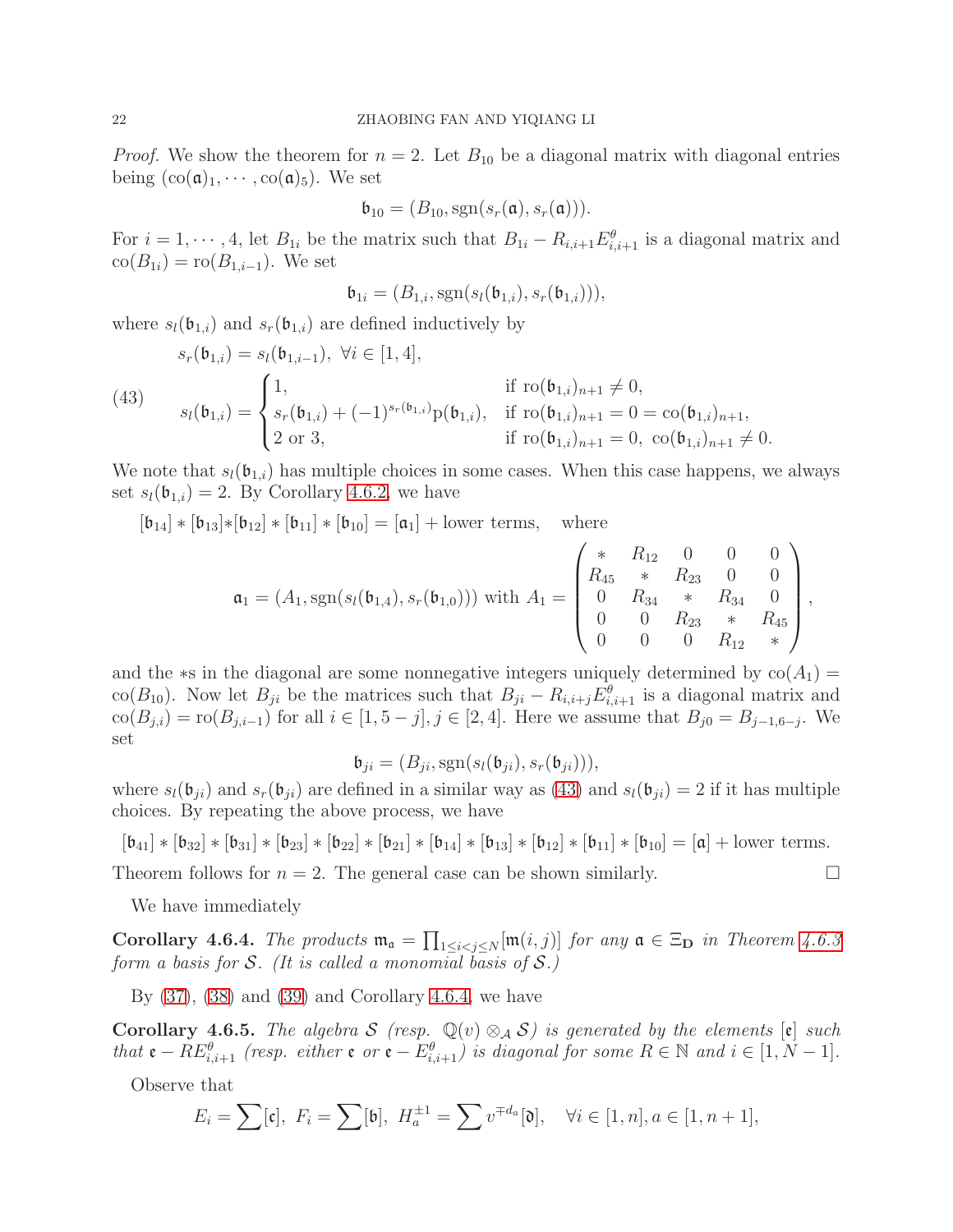where **b**, **c** and **d** run over all signed matrices in  $\Xi_{\mathbf{D}}$  such that  $\mathbf{b} - E_{i,i+1}^{\theta}$ ,  $\mathbf{c} - E_{i+1,i}^{\theta}$  and **d** are diagonal, respectively, and  $d_a$  is the  $(a, a)$ -entry of the matrix in  $\mathfrak{d}$ . We have the following corollary by Corollary [4.6.5.](#page-21-2)

<span id="page-22-2"></span>**Corollary 4.6.6.** *The algebra*  $\mathbb{Q}(v) \otimes_A \mathcal{S}$  *is generated by the functions*  $E_i$ ,  $F_i$ ,  $H_a^{\pm 1}$ ,  $J_\alpha$  for  $any \ i \in [1, n], \ a \in [1, n + 1] \ and \ \alpha \in \{+, 0, -\}.$ 

Remark 4.6.7. The order [\(42\)](#page-20-3) in Theorem [4.6.3](#page-20-4) is different from the ones in [\[BKLW14,](#page-38-3) Theorem 3.6.1] and [\[BLM90,](#page-38-2) 3.9]. It can be shown that using the latter orders, one can construct a different monomial basis for the algebra  $\mathcal{S}$ .

<span id="page-22-0"></span>4.7. Canonical basis of  $S$ . In this subsection, we assume that the ground field is an algebraic closure  $\overline{\mathbb{F}}_q$  of the finite field  $\mathbb{F}_q$ . Let  $IC_{\mathfrak{a}}$  be the intersection cohomology complex of  $\overline{\mathcal{O}}_{\mathfrak{a}}$ , normalized so that the restriction of  $IC_{\mathfrak{a}}$  to  $\mathcal{O}_{\mathfrak{a}}$  is the constant sheaf on  $\mathcal{O}_{\mathfrak{a}}$ . Since  $IC_{\mathfrak{a}}$  is a G-equivariant complex and the stabilizers of the points in  $\mathcal{O}_{\mathfrak{a}}$  are connected, the restriction of the *i*-th cohomology sheaf  $\mathscr{H}_{\mathcal{O}_{b}}^{i}(IC_{\mathfrak{a}})$  of  $IC_{\mathfrak{a}}$  to  $\mathcal{O}_{b}$  for  $\mathfrak{b} \leq \mathfrak{a}$  is a trivial local system. We denote  $n_{\mathfrak{b},\mathfrak{a},i}$  the rank of this local system. We set

<span id="page-22-3"></span>(44) 
$$
\{\mathfrak{a}\} = \sum_{\mathfrak{b} \leq \mathfrak{a}} P_{\mathfrak{b},\mathfrak{a}}[\mathfrak{b}], \text{ where } P_{\mathfrak{b},\mathfrak{a}} = \sum_{i \in \mathbb{Z}} n_{\mathfrak{b},\mathfrak{a},i} v^{i-d(\mathfrak{a})+d(\mathfrak{b})}.
$$

The polynomials  $P_{\mathfrak{b},\mathfrak{a}}$  satisfy

<span id="page-22-4"></span>(45) 
$$
P_{\mathfrak{a},\mathfrak{a}} = 1 \quad \text{and} \quad P_{\mathfrak{b},\mathfrak{a}} \in v^{-1}\mathbb{Z}[v^{-1}] \text{ for any } \mathfrak{b} < \mathfrak{a}.
$$

Since  $\{[\mathfrak{a}] | \mathfrak{a} \in \Xi_{\mathbf{D}}\}$  is an A-basis of S, by [\(44\)](#page-22-3) and [\(45\)](#page-22-4), we have

**Lemma 4.7.1.** *The set*  $\{\{\mathfrak{a}\}|\mathfrak{a} \in \Xi_{D}\}$  *forms an A*-basis of *S*, called the canonical basis.

By the sheaf-function principle, we have

Corollary 4.7.2. *The structure constants of* S *with respect to the canonical basis*  $\{\{\mathfrak{a}\}|\mathfrak{a} \in$  $\Xi_{\mathbf{D}}\}$  are in  $\mathbb{N}[v, v^{-1}].$ 

<span id="page-22-1"></span>4.8. Inner product on S. We shall define an inner product on S following [\[M10,](#page-39-10) Section 3] and [\[BKLW14,](#page-38-3) 3.7]. Since the arguments and statements are very similar, we shall be sketchy.

Denote by  ${}^t\!A$  the transposition matrix of A. For any signed matrix  $\mathfrak{a} = (A, \epsilon)$ , we define  $t\mathfrak{a}=(tA,\epsilon')$  where

$$
\epsilon' = \begin{cases} \epsilon, & \text{if sup}(\mathfrak{a}) \neq (2,3), (3,2), \\ -\epsilon, & \text{otherwise.} \end{cases}
$$

For any  $\mathfrak{a} \in \Xi_{\mathbf{D}}$ , we set

(46)  $d_{\mathfrak{a}} = d(\mathfrak{a}) - r(\mathfrak{a}) \text{ and } \mathscr{X}_{\mathfrak{a}}^{V} = \{V' \in \mathscr{X} | (V, V') \in \mathcal{O}_{\mathfrak{a}}\}.$ 

We define a bilinear form

$$
(-,-)_D : \mathcal{S} \times \mathcal{S} \to \mathcal{A}
$$

by

$$
(f_1, f_2)_D = \sum_{V, V' \in \mathcal{X}} v^{\sum_i |V_i/V_{i-1}|^2 - \sum_i |V'_i/V'_{i-1}|^2} f_1(V, V') f_2(V, V'), \quad \forall f_1, f_2 \in \mathcal{S}.
$$

In particular,

$$
(e_{\mathfrak{a}},e_{\mathfrak{b}})_D = \delta_{\mathfrak{a},\mathfrak{b}} v^{2(d_{\mathfrak{a}} - d_{t_{\mathfrak{a}}})} \# \mathscr{X}_{t_{\mathfrak{a}}}^V, \quad \forall \mathfrak{a}, \mathfrak{b} \in \Xi_{\mathbf{D}},
$$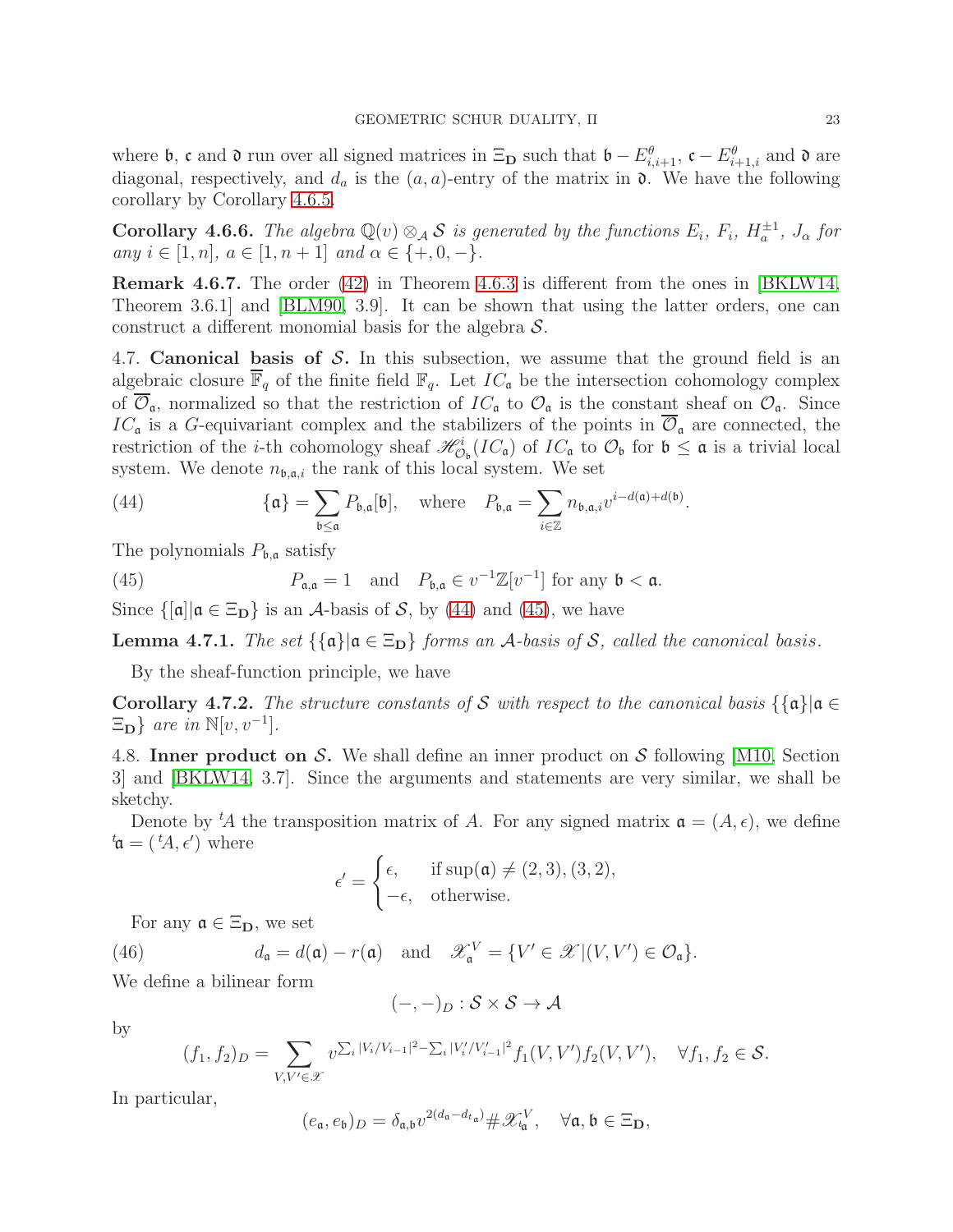where V is any element in  $\mathscr X$  such that  $|V_i/V_{i-1}| = \text{co}(\mathfrak a)_i$ . By the definition of  $d_{\mathfrak a}$  and Lemma [4.5.1,](#page-18-1) we have

$$
d_{\mathfrak{a}}-d_{\mathfrak{t}_{\mathfrak{a}}}=\frac{1}{4}\sum_{i}(\text{ro}(\mathfrak{a})_{i}^{2}-\text{co}(\mathfrak{a})_{i}^{2})-\frac{1}{4}(\text{ro}(\mathfrak{a})_{n+1}-\text{co}(\mathfrak{a})_{n+1}).
$$

This implies that

(47) 
$$
d_{\mathfrak{a}} - d_{\mathfrak{t}_{\mathfrak{a}}} + d_{\mathfrak{b}} - d_{\mathfrak{t}_{\mathfrak{b}}} = d_{\mathfrak{c}} - d_{\mathfrak{t}_{\mathfrak{c}}}
$$

if  $r\sigma(\mathfrak{a}) = r\sigma(\mathfrak{c})$ ,  $\cot(\mathfrak{a}) = r\sigma(\mathfrak{b})$  and  $\cot(\mathfrak{b}) = \cot(\mathfrak{c})$ . By using [\(47\)](#page-23-2) and the same argument as the one proving Proposition 3.2 in [\[M10\]](#page-39-10), we have the following proposition.

<span id="page-23-3"></span>**Proposition 4.8.1.** *For any*  $a, b, c \in \Xi_D$ *, we have* 

<span id="page-23-2"></span>
$$
([\mathfrak{a}]e_{\mathfrak{b}},e_{\mathfrak{c}})_D=v^{d_{\mathfrak{a}}-d_{t_{\mathfrak{a}}}}(e_{\mathfrak{b}},[\,{}^t\!\mathfrak{a}]e_{\mathfrak{c}})_D.
$$

Moreover, the following proposition holds from Proposition [4.8.1.](#page-23-3)

<span id="page-23-4"></span>**Proposition 4.8.2.** *For any*  $\mathfrak{b}, \mathfrak{c} \in \Xi_{\mathbf{D}},$  *we have* 

$$
([\mathfrak{b}], [\mathfrak{c}])_D \in \delta_{\mathfrak{b}, \mathfrak{c}} + v^{-1} \mathbb{Z}[v^{-1}], \quad \text{and} \quad (x\mathfrak{b}, \mathfrak{c})_D = (\mathfrak{b}, \rho(x)\mathfrak{c})_D, \quad \forall x \in \mathcal{S},
$$

*where*  $\rho$  *is defined in [\(18\)](#page-11-1).* 

We define a bar involution $\overline{\phantom{a}}: \mathcal{S} \to \mathcal{S}$  by

$$
\bar{v} = v^{-1}
$$
 and  $\overline{[\mathfrak{e}]} = [\mathfrak{e}],$ 

for any  $\mathfrak{e}$  in  $\Xi_{\mathbf{D}}$  such that  $\mathfrak{e} - RE_{i,i+1}^{\theta}$  for some  $R \in \mathbb{N}$  and  $i \in [1, N-1]$ . By an argument similar to [\[BLM90\]](#page-38-2) and [\[BKLW14\]](#page-38-3), we have  $\overline{\{\mathfrak{a}\}} = {\mathfrak{a}}$ . By Proposition [4.8.2](#page-23-4) and this observation, we have

Corollary 4.8.3. *The canonical basis*  $\{\{\mathfrak{a}\}|\mathfrak{a} \in \Xi_{D}\}\$  *of*  $\mathbb{Q}(v) \otimes_{\mathcal{A}} S$  *is characterized up to sign by the properties:*

$$
\{\mathfrak{a}\}\in\mathcal{S},\quad \overline{\{\mathfrak{a}\}}=\{\mathfrak{a}\}\quad\text{and}\quad (\{\mathfrak{a}\},\{\mathfrak{a}'\})_D\in\delta_{\mathfrak{a},\mathfrak{a}'}+v^{-1}\mathbb{Z}[v^{-1}].
$$

# 5. THE LIMIT ALGEBRA  $K$  and its canonical basis

<span id="page-23-0"></span>We shall apply the stabilization process to the algebras  $S$  in [\(5\)](#page-8-2) as D goes to  $\infty$ , follow-ing [\[BLM90\]](#page-38-2). We write  $S_D$  to emphasize the dependence on D, and  $\Xi_D(D)$  for the set  $\Xi_D$ in [\(23\)](#page-12-4) for the same reason.

# <span id="page-23-1"></span>5.1. **Stabilization.** Let  $I' = I - E_{n+1,n+1}$ , where I is the identity matrix. We set

$$
{}_{p}A = A + 2pI' \quad \text{and} \quad {}_{p}\mathfrak{a} = ({}_{p}A, \alpha), \quad \text{if } \mathfrak{a} = (A, \alpha).
$$

Let

<span id="page-23-5"></span>(48) 
$$
\widetilde{\Xi}_{\mathbf{D}} = {\mathbf{a} = (A, \alpha) \in \text{Mat}_{N \times N}(\mathbb{Z}) \times \{+, 0, -\} |_{p} \mathbf{a} \in \Xi_{\mathbf{D}}(D) \text{ for some } p \in \mathbb{Z}, D \in \mathbb{N}\}.
$$

For any matrix  $\mathfrak{a} \in \widetilde{\Xi}_{D}$ , the notations introduced in [\(28\)](#page-13-3) and [\(29\)](#page-13-4) are still well-defined and will be used freely in the following. Moreover, we observe that  $sgn(\mathfrak{a}) = sgn(\mathfrak{a})$ . Let

$$
\mathcal{K}=\mathrm{span}_{\mathcal{A}}\{[\mathfrak{a}]|\mathfrak{a}\in\Xi_{\mathbf{D}}\},
$$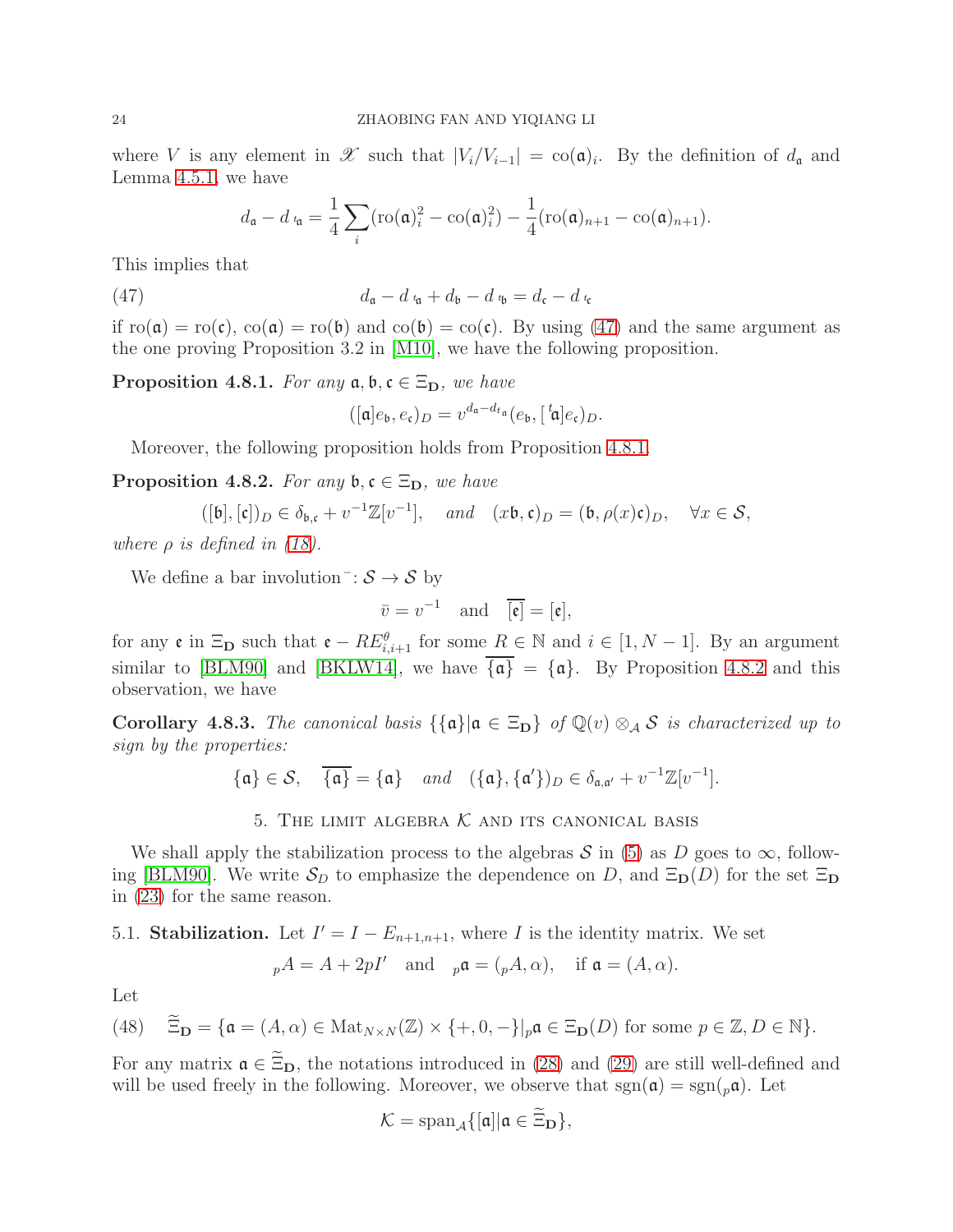where the notation  $[a]$  is a formal symbol bearing no geometric meaning. Let  $v'$  be a second indeterminate, and

<span id="page-24-1"></span>(49) 
$$
\mathfrak{R} = \mathbb{Q}(v)[v', v'^{-1}].
$$

We have

<span id="page-24-0"></span>**Proposition 5.1.1.** *Suppose that*  $a_1, a_2, \dots, a_r$  ( $r \geq 2$ ) *are signed matrices in*  $\widetilde{\Xi}_{\mathbf{D}}$  *such that*  $\operatorname{co}(\mathfrak{a}_i) = \operatorname{ro}(\mathfrak{a}_{i+1})$  *and*  $s_r(\mathfrak{a}_i) = s_l(\mathfrak{a}_{i+1})$  *for*  $1 \leq i \leq r-1$ *. There exist*  $\mathfrak{z}_1, \dots, \mathfrak{z}_m \in \widetilde{\Xi}_{\mathbf{D}}$ *,*  $G_j(v, v') \in \mathfrak{R}$  and  $p_0 \in \mathbb{N}$  such that in  $S_D$  for some D, we have

$$
[p\mathfrak{a}_1] * [p\mathfrak{a}_2] * \cdots * [p\mathfrak{a}_r] = \sum_{j=1}^m G_j(v, v^{-p}) [p\mathfrak{z}_j], \quad \forall p \in 2\mathbb{N}, p \ge p_0.
$$

*Proof.* The proof is essentially the same as the one for Proposition 4.2 in [\[BLM90\]](#page-38-2) by using Corollary [4.5.2](#page-19-0) and Theorem [4.6.3.](#page-20-4) The main difference is that when  $h = n$ , the twists  $\beta(t)$ and  $\beta''(t)$  in [\(37\)](#page-19-1) and [\(39\)](#page-19-3), respectively, change when  $\alpha$  is replaced by  $_{p}\alpha$ . To remedy this difference, we adjust these two twists as follows.

$$
\gamma(t) = \beta(t) - a_{nn} \sum_{l \le n} t_l
$$
 and  $\gamma''(t) = \beta''(t) + a_{nn} \sum_{n < l} t_l$ , if  $h = n$ .

Then the new twists  $\gamma(t)$  and  $\gamma''(t)$  remain the same when  $\alpha$  is replaced by  $_p\alpha$ . For example, when  $r = 2$  and  $\mathfrak{a}_1$  is chosen such that  $\mathfrak{a}_1 - RE_{n,n+1}^{\theta}$  is a diagonal with  $R \in \mathbb{N}$ , the structure constant  $G_t(v, v')$  is defined by

$$
G_t(v, v') = v^{\gamma(t)} \prod_{\substack{1 \le u \le N \\ u \neq n}} \overline{\binom{a_{nu} + t_u}{t_u}} \prod_{v} \prod_{1 \le i \le t_n} \frac{v^{-2(a_{nn} + t_n - i + 1)} v'^2 - 1}{v^{-2i} - 1} v^{\sum_{l \le n} a_{nn} t_l} v'^{-\sum_{l \le n} t_l}.
$$

Similaryly, if  $r = 2$  and  $\mathfrak{a}_1$  is chosen such that  $\mathfrak{a}_1 - RE_{n+1,n}^{\theta}$  is diagonal with  $R \in \mathbb{N}$ , the structure constant  $G_t(v, v')$  is defined by

$$
G_t(v, v') = v^{\gamma''(t)} v^{-\sum_{n < l} a_{nn} t_l} \prod_{1 \le u \le N, u \ne n+1} \overline{\left(\begin{matrix} a_{n+1,u} + t_u \\ t_u \end{matrix}\right)_v}
$$
\n
$$
\prod_{1 \le t \le t_{n+1}} \frac{v^{-2(a_{n+1,n+1} + t_{n+1} - i + 1)} v'^2 - 1}{v^{-2i} - 1} \cdot v'^{\sum_{n < l} t_l}.
$$

For the case when  $\mathfrak{a}_1$  is chosen such that  $\mathfrak{a}_1 - RE_{h,h+1}^{\theta}$  or  $\mathfrak{a}_1 - RE_{h+1,h}^{\theta}$  is diagonal for some  $h < n$ , then the structural constant  $G_t(v, v')$  is defined similarly as that in the proof of Proposition 4.2 in [\[BLM90\]](#page-38-2), i.e.,

$$
G_t(v, v') = v^{\beta(t)} \prod_{\substack{1 \le u \le N \\ u \neq h}} \overline{\binom{a_{hu} + t_u}{t_u}} \prod_{v \le u \le t_h} \frac{v^{-2(a_{hh} + t_h - i + 1)} v'^2 - 1}{v^{-2i} - 1},
$$

for  $\mathfrak{a}_1$  such that  $\mathfrak{a}_1 - RE_{h,h+1}^{\theta}$  is diagonal for some  $h < n$ , and

$$
G_t(v, v') = v^{\beta'(t)} \prod_{1 \le u \le N, u \ne h+1} \overline{\binom{a_{h+1,u} + t_u}{t_u}} \prod_{1 \le t \le t_{h+1}} \frac{v^{-2(a_{h+1,h+1} + t_{h+1} - i + 1)} v'^2 - 1}{v^{-2i} - 1},
$$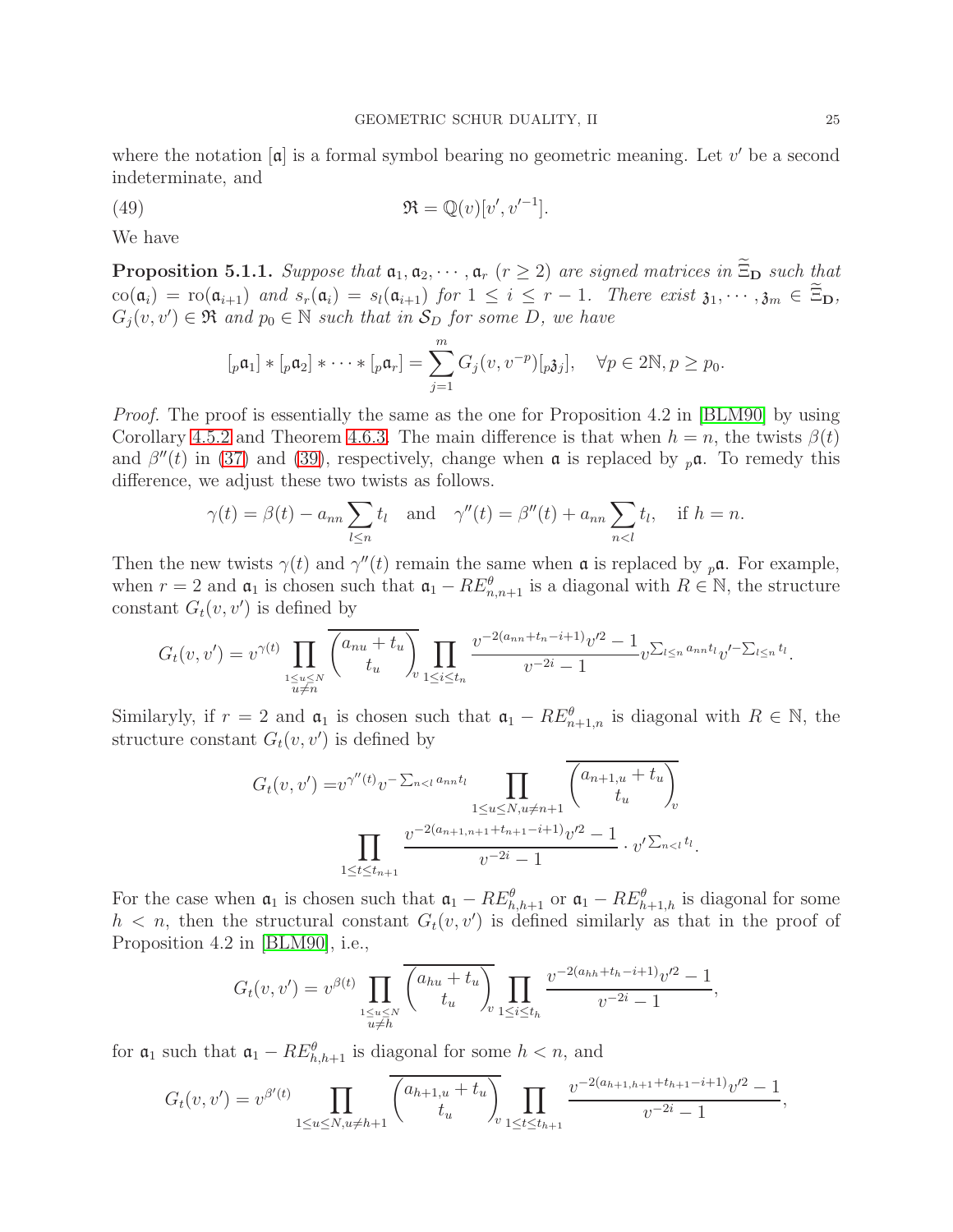for  $a_1$  such that  $a_1 - RE_{h+1,h}^{\theta}$  is diagonal for some  $h < n$ . Bearing in mind the above modifications, the rest of the proof for Proposition 4.2 in [\[BLM90\]](#page-38-2) can be repeated here.  $\Box$ 

By specialization  $v'$  at  $v' = 1$ , we have

<span id="page-25-0"></span>Corollary 5.1.2. *There is a unique associative* A*-algebra structure on* K*, without unit, where the product is given by*

$$
[\mathfrak{a}_1] \cdot [\mathfrak{a}_2] \cdot \cdots \cdot [\mathfrak{a}_r] = \sum_{j=1}^m G_j(v,1)[\mathfrak{z}_j]
$$

*if*  $a_1, \dots, a_r$  *are as in Proposition [5.1.1.](#page-24-0)* 

By corollary [5.1.2](#page-25-0) and comparing the  $G_t(v, 1)$ 's with [\(37\)](#page-19-1), [\(38\)](#page-19-2) and [\(39\)](#page-19-3), the structure of  $K$  can be determined by the following multiplication formulas. Recall the notations from [\(28\)](#page-13-3).

Let  $\mathfrak{a}$  and  $\mathfrak{b} \in \Xi_{\mathbf{D}}$  be chosen such that  $\mathfrak{b} - rE_{h,h+1}^{\theta}$  is diagonal for some  $1 \leq h \leq n, r \in \mathbb{N}$ satisfying  $\text{co}(\mathfrak{b}) = \text{ro}(\mathfrak{a})$  and  $s_r(\mathfrak{b}) = s_l(\mathfrak{a})$ . Then we have

<span id="page-25-1"></span>(50) 
$$
\left[\mathfrak{b}\right] \cdot \left[\mathfrak{a}\right] = \sum_{t} v^{\beta(t)} \prod_{u=1}^{N} \overline{\left(\begin{matrix} a_{hu} + t_u \\ t_u \end{matrix}\right)_v} \left[\mathfrak{a}_t\right],
$$

where the sum is taken over all  $t = (t_u) \in \mathbb{N}^N$  such that  $\sum_{u=1}^N t_u = r$ ,  $\beta(t)$  is defined in [\(37\)](#page-19-1), and  $\mathfrak{a}_t \in \Xi_{\mathbf{D}}$  is in [\(33\)](#page-15-1).

Similarly, if  $a, c \in \Xi_D$  are chosen such that  $c-rE^{\theta}_{h+1,h}$  is diagonal for some  $1 \leq h < n, r \in \mathbb{N}$ satisfying  $\text{co}(\mathfrak{c}) = \text{ro}(\mathfrak{a})$  and  $s_r(\mathfrak{c}) = s_l(\mathfrak{a})$ , then we have

<span id="page-25-2"></span>(51) 
$$
[\mathfrak{c}] \cdot [\mathfrak{a}] = \sum_{t} v^{\beta'(t)} \prod_{u=1}^{N} \overline{\begin{pmatrix} a_{h+1,u} + t_u \\ t_u \end{pmatrix}}_{v} [\mathfrak{a}(h,t)],
$$

where the sum is taken over all  $t = (t_u) \in \mathbb{N}^N$  such that  $\sum_{u=1}^N t_u = r$ ,  $\beta'(t)$  is defined in [\(38\)](#page-19-2), and  $a(h, t) \in \widetilde{\Xi}_{\mathbf{D}}$  is in [\(34\)](#page-16-1).

If  $\mathfrak{a}, \mathfrak{c} \in \Xi_{\mathbf{D}}$  are chosen such that  $\mathfrak{c} - rE_{n+1,n}^{\theta}$  is diagonal for some  $r \in \mathbb{N}$  satisfying  $\text{co}(\mathfrak{c}) = \text{ro}(\mathfrak{a})$  and  $s_r(\mathfrak{c}) = s_l(\mathfrak{a})$ , then we have

<span id="page-25-3"></span>(52) 
$$
[\mathfrak{c}] \cdot [\mathfrak{a}] = \sum_{t:\sum_{u=1}^N t_u = r} v^{\beta''(t)} \overline{\mathcal{G}} [\mathfrak{a}(n,t)],
$$

where the sum is taken over all  $t = (t_u) \in \mathbb{N}^N$  such that  $\sum_{u=1}^N t_u = r$ ,  $\mathcal G$  and  $\beta''(t)$  are in [\(39\)](#page-19-3) and  $a(n, t) \in \Xi_{\mathbf{D}}$ .

Given  $\mathfrak{a}, \mathfrak{a}' \in \Xi_{\mathbf{D}}$ , we shall denote  $\mathfrak{a}' \sqsubseteq \mathfrak{a}$  if  $\mathfrak{a}' \preceq \mathfrak{a}$ ,  $\text{co}(\mathfrak{a}') = \text{co}(\mathfrak{a})$ ,  $\text{ro}(\mathfrak{a}') = \text{ro}(\mathfrak{a})$ ,  $s_l(\mathfrak{a}') = s_l(\mathfrak{a})$  and  $s_r(\mathfrak{a}') = s_r(\mathfrak{a})$ .

By using [\(50\)](#page-25-1), [\(51\)](#page-25-2) and [\(52\)](#page-25-3) and arguing in a similar way as the proof of Theorem [4.6.3,](#page-20-4) we have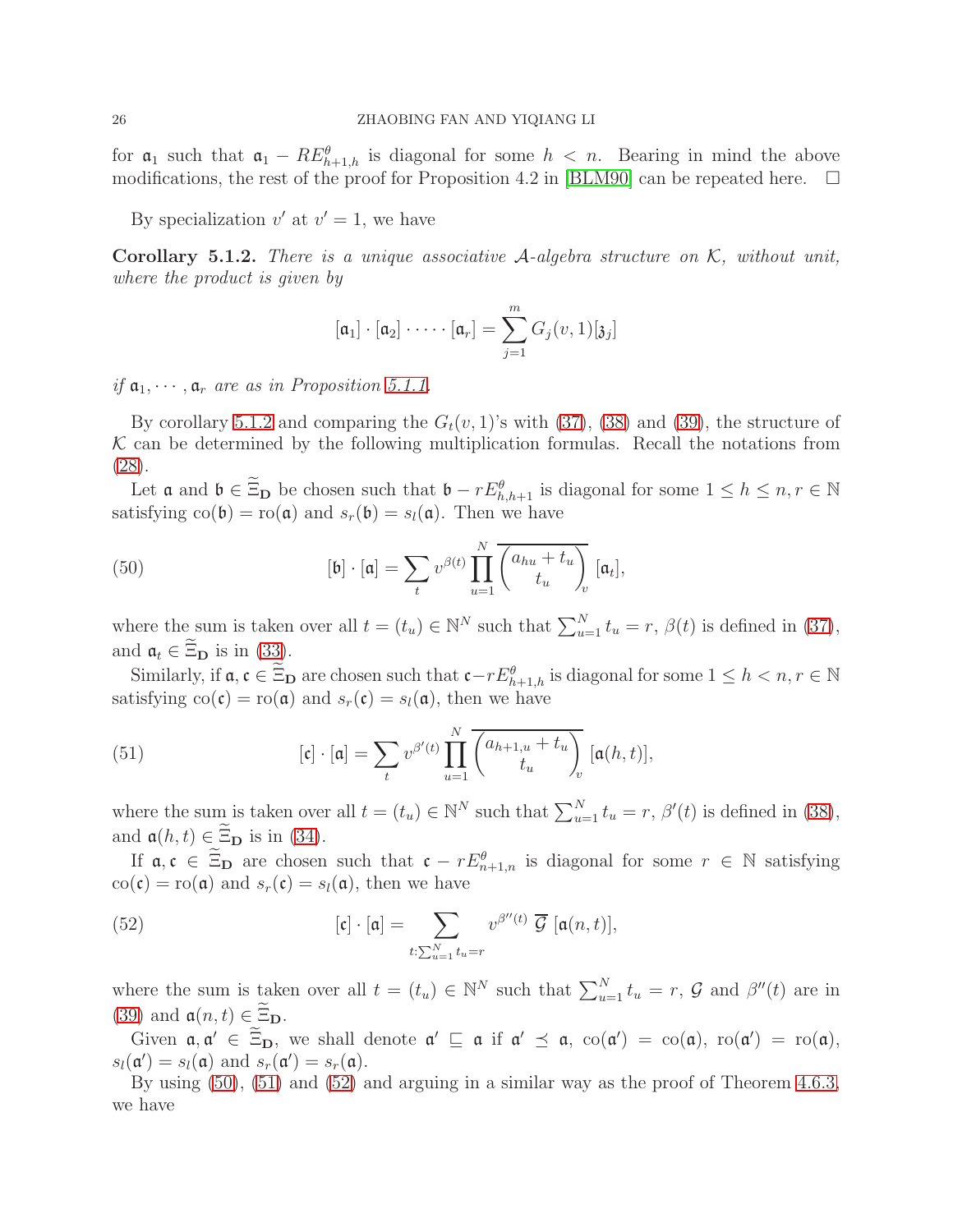<span id="page-26-2"></span>**Proposition 5.1.3.** *For any*  $\mathfrak{a} \in \widetilde{\Xi}_{D}$ *, there exist signed matrices*  $\mathfrak{m}(i, j)$  *such that*  $\mathfrak{m}(i, j)$  −  $R_{ij}E_{i,i+1}^{\theta}$  is diagonal with  $R_{ij} = \sum_{k=1}^{i} a_{kj}$  and

<span id="page-26-1"></span>(53) 
$$
\mathfrak{m}_{\mathfrak{a}} \equiv \prod_{1 \leq i < j \leq N} [\mathfrak{m}(i,j)] = [\mathfrak{a}] + \sum_{\mathfrak{a}' \sqsubseteq \mathfrak{a}, \mathfrak{a}' \neq \mathfrak{a}} \gamma_{\mathfrak{a}',\mathfrak{a}}[\mathfrak{a}'],
$$

where  $\gamma_{a',a} \in \mathcal{A}$  and the product is taken in the order [\(42\)](#page-20-3).

As a consequence of the above proposition, we have

**Proposition 5.1.4.** *The algebra* K *is generated by the elements*  $[\mathfrak{e}]$  *such that*  $\mathfrak{e} - rE^{\theta}_{i,i+1}$  *is diagonal for some*  $r \in \mathbb{N}$  *and i such that*  $1 \leq i \leq N$ *.* 

We set

(54) 
$$
[k]_v = \frac{v^k - v^{-k}}{v - v^{-1}}.
$$

By applying  $(50)$ ,  $(51)$  and  $(52)$ , we have

(55) 
$$
[\mathfrak{e}] \cdot [\mathfrak{e}'] = [r+1]_v[\mathfrak{e}''],
$$

if  $\mathfrak{e}-E_{i,i+1}^{\theta}$ ,  $\mathfrak{e}'-rE_{i,i+1}^{\theta}$ , and  $\mathfrak{e}''-(r+1)E_{i,i+1}^{\theta}$  are diagonal for some  $i \in [1, N-1]$ ,  $s_r(\mathfrak{e}) = s_l(\mathfrak{e}'),$  $s_l(\mathfrak{e}) = s_l(\mathfrak{e}'')$  and  $s_r(\mathfrak{e}') = s_r(\mathfrak{e}'')$ . From this observation, we have the following corollary.

**Corollary 5.1.5.** *The algebra*  $\mathbb{Q}(v) \otimes_{\mathcal{A}} \mathcal{K}$  *is generated by the elements*  $[\mathfrak{e}]$  *such that either*  $\mathfrak{e}$ *or*  $\mathfrak{e} - E_{i,i+1}^{\theta}$  *is diagonal for some i such that*  $1 \leq i < N$ *.* 

<span id="page-26-0"></span>5.2. **Bases of K.** We define a bar involution  $\bar{f}$  :  $K \rightarrow K$  by

$$
\bar{v}=v^{-1}, \quad \overline{[\mathfrak{e}]}=[\mathfrak{e}],
$$

for any  $\mathfrak{e}$  such that  $\mathfrak{e} - RE_{i,i+1}^{\theta}$  is diagonal for some  $R \in \mathbb{N}$  and  $i \in [1, N-1]$ . By using [\(53\)](#page-26-1), we have

$$
\overline{[\mathfrak{a}]} = [\mathfrak{a}] + \sum_{\mathfrak{a}': \mathfrak{a}' \sqsubseteq \mathfrak{a}, \mathfrak{a}' \neq \mathfrak{a}} c_{\mathfrak{a}',\mathfrak{a}}[\mathfrak{a}'], \quad \text{for some } c_{\mathfrak{a}',\mathfrak{a}} \in \mathcal{A}.
$$

By a standard argument similar to the proof of Proposition 4.7 in [\[BLM90\]](#page-38-2), we have the following proposition.

<span id="page-26-3"></span>**Proposition 5.2.1.** For any  $a \in \widetilde{\Xi}_{D}$ , there exists a unique element  $\{a\}$  in K such that

$$
\overline{\{\mathfrak{a}\}} = \{\mathfrak{a}\}, \quad \{\mathfrak{a}\} = [\mathfrak{a}] + \sum_{\mathfrak{a}' \sqsubset \mathfrak{a}, \mathfrak{a}' \neq \mathfrak{a}} \pi_{\mathfrak{a}', \mathfrak{a}}[\mathfrak{a}'], \quad \pi_{\mathfrak{a}', \mathfrak{a}} \in v^{-1}\mathbb{Z}[v^{-1}].
$$

By Propositions [5.1.3](#page-26-2) and [5.2.1,](#page-26-3) we have

**Corollary 5.2.2.** *The algebra* K possesses a standard basis  $\{[\mathfrak{a}] | \mathfrak{a} \in \widetilde{\Xi}_{D}\}$ , a monomial basis  ${\{\mathfrak{m}_{\mathfrak{a}} | \mathfrak{a} \in \widetilde{\Xi}_{\mathbf{D}}\}}$  *and a canonical basis*  ${\{\{\mathfrak{a}\} | \mathfrak{a} \in \widetilde{\Xi}_{\mathbf{D}}\}}$ .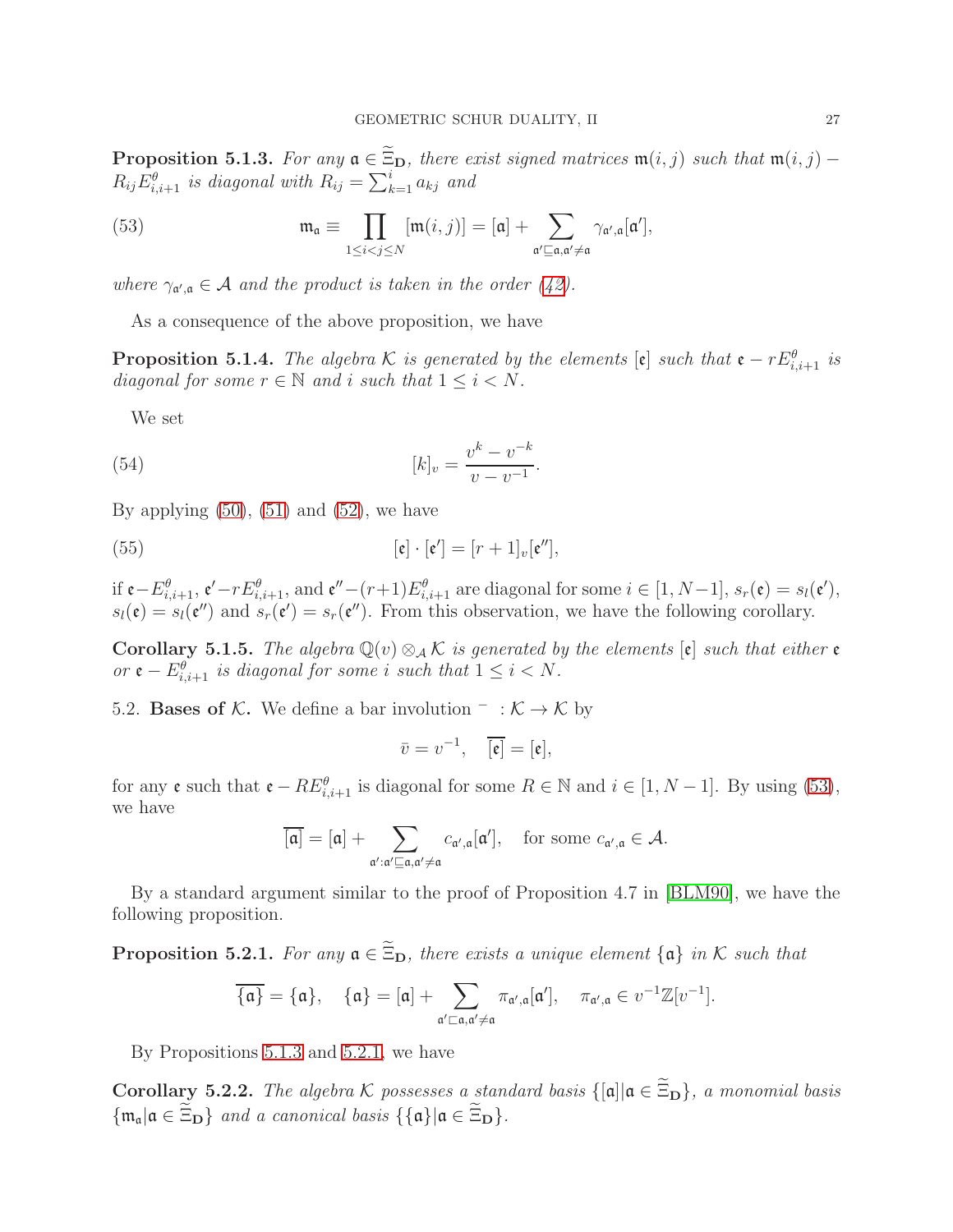<span id="page-27-0"></span>5.3. From  $K$  to S. We define an A-linear map

<span id="page-27-2"></span>
$$
\Psi : \mathcal{K} \to \mathcal{S}
$$

by

$$
\Psi([\mathfrak{a}]) = \begin{cases} [\mathfrak{a}], & \text{if } \mathfrak{a} \in \Xi_{\mathbf{D}}, \\ 0, & \text{otherwise.} \end{cases}
$$

By comparing the multiplication formulas [\(37\)](#page-19-1), [\(38\)](#page-19-2) and [\(39\)](#page-19-3) with [\(50\)](#page-25-1), [\(51\)](#page-25-2) and [\(52\)](#page-25-3), respectively, and following an argument in [\[Fu12\]](#page-39-14) and [\[BKLW14,](#page-38-3) Appendix A], we have

<span id="page-27-3"></span>Theorem 5.3.1. *The map* Ψ *in [\(56\)](#page-27-2) is a surjective algebra homomorphism. Moreover we have*

$$
\Psi(\{\mathfrak{a}\}) = \begin{cases} \{\mathfrak{a}\}, & \text{if } \mathfrak{a} \in \Xi_{\mathbf{D}}, \\ 0, & \text{otherwise.} \end{cases}
$$

Now the algebra K acts on the A-module V in [\(7\)](#page-8-5) via  $\Psi$  and the S-action. By Lemma [3.2.1,](#page-8-1) we have

**Proposition 5.3.2.** *The algebra*  $K$  *and*  $\mathcal{H}_{\mathcal{Y}}$  *form a double centralizer, i.e.,* 

 $\text{End}_{\mathcal{K}}(\mathcal{V}) \simeq \mathcal{H}_{\mathscr{Y}}, \quad \text{if } n \geq d, \text{ and } \mathcal{K} \to \text{End}_{\mathcal{H}_{\mathscr{Y}}}(\mathcal{V}) \text{ is surjective.}$ 

<span id="page-27-1"></span>5.4. **Towards a presentation of**  $\mathbb{Q}(v) \otimes_{\mathcal{A}} \mathcal{K}$ . We make an observation of the signed diagonal matrices in  $\widetilde{\Xi}_{D}$  in [\(48\)](#page-23-5). We denote by  $D_{\lambda}$  the diagonal matrix whose *i*-th diagonal entry is  $\lambda_i$ , for any  $\lambda = (\lambda_i) \in \mathbb{Z}^N$ . We have

**Lemma 5.4.1.** *Suppose that*  $\mathfrak{d} = (D_{\lambda}, \epsilon)$  *is a signed diagonal matrix in*  $\widetilde{\Xi}_{D}$ *. Then we have*  $\lambda_i = \lambda_{N+1-i}$  *and*  $\lambda_{n+1} \in 2\mathbb{N}$ *. Moreover,* 

$$
\lambda_{n+1} = \begin{cases} 0 & \text{if } \operatorname{sgn}(\mathfrak{d}) = \pm, \\ \geq 2 & \text{if } \operatorname{sgn}(\mathfrak{d}) = 0. \end{cases}
$$

For any signed diagonal matrix  $\mathfrak{d}$ , we set

$$
E_h \mathfrak{d} = [(\mathfrak{d} - E_{h,h}^{\theta} + E_{h+1,h}^{\theta}, \text{sgn}(\mathfrak{d}))], \quad \forall h \in [1, n],
$$
  

$$
F_h \mathfrak{d} = [(\mathfrak{d} - E_{h+1,h+1}^{\theta} + E_{h,h+1}^{\theta}, \text{sgn}(\mathfrak{d}))], \quad \forall h \in [1, n-1].
$$

For a signed diagonal matrix  $\mathfrak{d} = (D_{\lambda}, 0)$  of sign 0, we set

<span id="page-27-4"></span>
$$
F_n \mathfrak{d} = \begin{cases} [(\mathfrak{d} - E_{n+1,n+1}^{\theta} + E_{n,n+1}^{\theta}, 0)] & \text{if } \lambda_{n+1} \ge 4, \\ [(\mathfrak{d} - E_{n+1,n+1}^{\theta} + E_{n,n+1}^{\theta}, +)] + [(\mathfrak{d} - E_{n+1,n+1}^{\theta} + E_{n,n+1}^{\theta}, -)] & \text{if } \lambda_{n+1} = 2. \end{cases}
$$

For any element  $y \in U$  in Section [2.1](#page-3-1) and singed diagonal matrix  $\mathfrak{d}$ , we shall define the notation  $y\mathfrak{d}$ . We may assume that y is homogeneous. We assume that  $x\mathfrak{d}$  is defined for all homogenous  $x \in U$  of degree strictly less than y, then we define

(57) 
$$
E_j x \mathfrak{d} = \sum [\mathfrak{e}_j] \cdot x \mathfrak{d}, \quad \forall j \in [1, n],
$$

where the sum runs over all signed matrices  $\mathfrak{e}_j$  in  $\Xi_{\mathbf{D}}$  such that  $\mathfrak{e}_j - E_{j+1,j}^{\theta}$  is diagonal. Although an infinite sum, there is only finitely many nonzero terms, hence well-defined. Similarly, we can define  $F_jx\mathfrak{d}$  for any  $j \in [1, n]$ . Therefore, the notation  $y\mathfrak{d}$  for  $y \in U$  is well-defined.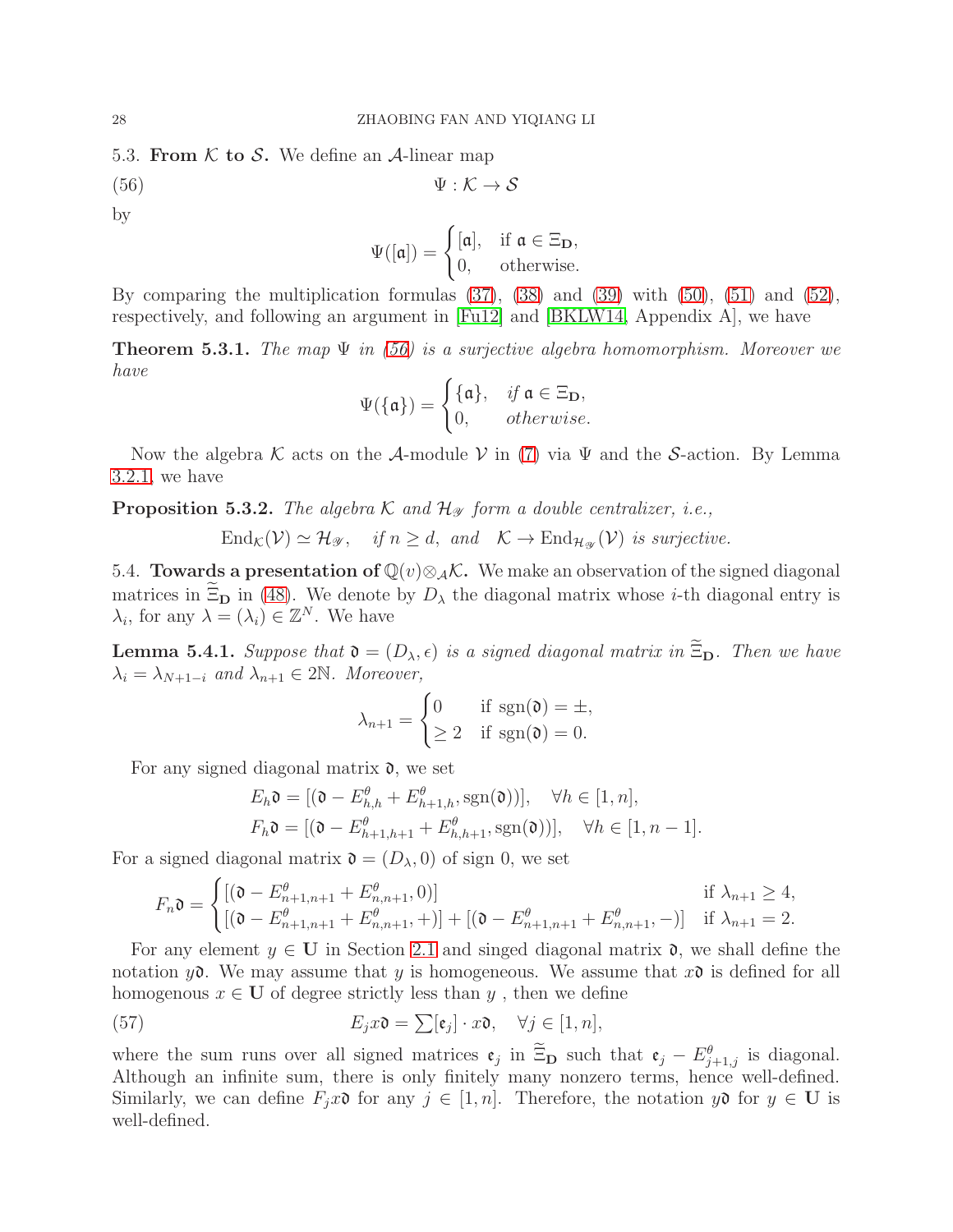<span id="page-28-2"></span>**Proposition 5.4.2.** For any signed diagonal matrices  $\mathfrak{d} = (D_{\lambda}, \epsilon)$ ,  $\mathfrak{d}' = (D_{\lambda'}, \epsilon')$  in  $\Xi_{\mathbf{D}}$ , we *have the following relations in* K*.*

<span id="page-28-1"></span>(58) 
$$
\mathbf{a} \mathbf{v}' = \delta_{\mathbf{a},\mathbf{v}} \mathbf{a}.
$$
  
\n(59)  $\mathbf{a}' E_n \mathbf{a} = 0$ , if  $\text{sgn}(\mathbf{0}') = \pm$ ,  
\n $\mathbf{a}' F_n \mathbf{a} = 0$ , if  $\text{sgn}(\mathbf{0}) = \pm$ ,  
\n $\mathbf{a} E_h[(\mathbf{0} - E_{h,h}^{\theta} + E_{h+1,h+1}^{\theta}, \text{sgn}(\mathbf{0}))] = E_h[(\mathbf{0} - E_{h,h}^{\theta} + E_{h+1,h+1}^{\theta}, \text{sgn}(\mathbf{0}))],$   
\n $\mathbf{a} F_h[(\mathbf{0} + E_{h,h}^{\theta} - E_{h+1,h+1}^{\theta}, \text{sgn}(\mathbf{0}))] = E_h[(\mathbf{0} + E_{h,h}^{\theta} - E_{h+1,h+1}^{\theta}, \text{sgn}(\mathbf{0}))], \text{ if } h \neq n,$   
\n(60)  $F_n E_n \mathbf{a} - \mathbf{a}' F_n E_n \mathbf{a} = [\lambda_n]_v \mathbf{a},$  if  $\lambda = \lambda', \epsilon = -\epsilon' \neq 0$ ,  
\n $\mathbf{a}' F_n E_n \mathbf{a} = 0$ ,  $\mathbf{a} F_n E_n \mathbf{a}' = 0$ , if  $\text{sgn}(\mathbf{0}) = 0, \text{sgn}(\mathbf{0}') = \pm$ ,  
\n(61)  $(E_i F_i - F_j E_i) \mathbf{a} = 0$ ,  $\text{if } E_i \neq j$ ,  
\n(62)  $(E_i E_i E_j - [2]_v E_i E_j E_i + E_j E_i E_i) \mathbf{a} = 0$ , if  $i \neq n$ ,  
\n(63)  $(E_i E_i E_j - [2]_v F_i F_j F_i + F_j F_i F_i) \mathbf{a} = 0$ , if  $|i - j| = 1$ ,  
\n $(F_i F_i F_j - [2]_v F_i F_j F_i + F_j F_i F_i) \mathbf{b} = 0$ , if  $|i - j| = 1$ ,  
\n

*Proof.* The proof of the identities in [\(58\)](#page-28-1) and [\(59\)](#page-28-1) are straightforward. We now show [\(60\)](#page-28-1). By the multiplication formula [\(50\)](#page-25-1), we have

$$
F_n E_n \mathfrak{d} = [\lambda_n]_v[\mathfrak{d}] + [(D_{\lambda'} + E_{n,n+2}^{\theta}, -\epsilon)],
$$
  

$$
\mathfrak{d}' F_n E_n \mathfrak{d} = [(D_{\lambda'} + E_{n,n+2}^{\theta}, -\epsilon)], \qquad \text{where } \lambda_i' = \lambda_i - \delta_{i,n} - \delta_{i,n+2}.
$$

So the first identity in [\(60\)](#page-28-1) holds. Observe that if  $sgn(\mathfrak{d}) = 0$ , then  $\lambda_{n+1} \neq 0$ ; and if  $sgn(\mathfrak{d}) \neq 0$  then  $\lambda_{n+1} = 0$ . We have the second identities in [\(60\)](#page-28-1) by this observation.

For the remaining relations, they can be proved by the following principle. Suppose that  $x\mathfrak{d} = \sum C_{x\mathfrak{d},\mathfrak{a}}\mathfrak{a}$  with  $C_{x\mathfrak{d},\mathfrak{a}} \in \mathcal{A}$ . We can pick a large enough p such that  $_p\mathfrak{d}$  and  $_p\mathfrak{a}$  all have non-negative entries. For an appropriate D', we have an element in  $S_{D'}$  of the form  $x_p$ defined in a similar way as that in  $K$ . We can write

$$
x_p \mathfrak{d} = \sum_{p} C_{x\mathfrak{d}, \mathfrak{a}}(v, v')|_{v'=v^{-p}p} \mathfrak{a} \quad \text{in } \mathcal{S}_{D'},
$$

where  $_pC_{x0,\mathfrak{a}}(v, v') \in \mathfrak{R}$  in [\(49\)](#page-24-1). If x is of the form in the remaining relations, we have

$$
C_{x\mathfrak{d},\mathfrak{a}}= {}_{p}C_{x\mathfrak{d},\mathfrak{a}}(v,v')|_{v'=1}.
$$

This follows from the comparison of  $(50)$ ,  $(51)$  and  $(52)$  in K with  $(37)$ ,  $(38)$  and  $(39)$  in  $S_{D'}$ , respectively. Now the remaining relations all hold in  $S_{D'}$  for all D' large enough by Proposition [4.1.1,](#page-11-0) so are those relations without specializing v'. Now relations in  $\mathcal{K}$  are obtained by specializing  $v' = 1$ .  $\prime = 1.$ 

<span id="page-28-0"></span>5.5. The algebra  $\mathcal{U}$ . In this section, we shall define a new algebra  $\mathcal{U}$  in the completion of K similar to [\[BLM90,](#page-38-2) Section 5]. We show that  $U$  is a quotient of the algebra U defined in Section [2.1.](#page-3-1)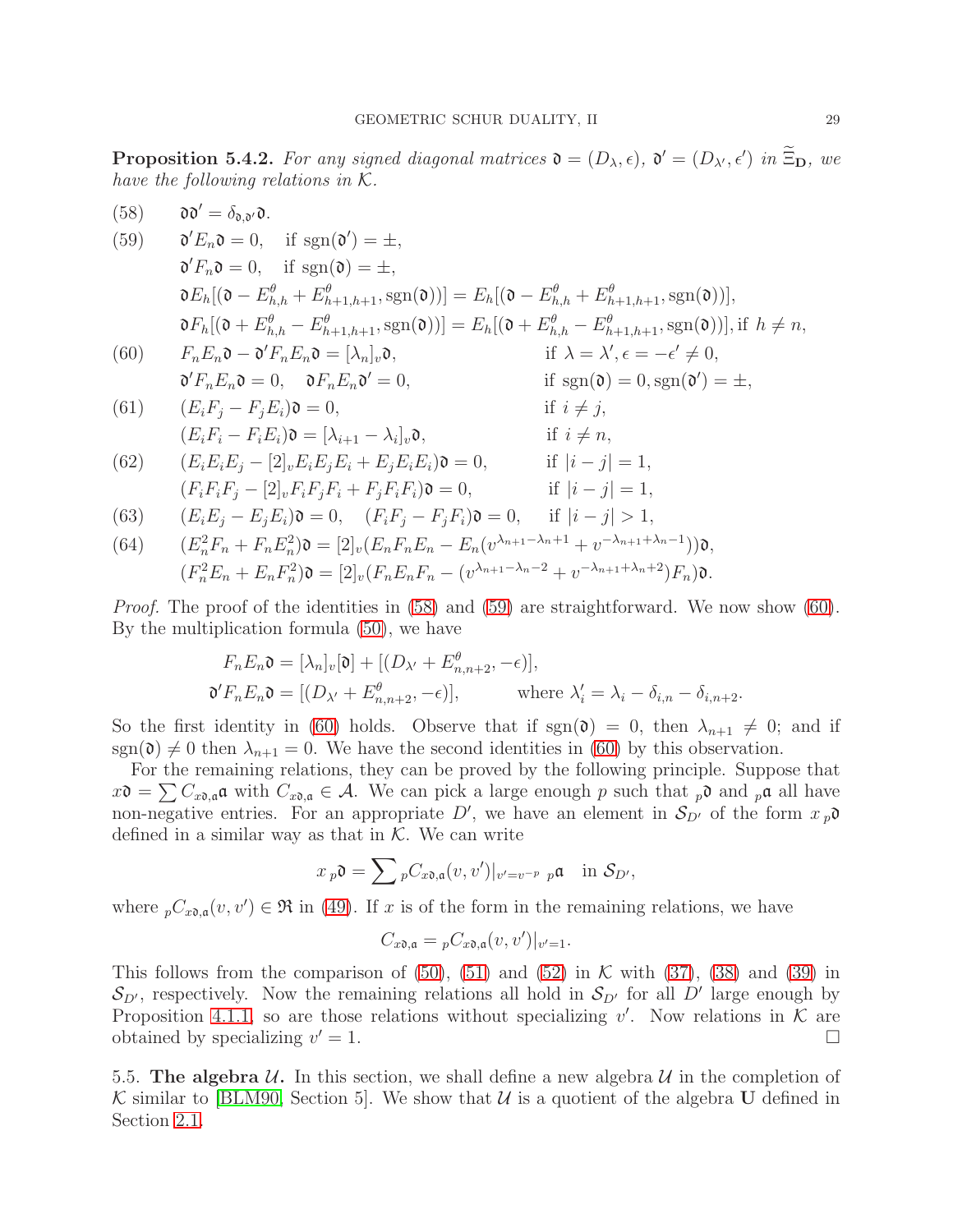Let  $\hat{\mathcal{K}}$  be the  $\mathbb{Q}(v)$ -vector space of all formal sum  $\sum_{\mathfrak{a} \in \tilde{\Xi}_{\mathbf{D}}} \xi_{\mathfrak{a}}[\mathfrak{a}]$  with  $\xi_{\mathfrak{a}} \in \mathbb{Q}(v)$  and a locally finite property, i.e., for any  $\mathbf{t} \in \mathbb{Z}^N$ , the sets  $\{\mathfrak{a} \in \tilde{\Xi}_{\mathbf{D}} | \text{ro}(\mathfrak{a}) = \mathfrak{t}, \xi_{\mathfrak{a}} \neq 0\}$  and  ${\mathfrak{a}} \in \Xi_{\mathbf{D}}|{\rm co}(\mathfrak{a})=\mathbf{t}, \xi_{\mathfrak{a}}\neq 0$  are finite. The space  $\hat{\mathcal{K}}$  becomes an associative algebra over  $\mathbb{Q}(v)$ when equipped with the following multiplication:

$$
\sum_{\mathfrak{a}\in \tilde{\Xi}_{\mathbf{D}}} \xi_{\mathfrak{a}}[\mathfrak{a}]\cdot \sum_{\mathfrak{b}\in \tilde{\Xi}_{\mathbf{D}}} \xi_{\mathfrak{b}}[\mathfrak{b}]=\sum_{\mathfrak{a},\mathfrak{b}} \xi_{\mathfrak{a}}\xi_{\mathfrak{b}}[\mathfrak{a}]\cdot [\mathfrak{b}],
$$

where the product  $[\mathfrak{a}] \cdot [\mathfrak{b}]$  is taken in K. This is shown in exactly the same as [\[BLM90,](#page-38-2) Section 5].

Observe that the algebra  $\hat{\mathcal{K}}$  has a unit element  $\sum \mathfrak{d}$ , the summation of all diagonal signed matrices.

We define the following elements in  $\hat{\mathcal{K}}$ . For any nonzero signed matrix  $\mathfrak{a} = (A, \epsilon) \in \widetilde{\Xi}_{\mathbf{D}},$ let  $\hat{\mathfrak{a}} = (\hat{A}, \epsilon)$ , where  $\hat{A}$  is the matrix obtained by replacing diagonal entries of A by zeroes. We set

<span id="page-29-0"></span>
$$
\hat{\Xi}_{\mathbf{D}} = \{ \hat{\mathfrak{a}} | \mathfrak{a} \in \widetilde{\Xi}_{\mathbf{D}} \}.
$$

For any  $\hat{\mathfrak{a}}$  in  $\hat{\Xi}_{\mathbf{D}}$  and  $\mathbf{j} = (j_1, \cdots, j_N) \in \mathbb{Z}^N$ , we define

(65) 
$$
\hat{\mathfrak{a}}(\mathbf{j}) = \sum_{\lambda} v^{\lambda_1 j_1 + \dots + \lambda_{n+1} j_{n+1}} [(\hat{\mathfrak{a}} + D_{\lambda}, \text{sgn}(\hat{\mathfrak{a}}))]
$$

where the sum runs through all  $\lambda = (\lambda_i) \in \mathbb{Z}^N$  such that  $(\hat{\mathfrak{a}} + D_\lambda, \text{sgn}(\hat{\mathfrak{a}})) \in \Xi_{\mathbf{D}}$ .

For any  $i \in [1, n]$ , there exist  $\mathfrak{a} = (A, \epsilon)$  such that  $\hat{\mathfrak{a}} = (E^{\theta}_{i+1,i}, \epsilon)$  (resp.  $\hat{\mathfrak{a}} = (E_{i,i+1}, \epsilon)$ ). So by [\(65\)](#page-29-0), the elements  $E_{i+1,i}^{\theta,\epsilon}(\mathbf{j})$  (resp.  $E_{i,i+1}^{\theta,\epsilon}(\mathbf{j})$ ) are well-defined, for any  $\mathbf{j} \in \mathbb{Z}^N$ . Moreover, this definition is independent of the choice of  $\hat{a}$ . For  $i \in [1, n]$ , let

$$
E_i = E_{i+1,i}^{\theta,+}(0) + E_{i+1,i}^{\theta,0}(0) + E_{i+1,i}^{\theta,-}(0) \text{ and } F_i = E_{i,i+1}^{\theta,+}(0) + E_{i,i+1}^{\theta,0}(0) + E_{i,i+1}^{\theta,-}(0).
$$

For simplicity, we shall write  $E_i^{\epsilon}(\mathbf{j})$  (resp.  $F_i^{\epsilon}(\mathbf{j})$ ) instead of  $E_{i+1,i}^{\theta,\epsilon}(\mathbf{j})$  (resp.  $E_{i,i+1}^{\theta,\epsilon}(\mathbf{j})$ ).

We also define

$$
0(\mathbf{j}) = 0^+(\mathbf{j}) + 0^0(\mathbf{j}) + 0^-(\mathbf{j}), \text{ where}
$$

$$
0^{\epsilon}(\mathbf{j}) = \sum v^{\lambda_1 j_1 + \dots + \lambda_{n+1} j_{n+1}}[\mathfrak{d}],
$$

where the sum runs through all diagonal matrices  $\mathfrak d$  with sign  $\epsilon$  and  $\lambda_i$ 's are diagonal entries of d.

Let U be the subalgebra of  $\hat{\mathcal{K}}$  generated by  $E_i, F_i, 0(\mathbf{j}), 0^+(0), 0^0(0)$  and  $0^-(0)$  for all  $i \in \mathbb{N}$ [1, *n*] and  $\mathbf{j} \in \mathbb{Z}^N$ .

<span id="page-29-2"></span>Proposition 5.5.1. *The following relations hold in* U*.*

<span id="page-29-1"></span>(66) 
$$
0(\mathbf{j})0(\mathbf{j}') = 0(\mathbf{j}')0(\mathbf{j}), \ \ 0^{\pm}(0)0(\mathbf{j}) = 0(\mathbf{j})0^{\pm}(0), \ \ 0^{\pm}(0)^{2} = 0^{\pm}(0),
$$

$$
0^{+}(0) + 0^{0}(0) + 0^{-}(0) = 1, \ \ 0^{\alpha}(0)0^{\epsilon}(0) = \delta_{\alpha,\epsilon}0^{\alpha}(0),
$$

(67) 
$$
0(\mathbf{j})F_h = v^{j_h - j_{h+1} - \delta_{hn}j_{n+1}}F_h 0(\mathbf{j}), \ \ 0(\mathbf{j})E_h = v^{-j_h + j_{h+1} + \delta_{hn}j_{n+1}}E_h 0(\mathbf{j}),
$$

(68) 
$$
0^{\pm}(0)E_h = (1 - \delta_{hn})E_h 0^{\pm}(0), \ F_h 0^{\pm}(0) = (1 - \delta_{hn})0^{\pm}(0)F_h,
$$

(69) 
$$
0^{\pm}(0)F_nE_n - F_nE_n0^{\mp}(0) = \frac{0(\underline{n}) - 0(-\underline{n})}{v - v^{-1}}(0^{\pm}(0) - 0^{\mp}(0)),
$$

(70) 
$$
F_h E_h - E_h F_h = (v - v^{-1})^{-1} (0(\underline{h} - \underline{h} + 1) - 0(\underline{h} + 1 - \underline{h})),
$$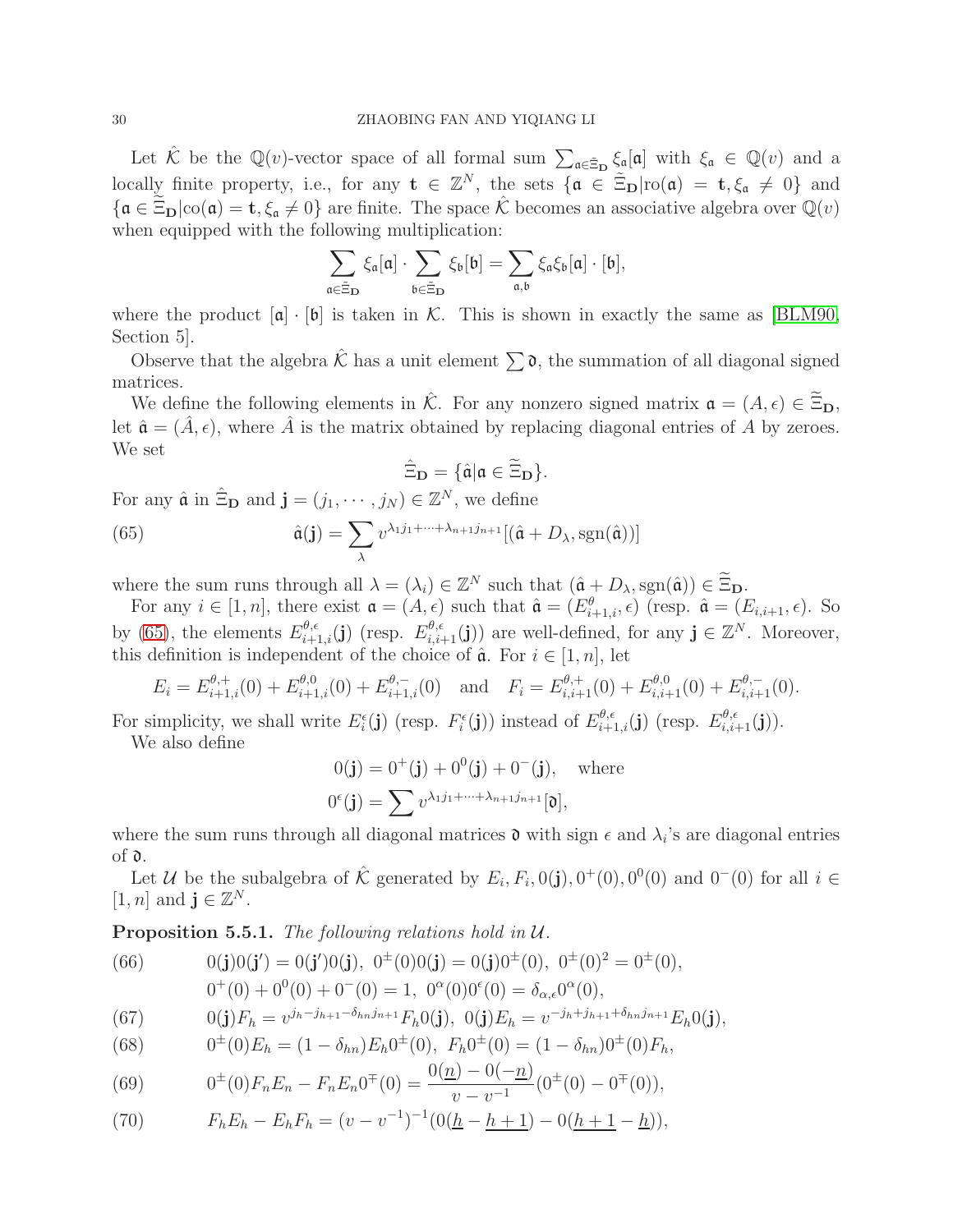$$
E_i F_n = F_n E_i, \quad F_i E_n = E_n F_i, \quad \text{if } i \in [1, n-2],
$$

(71) 
$$
E_i E_j = E_j E_i
$$
,  $F_i F_j = F_j F_i$ , if  $|i - j| > 1$ ,

(72) 
$$
E_n^2 F_n + F_n E_n^2 = [2]_v (E_n F_n E_n - E_n (v0(n+1-n) + v^{-1}0(n-n+1))),
$$

$$
F_n^2 E_n + E_n F_n^2 = [2]_v (F_n E_n F_n - (v0(n+1-n)) + v^{-1} 0(n-n+1)) F_n),
$$
  
\n
$$
F_n^2 F_n = [2]_v (F_n E_n F_n - (v0(n+1-n)) + v^{-1} 0(n-n+1)) F_n),
$$

(73) 
$$
E_i^2 E_j - [2]_v E_i E_j E_i + E_j E_i^2 = 0, \quad \text{if } |i - j| = 1, \ i, j \in [1, n - 1],
$$

$$
F_i^2 F_j - [2]_v F_i F_j F_i + F_j F_i^2 = 0, \quad \text{if } |i - j| = 1, \ i, j \in [1, n - 1],
$$

 $where \, \mathbf{j}, \mathbf{j}' \in \mathbb{Z}^N, \, \alpha, \, \epsilon \in \{\pm, 0\}, \, h, i, j \in [1, n] \, and \, \underline{i} \in \mathbb{N}^N \, \text{ is the vector whose } i\text{-th entry is } 1$ *and 0 elsewhere.*

*Proof.* We show [\(67\)](#page-29-1). By checking the values of functions  $s_l$  and  $s_r$  defined in [\(29\)](#page-13-4) at 0(j) and  $F_n$ , we have

$$
0(\mathbf{j})F_n = 0^+(\mathbf{j})F_n^+(0) + 0^0(\mathbf{j})F_n^0(0) + 0^-(\mathbf{j})F_n^-(0)
$$
  
\n
$$
= \sum_{\lambda,\lambda'} v^{\sum \lambda_k j_k} [D_\lambda^+][(E_{n,n+1}^{\theta,+} + D_{\lambda'}, +)]
$$
  
\n
$$
+ \sum_{\lambda,\lambda'} v^{\sum \lambda_k j_k} [D_\lambda^-][(E_{n,n+1}^{\theta,-} + D_{\lambda'}, -)] + \sum_{\lambda,\lambda'} v^{\sum \lambda_k j_k} [D_\lambda^0][(E_{n,n+1}^{\theta,0} + D_{\lambda'}, 0)]
$$
  
\n
$$
= v^{j_n}(F_n^+(\mathbf{j}) + F_n^0(\mathbf{j}) + F_n^-(\mathbf{j})) = v^{j_n}F_n(\mathbf{j}),
$$

where the sums run through in an obvious range by the definition in [\(65\)](#page-29-0).

$$
F_n0(\mathbf{j}) = F_n^+(0)0^0(\mathbf{j}) + F_n^0(0)0^0(\mathbf{j}) + F_n^-(0)0^0(\mathbf{j})
$$
  
\n
$$
= \sum_{\lambda,\lambda'} v^{\sum \lambda_k j_k} [(E_{n,n+1}^{\theta,+} + D_{\lambda'}, +)] [D_{\lambda}^0]
$$
  
\n
$$
+ \sum_{\lambda,\lambda'} v^{\sum z_k j_k} [(E_{n,n+1}^{\theta,0} + D_{\lambda}, 0)][D_{\lambda}^0] + \sum_{\lambda,\lambda'} v^{\sum \lambda_k j_k} [(E_{n,n+1}^{\theta,-} + D_{\lambda'}, -)][D_{\lambda}^0]
$$
  
\n
$$
= v^{2j_{n+1}} (F_n^+(\mathbf{j}) + F_n^0(\mathbf{j}) + F_n^-(\mathbf{j})) = v^{2j_{n+1}} F_n(\mathbf{j}).
$$

So we have the first identity in [\(67\)](#page-29-1) for the case of  $h = n$ . Other cases for the first identity and all other identities in [\(66\)](#page-29-1) and [\(67\)](#page-29-1) can be shown similarly.

We show [\(68\)](#page-29-1). By the definition of  $0^+(0)$  and  $F_h$  for  $h < n$ , we have

$$
0^+(0)F_h = 0^+(0)F_h^+(0) = \sum_{\lambda,\lambda'} [D_\lambda^+][(D_\lambda^+ + E_{h,h+1}^\theta, +)]
$$
  
=  $\sum_{\lambda'} [(D_\lambda^+ + E_{h+1,h}^\theta, +)] = F_h 0^+(0).$ 

The other identities in [\(68\)](#page-29-1) can be shown similarly.

We show [\(69\)](#page-29-1). By Proposition [5.4.2](#page-28-2) [\(68\)](#page-29-1), we have

$$
0^+(0)F_nE_n = \sum_{\lambda} [D_{\lambda}^+]F_nE_n = \sum_{\lambda} ([\lambda_n]_v[D_{\lambda_n}^+] + [(D_{\lambda}^+ + E_{n,n+2}^{\theta}, +)]
$$
  

$$
F_nE_n0^-(0) = \sum_{\lambda} F_nE_n[D_{\lambda}^-] = \sum_{\lambda} ([\lambda_n]_v[D_{\lambda_n}^-] + [(D_{\lambda}^+ + E_{n,n+2}^{\theta}, +)]).
$$

Therefore,

$$
0^+(0)F_nE_n - F_nE_n0^-(0) = \sum_{\lambda} [\lambda_n]_v([D_{\lambda}^+] - [D_{\lambda}^-]) = \frac{0(n)-0(-n)}{v-v^{-1}}(0^+(0) - 0^-(0)).
$$

We now show [\(72\)](#page-29-1). By definition, we have

$$
v0(n+1-n)F_n = F_n0(n+1-n) = \sum_{\lambda} v^{\lambda_{n+1}-\lambda_n-2} F_n D_{\lambda}^0.
$$

Similarly,  $v^{-1}0(\underline{n}-\underline{n+1})F_n = \sum_{\lambda} v^{\lambda_n-\lambda_{n+1}+2}F_nD_{\lambda}^0$ . Moreover,

$$
F_n^2 E_n + E_n F_n^2 - [2]_v F_n E_n F_n = \sum_{\lambda} (F_n^2 E_n + E_n F_n^2 - [2]_v F_n E_n F_n) D_{\lambda}^0.
$$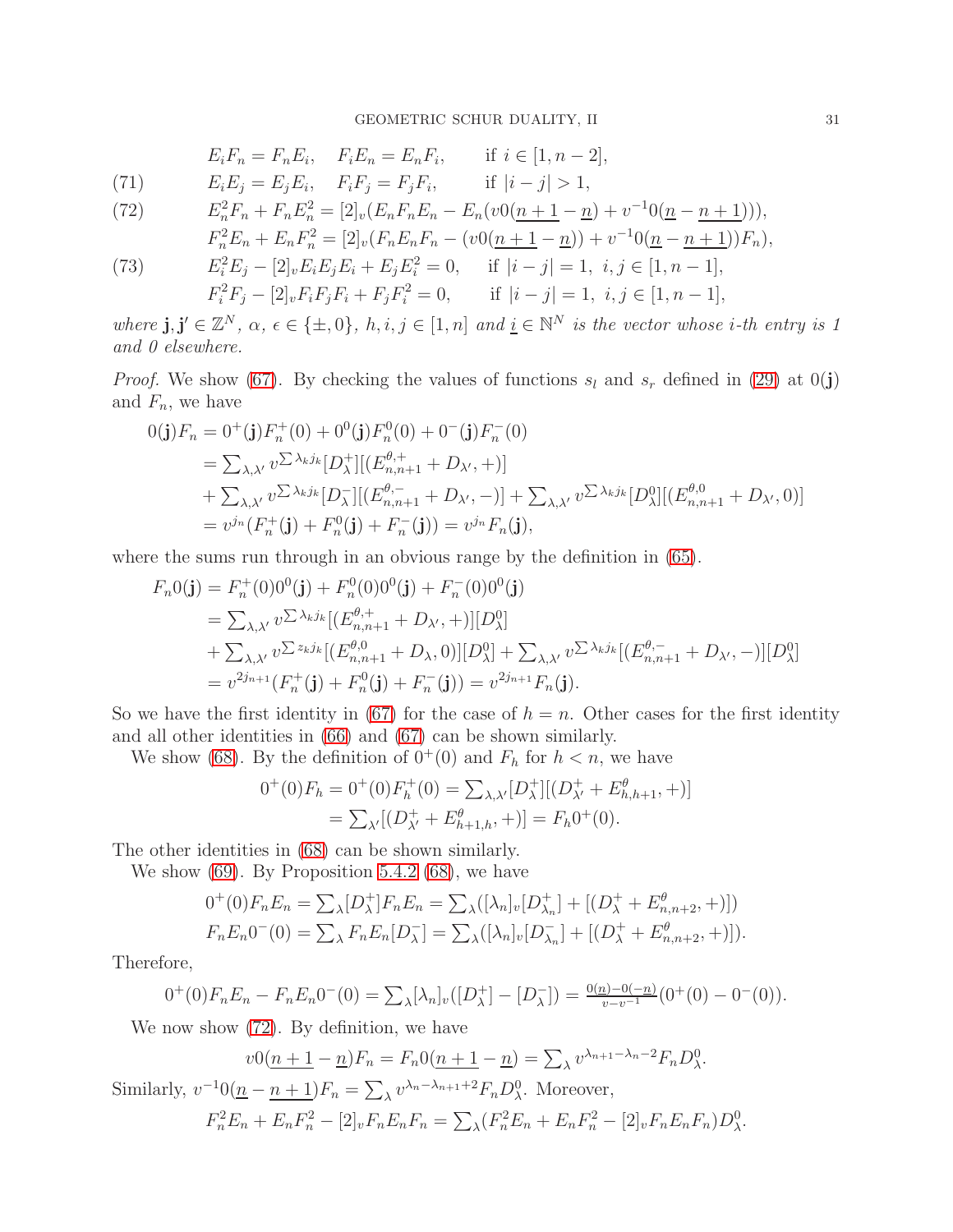The identity [\(72\)](#page-29-1) follows from Proposition [5.4.2.](#page-28-2) All other identities in [\(70\)](#page-29-1)-[\(73\)](#page-29-1) can be shown similarly.  $\Box$ 

**Proposition 5.5.2.** The assignment  $E_i \mapsto E_i$ ,  $F_i \mapsto F_i$ ,  $H_a \mapsto 0(-a)$  and  $J_\alpha \mapsto 0^\alpha(0)$ , for *any*  $i \in [1, n]$ ,  $a \in [1, n + 1]$  *and*  $\alpha \in \{0, +, -\}$ , *defines a surjective algebra homomorphism*  $\Upsilon : U \rightarrow \mathcal{U}$  where U is defined in Section [2.1.](#page-3-1)

*Proof.* Under the map Υ, all defining relations of U map to the corresponding relations in U given in Proposition [5.5.1](#page-29-2) except the commutator relation between  $J_{\pm}$  and  $F_nE_n$ . Since

$$
0(\underline{n+1} - \underline{n})0^{\pm}(0) = \sum_{\lambda} v^{\lambda_{n+1} - \lambda_n} [D_{\lambda}^{\pm}] = \sum_{\lambda} v^{-\lambda_n} [D_{\lambda}^{\pm}] = 0(-\underline{n})0^{\pm}(0),
$$

we have

$$
\begin{aligned} \Upsilon (J_{\pm} F_n E_n - F_n E_n J_{\mp} - \frac{H_n^{-1} H_{n+1} - H_n H_{n+1}^{-1}}{v - v^{-1}} (J_{\pm} - J_{\mp})) \\ &= 0^{\pm}(0) F_n E_n - F_n E_n 0^{\mp}(0) - \frac{0(\underline{n}) - 0(-\underline{n})}{v - v^{-1}} (0^{\pm}(0) - 0^{\mp}(0)) = 0 \end{aligned}
$$

This shows that  $\Upsilon$  is an algebra homomorphism. The surjectivity is clear.

<span id="page-31-0"></span>**Remark 5.5.3.** It is not clear if ker  $\Upsilon = 0$ .

## 6. Case II

In this section, we turn to the case when all flags at the *n*-th step are assumed to be maximal isotropic.

<span id="page-31-1"></span>6.1. The second double centralizer. We define  $\mathscr{X}^m$  to be the subset of  $\mathscr{X}$  in Section [3.2](#page-7-0) subject to the condition that the *n*-th step of the flags is maximal isotropic. In particular, we have  $V_n = V_{n+1}$  for any  $V \in \mathcal{X}^m$ , and thus

$$
\mathscr{X}^m = \mathscr{X}^2 \sqcup \mathscr{X}^3.
$$

Similar to the definition of the algebra  $S$  in Section [4.2,](#page-12-0) we consider the convolution algebra

$$
\mathcal{S}^m = \mathcal{A}_G(\mathscr{X}^m \times \mathscr{X}^m)
$$

on  $\mathscr{X}^m \times \mathscr{X}^m$  and the free A-module

$$
\mathcal{W}=\mathcal{A}_G(\mathscr{X}^m\times\mathscr{Y}).
$$

Under the convolution product,  $W$  has a  $S^m$ - $\mathcal{H}_{\mathscr{Y}}$ -bimodule structure. By [\[P09\]](#page-39-13), we have

<span id="page-31-3"></span>**Lemma 6.1.1.** *The triple*  $(S^m, \mathcal{H}_{\mathcal{Y}}; \mathcal{W})$  *satisfies the double centralizer property, i.e.,* 

(74) 
$$
\operatorname{End}_{\mathcal{S}^m}(\mathcal{W}) = \mathcal{H}_{\mathscr{Y}} \quad \text{and} \quad \operatorname{End}_{\mathcal{H}_{\mathscr{Y}}}(\mathcal{W}) = \mathcal{S}^m, \quad \text{if } n \geq d.
$$

Let  $\Pi^m = \{B \in \Pi | b_{n+1,j} = 0, \forall j\}$ , where  $\Pi$  is defined in Section [3.3.](#page-8-0) A restriction of the bijection [\(11\)](#page-9-5) in Section [3.3](#page-8-0) yields a bijection

$$
G\backslash \mathscr{X}^{m}\times \mathscr{Y}\xrightarrow{\sim} \Pi^{m}.
$$

Moreover, the isomorphism [\(13\)](#page-9-1) restricts to an isomorphism

<span id="page-31-2"></span>(75) 
$$
\mathbf{W}^{\otimes d} \to \mathbb{Q}(v) \otimes \mathcal{W},
$$

where  $\mathbf{W}^{\otimes d}$  is defined in Section [2.2.](#page-5-0)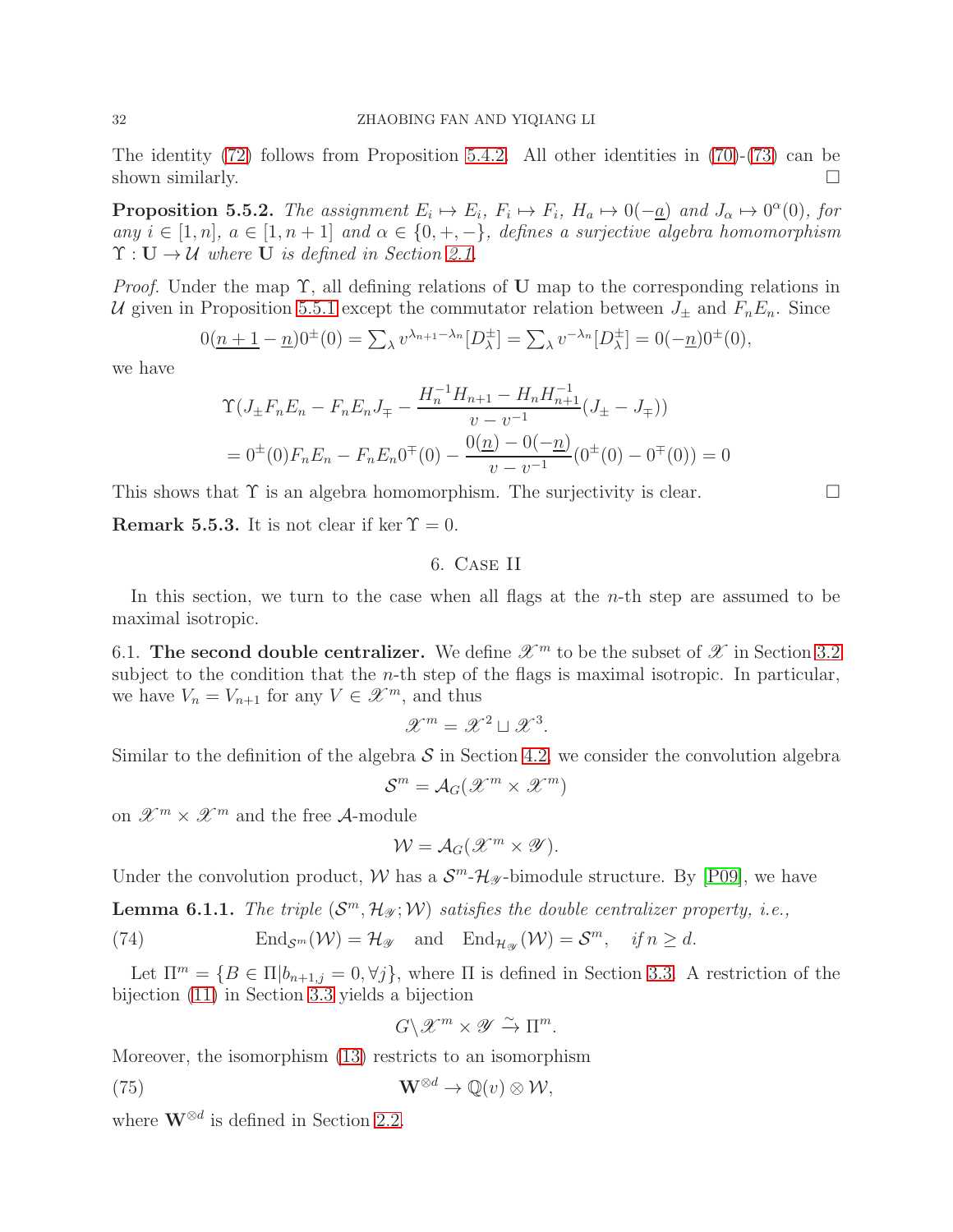Observe that the algebra  $S^m$  is naturally a subalgebra of S, while W is an A-submodule of V in [\(7\)](#page-8-5). So we can define the function  $E_i$ ,  $F_i$ ,  $H_a^{\pm}$ , for  $i \in [1, n-1]$ ,  $a \in [1, n]$ , and  $J_{\pm}$  in  $\mathcal{S}^m$  to be the restrictions of the functions in S under the same notations, respectively. We further define

(76) 
$$
T(V, V') = \begin{cases} v^{1-\lambda'_n}, & \text{if } |V_n \cap V'_n| = d-1, \ V_j = V'_j, \ \forall j \in [1, n-1]; \\ 0, & \text{otherwise.} \end{cases}
$$

By definitions, we have

(77) 
$$
T = \left(F_n E_n + \frac{H_n H_{n+1}^{-1} - H_n^{-1} H_{n+1}}{v - v^{-1}}\right)|_{\mathscr{X}^m \times \mathscr{X}^m}.
$$

<span id="page-32-1"></span>We see immediately

<span id="page-32-2"></span>**Lemma 6.1.2.** The actions of  $E_i$ ,  $F_i$ ,  $H_a^{\pm 1}$  and  $J_{\pm}$  for  $i \in [1, n-1]$ ,  $a \in [1, n]$  on W *are given by the formulas in Corollary* [4.4.1,](#page-17-1) with the action of T on W given by  $F_nE_n + F_{n-1}F_{n-1}F_{n-1}F_{n-1}F_{n-1}F_{n-1}F_{n-1}F_{n-1}F_{n-1}F_{n-1}F_{n-1}F_{n-1}F_{n-1}F_{n-1}F_{n-1}F_{n-1}F_{n-1}F_{n-1}F_{n-1}F_{n-1}F_{n-1}F_{n-1}$  $H_n H_{n+1}^{-1} - H_n^{-1} H_{n+1}$  $\frac{1}{v-v^{-1}}$ <sup>*from Corollary* [4.4.1](#page-17-1) *again.*</sup>

<span id="page-32-0"></span>6.2. Relations for  $\mathcal{S}^m$ . We now determine the relations for the algebra  $\mathcal{S}^m$ . By using Proposition [4.1.1](#page-11-0) and [\(77\)](#page-32-1), we have

<span id="page-32-3"></span>**Proposition 6.2.1.** *The functions*  $E_i$ ,  $F_i$  and  $H_a^{\pm 1}$ , for  $i \in [1, n-1]$ ,  $a \in [1, n]$  together with *the functions*  $J_{\pm}$  *and*  $T$  *in*  $\mathcal{S}^m$  *satisfy the defining relations of the algebra*  $\mathbf{U}^m$  *in Section [2.2.](#page-5-0)* 

**Remark 6.2.2.** The function  $T$  has a geometric interpretation. More preciely, we set

$$
S(T) = \{ (V, V') | |V_n \cap V'_n| = d - 1, \ V_j = V'_j, \forall j \in [1, n - 1] \}.
$$

By [\(40\)](#page-20-1), we see that  $S(T)$  is a smooth closed subvariety of  $\mathscr{X}^m \times \mathscr{X}^m$  over the algebraic closure of the field  $\mathbb{F}_q$ . So the function T is the function version of the intersection complex associated to the variety  $S(T)$ , up to a shift.

The rest of this subsection is devoted to give another more direct proof of Proposition [6.2.1.](#page-32-3)

We first define an auxiliary function  $\widetilde{T}$  by

(78) 
$$
\widetilde{T}(V,V') = \begin{cases} v^{1-\lambda'_n}, & \text{if } |V_n \cap V'_n| \ge d-1, \ V_j = V'_j, \forall j \in [1, n-1]; \\ 0, & \text{otherwise}, \end{cases}
$$

where  $\lambda'_n = |V'_n| - |V'_{n-1}|$ . Moreover, we have

(79) 
$$
\widetilde{T} = T + vK_n = (F_n E_n + v \frac{vK_n - v^{-1}K_n^{-1}}{v - v^{-1}})|_{\mathscr{X}^m \times \mathscr{X}^m}.
$$

By a direct computation, we have

<span id="page-32-4"></span>
$$
E_{n-1}^2 \widetilde{T}(V, V') = \begin{cases} (v^2 + 1)v^{-3\lambda'_n} & \text{if } V_{n-1} \subset V_n, |V_n \cap V_n'| \ge d - 1, \\ 0 & \text{otherwise.} \end{cases}
$$
  

$$
\widetilde{T}E_{n-1}^2(V, V') = \begin{cases} (v^2 + 1)v^{-3\lambda'_n - 2} & \text{if } V_{n-1} \subset V_{n-1}', |V_n \cap V_n'| \ge d - 1, \\ 0 & \text{otherwise.} \end{cases}
$$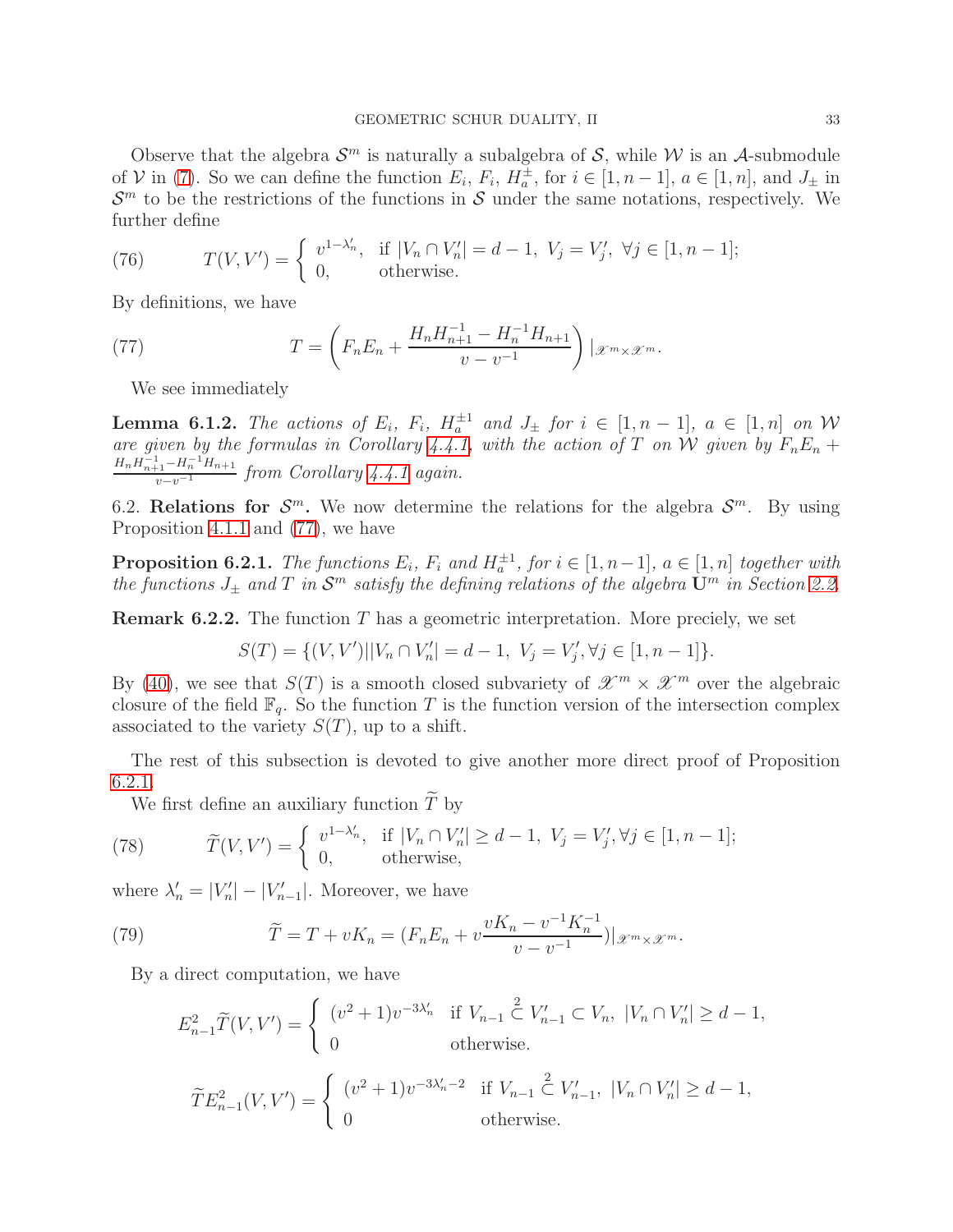$$
E_{n-1}\widetilde{T}E_{n-1}(V,V') = \begin{cases} (v^2+1)v^{-3\lambda'_n-1} & \text{if } V_{n-1} \subset V_n, \ |V_n \cap V_n'| \ge d-1, \\ v^{-3\lambda'_n-1} & \text{if } V_{n-1} \subset V_{n-1}' \not\subset V_n, \ |V_n \cap V_n'| \ge d-1, \\ 0 & \text{otherwise.} \end{cases}
$$

So we have

$$
E_{n-1}^{2} \widetilde{T} - [2]_v E_{n-1} \widetilde{T} E_{n-1} + \widetilde{T} E_{n-1}^{2} = 0,
$$

and by [\(79\)](#page-32-4) it implies that

<span id="page-33-0"></span>(80) 
$$
E_{n-1}^2 T - [2]_v E_{n-1} T E_{n-1} + T E_{n-1}^2 = 0.
$$

A direct computation shows that we have

$$
\widetilde{T}^2 E_{n-1}(V, V') = \begin{cases}\n\left(\frac{v^{2\lambda'_n+2}-1}{v^2-1}+1\right)v^{-3\lambda'_n} & \text{if } V_{n-1} \subset V'_{n-1}, \ V_n = V'_n, \\
(v^2+1)v^{-3\lambda'_n} & \text{if } V_{n-1} \subset V'_{n-1}, \ |V_n \cap V'_n| = d-2, \\
2v^{-3\lambda'_n} & \text{if } V_{n-1} \subset V'_{n-1}, \ |V_n \cap V'_n| = d-1, \\
0 & \text{otherwise.} \n\end{cases}
$$

$$
E_{n-1}\widetilde{T}^{2}(V,V') = \begin{cases} \left(\frac{v^{2\lambda'_{n}}-1}{v^{2}-1}+1\right)v^{-3\lambda'_{n}+2} & \text{if } V_{n-1} \subset V_{n}, \ V_{n} = V'_{n}, \\ \left(\frac{v^{2}+1}{v^{2}-1}+1\right)v^{-3\lambda'_{n}+2} & \text{if } V_{n-1} \subset V'_{n-1} \subset V_{n}, \ |V_{n} \cap V'_{n}| = d-2, \\ 2v^{-3\lambda'_{n}+2} & \text{if } V_{n-1} \subset V'_{n-1} \subset V_{n}, \ |V_{n} \cap V'_{n}| = d-1, \\ 0 & \text{otherwise.} \end{cases}
$$

$$
\widetilde{T}E_{n-1}\widetilde{T}(V,V') = \begin{cases}\n\frac{v^{2\lambda'_{n-1}}-1}{v^{2}-1}+1)v^{-3\lambda'_{n}+1} & \text{if } V_{n-1} \subset V_{n}, \ V_{n} = V'_{n}, \\
(v^{2}+1)v^{-3\lambda'_{n}+1} & \text{if } V_{n-1} \subset V'_{n-1} \subset V_{n}, \ |V_{n} \cap V'_{n}| = d-2, \\
v^{-3\lambda'_{n}+1} & \text{if } V_{n-1} \subset V'_{n-1} \not\subset V_{n}, \ |V_{n} \cap V'_{n}| = d-2, \\
2v^{-3\lambda'_{n}+1} & \text{if } V_{n-1} \subset V'_{n-1} \subset V_{n}, \ |V_{n} \cap V'_{n}| = d-1, \\
v^{-3\lambda'_{n}+1} & \text{if } V_{n-1} \subset V'_{n-1} \not\subset V_{n}, \ |V_{n} \cap V'_{n}| = d-1, \\
0 & \text{otherwise.}\n\end{cases}
$$

$$
E_{n-1}\widetilde{T}(V,V') = \begin{cases} v^{-2\lambda'_n+1} & \text{if } V_{n-1} \subset V_n, \ |V_n \cap V_n'| \ge d-1, \\ 0 & \text{otherwise.} \end{cases}
$$

$$
\widetilde{T}E_{n-1}(V,V') = \begin{cases} v^{-2\lambda'_n} & \text{if } V_{n-1} \subset V_{n-1}, \ |V_n \cap V_n'| \ge d-1, \\ 0 & \text{otherwise.} \end{cases}
$$

This implies that we have

$$
\widetilde{T}^2 E_{n-1} - [2]_v \widetilde{T} E_{n-1} \widetilde{T} + E_{n-1} \widetilde{T}^2 = E_{n-1} - (v - v^{-1}) (v \widetilde{T} E_{n-1} - E_{n-1} \widetilde{T}) H_n H_{n+1}^{-1},
$$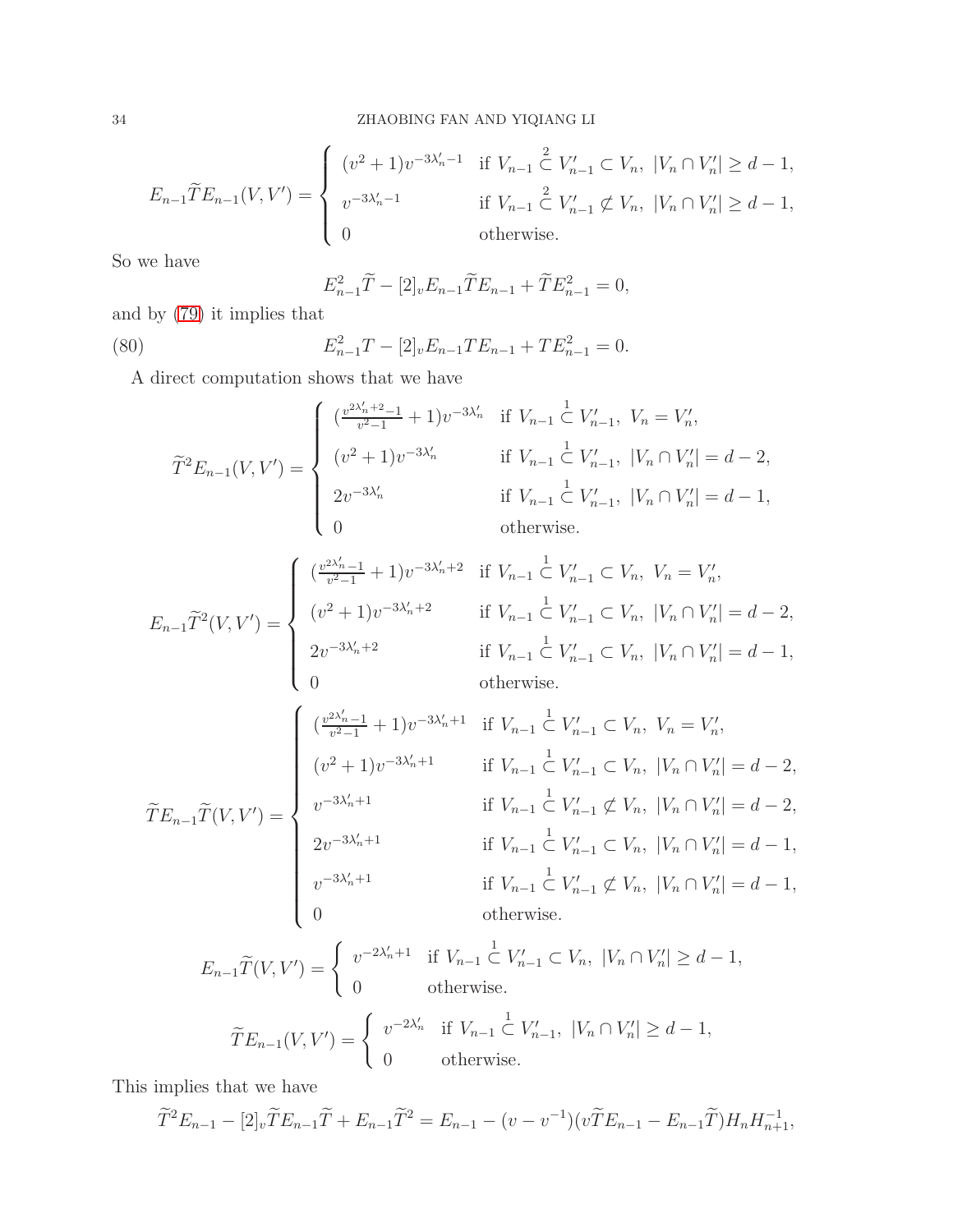which implies again by [\(79\)](#page-32-4) that

(81) 
$$
T^2 E_{n-1} - [2]_v T E_{n-1} T + E_{n-1} T^2 = E_{n-1}.
$$

Now apply the map  $\rho$  in [\(18\)](#page-11-1) to [\(80\)](#page-33-0) and [\(81\)](#page-34-1), we get

<span id="page-34-1"></span>
$$
F_{n-1}^2 T - [2]_v F_{n-1} T F_{n-1} + T F_{n-1}^2 = 0,
$$
  

$$
T^2 F_{n-1} - [2]_v T F_{n-1} T + F_{n-1} T^2 = F_{n-1}.
$$

The other defining equations of  $\mathbf{U}^m$  are straightforward to check and skipped. This finishes the proof of Proposition [6.2.1.](#page-32-3)

<span id="page-34-0"></span>6.3. Generators and bases for  $\mathcal{S}^m$ . We consider the following subset of  $\Xi_{\mathbf{D}}$ .

$$
\Xi_{\mathbf{D}}' = \{ \mathfrak{a} \in \Xi_{\mathbf{D}} | \text{ro}(\mathfrak{a})_{n+1} = \text{co}(\mathfrak{a})_{n+1} = 0 \}.
$$

We then have  $sgn(\mathfrak{a}) \in \{+, -\}$  if  $\mathfrak{a} \in \Xi'_{\mathbf{D}}$ . Moreover, we have a bijection

(82) 
$$
G \backslash \mathscr{X}^m \times \mathscr{X}^m \simeq \Xi'_{\mathbf{D}},
$$

inherited from the bijection [\(24\)](#page-13-5).

Recall from Theorem [4.6.3](#page-20-4) that we set  $R_{ij} = \sum_{k=1}^{i} a_{kj}$  for a signed matrix  $\mathfrak{a} = (A, \epsilon)$ . Let  $e_{i,t}$  denote a signed matrix such that  $e_{i,t} - R_{i,i+t} E_{i,i+1}^{\theta}$  is diagonal. For a sequence  $a_s, a_{s+1}, \cdots, a_r$  with  $s \leq r$ , we set

$$
\bigcap_{i=r}^s a_i = a_r a_{r-1} \cdots a_s.
$$

<span id="page-34-2"></span>**Theorem 6.3.1.** For any  $\mathfrak{a} = A^{\epsilon} \in \Xi_{\mathbf{D}}'$ , there exists a product of signed matrices  $\mathfrak{e}_{i,t}$ 

<span id="page-34-3"></span>(83) 
$$
\mathfrak{n}_{\mathfrak{a}} = \left( \bigcap_{t=N-1}^{n+1} \bigcap_{i=N-t}^{1} [\mathfrak{e}_{i,t}] \right) \bigcap_{t=n}^{1} \left( \bigcap_{i=N-t}^{n+2} [\mathfrak{e}_{i,t}] ([\mathfrak{e}_{n,t+1}][\mathfrak{e}_{n+1,t}]) \bigcap_{i=n-1}^{n-t+1} [\mathfrak{e}_{i,t+1}] \bigcap_{i=n-t}^{1} [\mathfrak{e}_{i,t}] \right)
$$

*such that*

(84) 
$$
\mathfrak{n}_{\mathfrak{a}} = [\mathfrak{a}] + \text{lower terms},
$$

*where the matrices*  $e_{i,t}$  *are completely determined by the conditions*  $\text{ro}(\mathfrak{e}_{1,N-1}) = \text{ro}(\mathfrak{a})$  *and*  $\text{co}(\mathfrak{e}_{1,1}) = \text{co}(\mathfrak{a})$  *and the signs of*  $\mathfrak{e}_{i,t}$  *are inductively determined by the conditions that*  $s_r(\mathfrak{e}_{1,1}) = s_r(\mathfrak{a})$  *and*  $s_l(\mathfrak{e}_{i,t}) = s_r(\mathfrak{e}_{i,t}) + (-1)^{s_r(\mathfrak{e}_{i,t})}p(\mathfrak{e}_{i,t}).$ 

*Proof.* The proof is a modification of the one of Theorem [4.6.3.](#page-20-4) We show it for  $n = 2$ . We consider a signed matrix  $\mathfrak{a} = (A, +1)$  in  $\Xi'_{\mathbf{D}}$ . Without lost of generality, we assume that ur(a) is even, i.e.  $a_{14} + a_{24} + a_{15} + a_{25}$  is even. Let  $B_{10}$  be a diagonal matrix with diagonal entries being the entries of  $co(\mathfrak{a})$ . Let  $B_{11}$  be the matrix such that  $B_{11} - R_{12}E_{12}^{\theta}$  is a diagonal matrix and  $co(B_{11}) = \text{ro}(B_{10})$ . Let  $[M_1] = [D_{24} + R_{24}E_{23}^{\theta}][D_{34} + R_{34}E_{34}^{\theta}],$  where  $D_{24}$  and  $D_{34}$  are uniquely determined by the condition  $\text{co}(D_{34} + R_{34}E_{34}^{\theta}) = \text{ro}(B_{11})$  and  $\text{co}(D_{24} + R_{24}E_{23}^{\theta}) = \text{ro}(D_{34} + R_{34}E_{34}^{\theta}).$  Let  $B_{14}$  be the matrix such that  $B_{14} - R_{45}E_{45}^{\theta}$  is a diagonal matrix and  $\text{co}(B_{14}) = \text{ro}(D_{24} + R_{24}E_{23}^{\theta}).$ 

By the example in Remark [4.3.3,](#page-14-4)  $[M_1]$  is either  $[(D_\lambda, \epsilon)]$  or  $[(D_{\lambda'} + R_{34}E_{24}^{\theta}, \epsilon)]$  up to a scalar for some  $\lambda$ ,  $\lambda'$  and  $\epsilon$ . So we can talk about the sign of  $M_1$ . We set

$$
\mathfrak{b}_{10} = (B_{10}, +), \quad \mathfrak{b}_{11} = (B_{11}, +),
$$
  

$$
\mathfrak{m}_1 = \begin{cases} (M_1, +), & \text{if } a_{14} + a_{24} \text{ is even,} \\ (M_1, -), & \text{if } a_{14} + a_{24} \text{ is odd,} \end{cases}
$$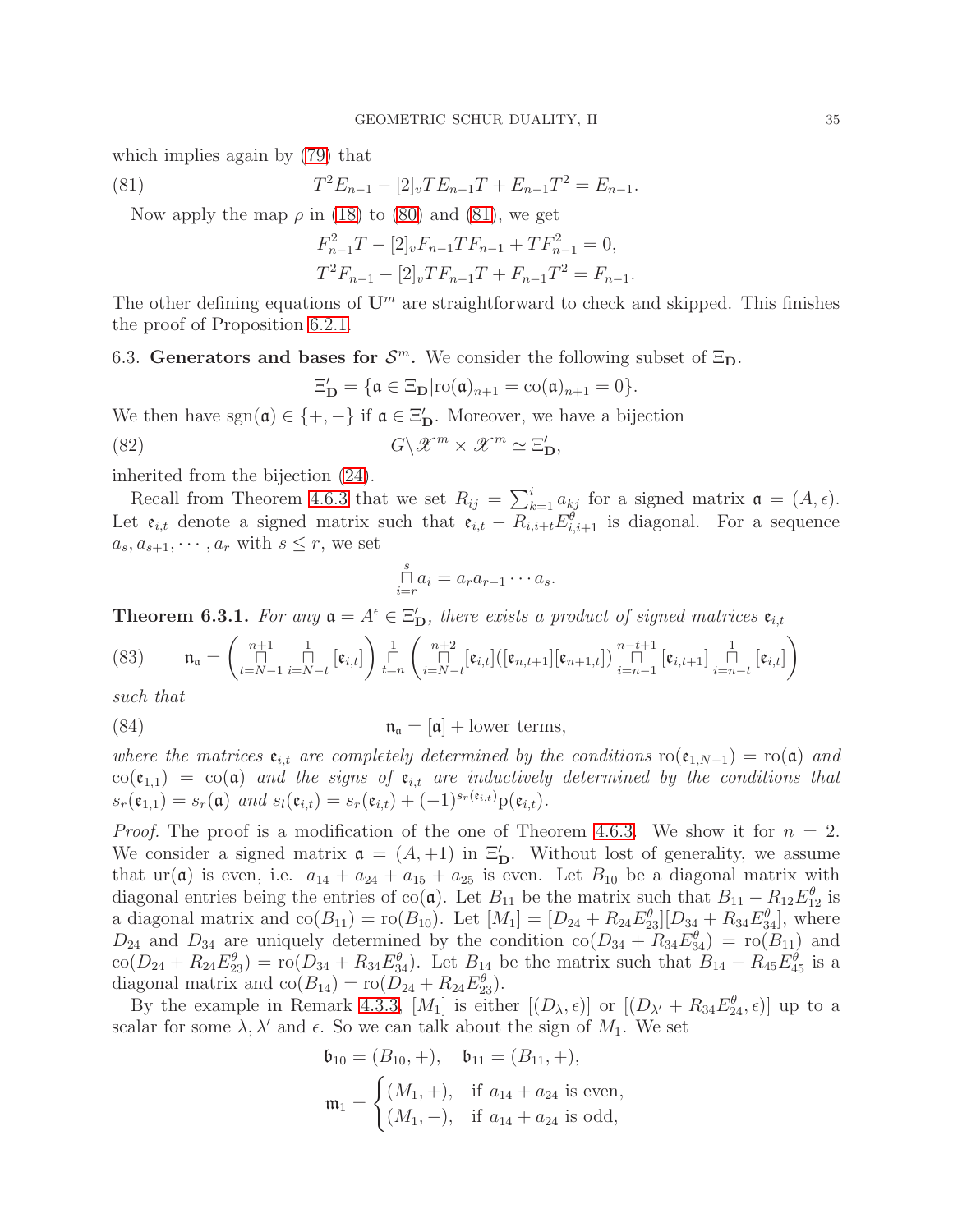$$
\mathfrak{b}_{14} = \begin{cases} (B_{14}, +), & \text{if } a_{14} + a_{24} \text{ is even,} \\ (B_{14}, -), & \text{if } a_{14} + a_{24} \text{ is odd.} \end{cases}
$$

By Corollary [4.6.2,](#page-20-2) we have

$$
[\mathfrak{b}_{14}][\mathfrak{m}_1][\mathfrak{b}_{11}][\mathfrak{b}_{10}]=[\mathfrak{a}_1]+\text{lower terms},
$$

where

$$
\mathfrak{a}_1 = \begin{cases} (A_1, +), & \text{if } a_{14} + a_{24} \text{ is even,} \\ (A_1, -), & \text{if } a_{14} + a_{24} \text{ is odd,} \end{cases} \quad A_1 = \begin{pmatrix} * & R_{12} & 0 & 0 & 0 \\ R_{45} & * & 0 & R_{24} & 0 \\ 0 & 0 & 0 & 0 & 0 \\ 0 & R_{24} & 0 & * & R_{45} \\ 0 & 0 & 0 & R_{12} & * \end{pmatrix},
$$

and the ∗'s are some positive numbers unique determined by  $co(A_1) = co(B_{10})$ . Now let  $B_{31}$  be the matrix such that  $B_{31} - R_{14}E_{12}^{\theta}$  is a diagonal matrix and  $\text{co}(B_{31}) = \text{ro}(B_{14})$  and  $[M_2] = [D_{25} + R_{25}E_{23}^{\theta}][D_{35} + R_{35}E_{34}^{\theta}].$  We set

$$
\mathfrak{b}_{31} = \begin{cases} (B_{31}, +), & \text{if } a_{14} + a_{24} \text{ is even,} \\ (B_{31}, -), & \text{if } a_{14} + a_{24} \text{ is odd,} \end{cases}
$$

$$
\mathfrak{m}_2 = (M_2, +).
$$

Then we have

$$
[\mathfrak{m}_2][\mathfrak{b}_{31}][\mathfrak{a}_1]=[\mathfrak{a}_2]+\text{lower terms},
$$

where  $a_2 = (A_2, +)$  with

$$
A_2 = \begin{pmatrix} * & R_{12} & 0 & a_{14} & 0 \\ a_{45} & * & 0 & a_{24} & R_{25} \\ 0 & 0 & 0 & 0 & 0 \\ R_{25} & a_{24} & 0 & * & a_{45} \\ 0 & a_{14} & 0 & R_{12} & * \end{pmatrix},
$$

 $D_{ij}$  and the \*'s are unique determined. Let  $B_{41}$  be the matrix such that  $B_{41} - R_{15}E_{12}^{\theta}$  is a diagonal matrix and  $co(B_{41}) = co(A_2)$ . We set

$$
\mathfrak{b}_{41} = (B_{41}, +).
$$

We have

$$
[\mathfrak{b}_{41}][\mathfrak{m}_2][\mathfrak{b}_{31}][\mathfrak{b}_{14}][\mathfrak{m}_1][\mathfrak{b}_{11}][\mathfrak{b}_{10}]=[\mathfrak{a}]+\text{lower terms}.
$$

This finishes the proof for  $n = 2$  and positively signed matrices. The case for the negatively signed matrices can be shown similarly and so is the general case.  $\Box$ 

By Theorem [6.3.1,](#page-34-2) we can deduce the following results for  $\mathcal{S}^m$  similar to those for  $\mathcal{S}$ .

<span id="page-35-0"></span>**Proposition 6.3.2.** (a) The algebra  $\mathcal{S}^m$  is generated by  $[\mathfrak{e}]$  such that either  $\mathfrak{e} - RE^{\theta}_{n,n+2}$ ,  ${\mathfrak e}-RE_{i,i+1}^{\theta}$  *or*  ${\mathfrak e}-RE_{i+1,i}^{\theta}$  *is diagonal for some*  $R\in\mathbb N$  *and*  $i\in[1,n-1].$ 

(b) The algebra  $S^m$  admits a standard basis  $\{[\mathfrak{a}] | \mathfrak{a} \in \Xi_D'\}$ , a monomial basis  $\{\mathfrak{n}_\mathfrak{a} | \mathfrak{a} \in \Xi_D'\}$ *and the canonical basis*  $\{\{\mathfrak{a}\}|\mathfrak{a} \in \Xi_{\mathbf{D}}'\}$ *, where*  $\mathfrak{n}_{\mathfrak{a}}$  *is in [\(83\)](#page-34-3).* 

(c) The algebra  $\mathbb{Q}(v) \otimes_A \mathcal{S}^m$  is generated by the functions  $E_i, F_i, H_a^{\pm 1}, J_{\pm}$  and T for any  $i \in [1, n-1]$  *and*  $a \in [1, n]$ *.*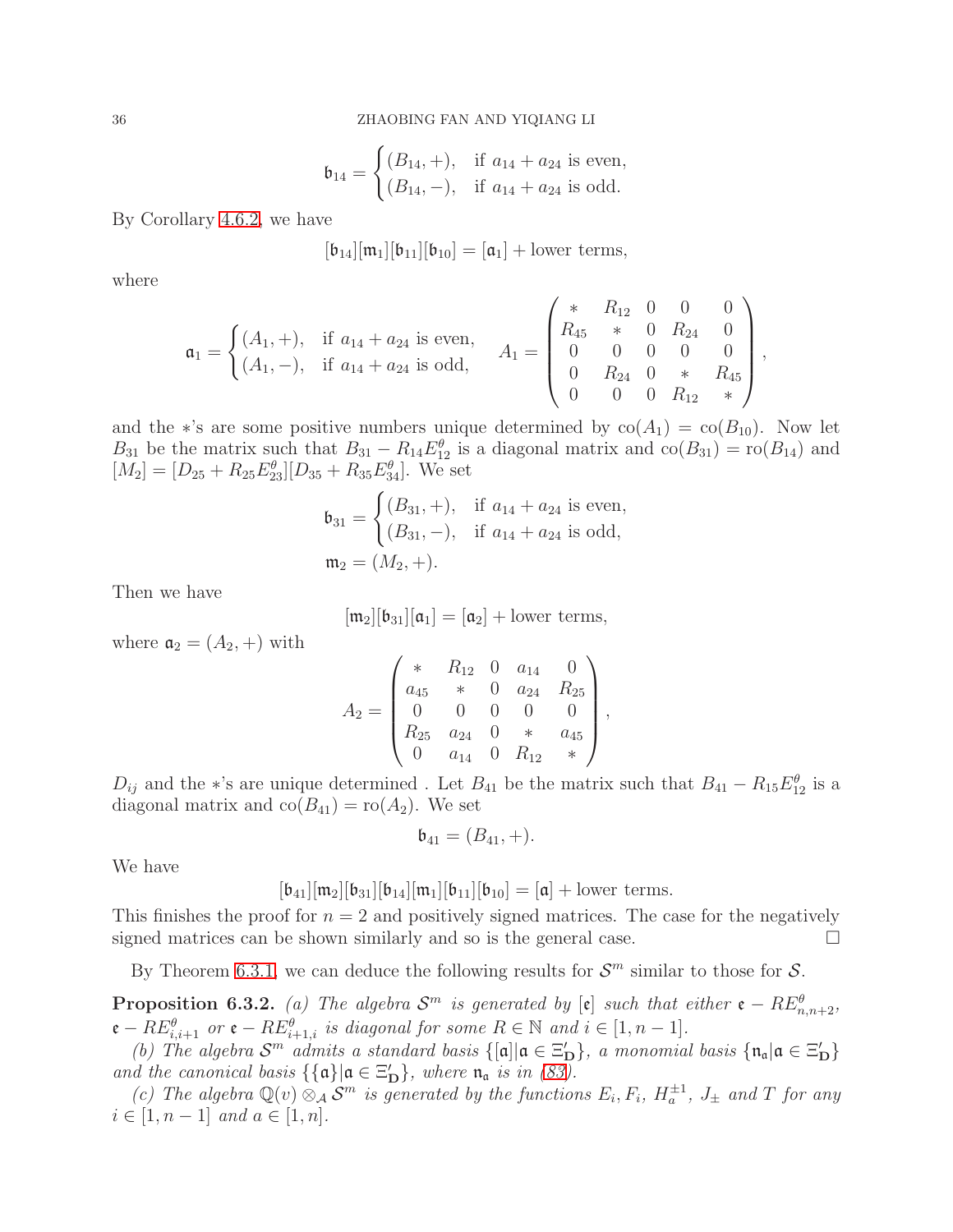**Remark 6.3.3.** The basis  $\{\mathfrak{n}_\mathfrak{a}\}$  of  $\mathcal{S}^m$  is not a subset of the basis  $\{\mathfrak{m}_\mathfrak{a}\}$  of  $\mathcal{S}$  in Corollary [4.6.4.](#page-21-1) But the canonical basis  $\{\{\mathfrak{a}\}|\mathfrak{a} \in \Xi_{\mathbf{D}}'\}$  of  $\mathcal{S}^m$  is a subset of the basis  $\{\{\mathfrak{a}\}|\mathfrak{a} \in \Xi_{\mathbf{D}}\}$  of S.

# <span id="page-36-0"></span>6.4. The algebra  $\mathcal{K}^m$ . Recall that  $\Xi'_D = {\mathfrak{a} \in \Xi_D | \text{ro}(\mathfrak{a})_{n+1} = \text{co}(\mathfrak{a})_{n+1} = 0}.$  Let

$$
\widetilde{\Xi}_{\mathbf{D}}' = \{ \mathfrak{a} \in \widetilde{\Xi}_{\mathbf{D}} | a_{n+1,j} = a_{j,n+1} = 0, \forall j \}.
$$

Let  $\mathcal{K}^m$  be the subalgebra of  $\mathcal K$  spanned by the elements [a] for any  $\mathfrak{a} \in \Xi'_{\mathbf{D}}$ . Notice that  $\mathcal{K}^m$ can be obtained via a stabilization similar to Section [5.1](#page-23-1) by using the algebras  $\mathcal{S}^m$ . Similar to Theorem [6.3.1,](#page-34-2) we have

$$
\mathfrak{n}_{\mathfrak{a}} = \mathfrak{a} + \text{lower terms}, \quad \forall \mathfrak{a} \in \widetilde{\Xi}'_{\mathbf{D}},
$$

where  $\mathfrak{n}_\mathfrak{a}$  is defined in [\(83\)](#page-34-3). Moreover, by [\(50\)](#page-25-1), we have

$$
[(D_\lambda + E_{n,n+1}^\theta, \epsilon)] \cdot [(D_\lambda + E_{n+1,n}^\theta, \epsilon')] = \begin{cases} [(D_\lambda + E_{n,n}^\theta, \epsilon)] & \text{if } \epsilon = \epsilon',\\ [(D_\lambda + E_{n,n+2}^\theta, \epsilon)] & \text{if } \epsilon \neq \epsilon'. \end{cases}
$$

From this observation, we have the following results for  $\mathcal{K}^m$  and  $\mathbb{Q}(v) \otimes_{\mathcal{A}} \mathcal{K}^m$  similar to those for K and  $\mathbb{Q}(v) \otimes_{\mathcal{A}} \mathcal{K}$ .

**Proposition 6.4.1.** *(a)* The algebra  $\mathcal{K}^m$  is generated by the elements  $[\mathfrak{e}]$  such that either  $\mathfrak{e}-RE_{n,n+2}^{\theta}$ ,  $\mathfrak{e}-RE_{i,i+1}^{\theta}$  or  $\mathfrak{e}-RE_{i+1,i}^{\theta}$  is diagonal for some  $i \in [1, n-1]$  and  $R \in \mathbb{N}$ .

*(b)* The algebra  $\mathbb{Q}(v) \otimes_A \mathcal{K}^m$  is generated by the elements  $[\mathfrak{e}]$  such that either  $\mathfrak{e}, \mathfrak{e} - E^{\theta}_{n,n+2}$ ,  ${\mathfrak e} - E_{i,i+1}^{\theta}$  or  ${\mathfrak e} - E_{i+1,i}^{\theta}$  is diagonal for some  $i \in [1, n-1]$ .

*(c)* The algebras  $\mathcal{K}^m$  and  $\mathbb{Q}(v) \otimes_A \mathcal{K}^m$  possess three bases: the standard basis  $\{[\mathfrak{a}] | \mathfrak{a} \in \Xi_D'\},$ *the monomial basis*  ${\{\mathfrak{n}_\mathfrak{a} | \mathfrak{a} \in \Xi_D'\}}$ , and the canonical basis  ${\{\{A\} | \mathfrak{a} \in \Xi_D'\}}$ .

*(d) The restriction of* Ψ *in Theorem [5.3.1](#page-27-3) defines a surjective algebra homomorphism*  $\Psi^m : \mathcal{K}^m \to \mathcal{S}^m$  such that  $\Psi^m([\mathfrak{a}]) = [\mathfrak{a}]$  if  $\mathfrak{a} \in \Xi_{\mathbf{D}}'$  and 0 otherwise. Moreover  $\Psi^m(\{\mathfrak{a}\}) = \{\mathfrak{a}\}$ *if*  $\mathfrak{a} \in \Xi_{\mathbf{D}}'$  *and* 0 *otherwise.* 

<span id="page-36-1"></span>6.5. A presentation of  $\mathbb{Q}(v) \otimes_A \mathcal{K}^m$ . To a diagonal signed matrix  $\mathfrak{d} = (D_\lambda, \epsilon)$  in  $\Xi'_D$ , we set

(85) 
$$
T\mathfrak{d} = F_n E_n \mathfrak{d} - [\lambda_n]_v \mathfrak{d}.
$$

where  $F_n E_n$ **o** is defined in [\(57\)](#page-27-4) and lies in  $\mathcal{K}^m$ . Note that  $\lambda_{n+1} = 0$  in this case.

<span id="page-36-3"></span>**Proposition 6.5.1.** Let  $\mathfrak{d} = (D_{\lambda}, \epsilon)$  and  $\mathfrak{d}' = (D_{\lambda'}, \epsilon')$  be two signed diagonal matrices in  $\Xi'_{\mathbf{D}}$ . The following relations hold in  $\mathcal{K}^m$ .

<span id="page-36-2"></span>
$$
\begin{aligned}\n\mathfrak{d}\mathfrak{d}' &= \delta_{\mathfrak{d},\mathfrak{d}'}\mathfrak{d}, \\
T\mathfrak{d} - \mathfrak{d}'T\mathfrak{d} &= 0, & \text{if } \lambda = \lambda', \epsilon = \epsilon', \\
(E_i F_j - F_j E_i)\mathfrak{d} &= 0, & \text{if } i \neq j, \\
(E_i F_i - F_i E_i)\mathfrak{d} &= [\lambda_{i+1} - \lambda_i]_v \mathfrak{d}, & \text{if } i \neq n, \\
(E_{n-1}^2 T - [2]_v E_{n-1} T E_{n-1} + T E_{n-1}^2)\mathfrak{d} &= 0, \\
(F_{n-1}^2 T - [2]_v F_{n-1} T F_{n-1} + T F_{n-1}^2)\mathfrak{d} &= 0, \\
(T^2 E_{n-1} - [2]_v T E_{n-1} T + E_{n-1} T^2)\mathfrak{d} &= E_{n-1} \mathfrak{d},\n\end{aligned}
$$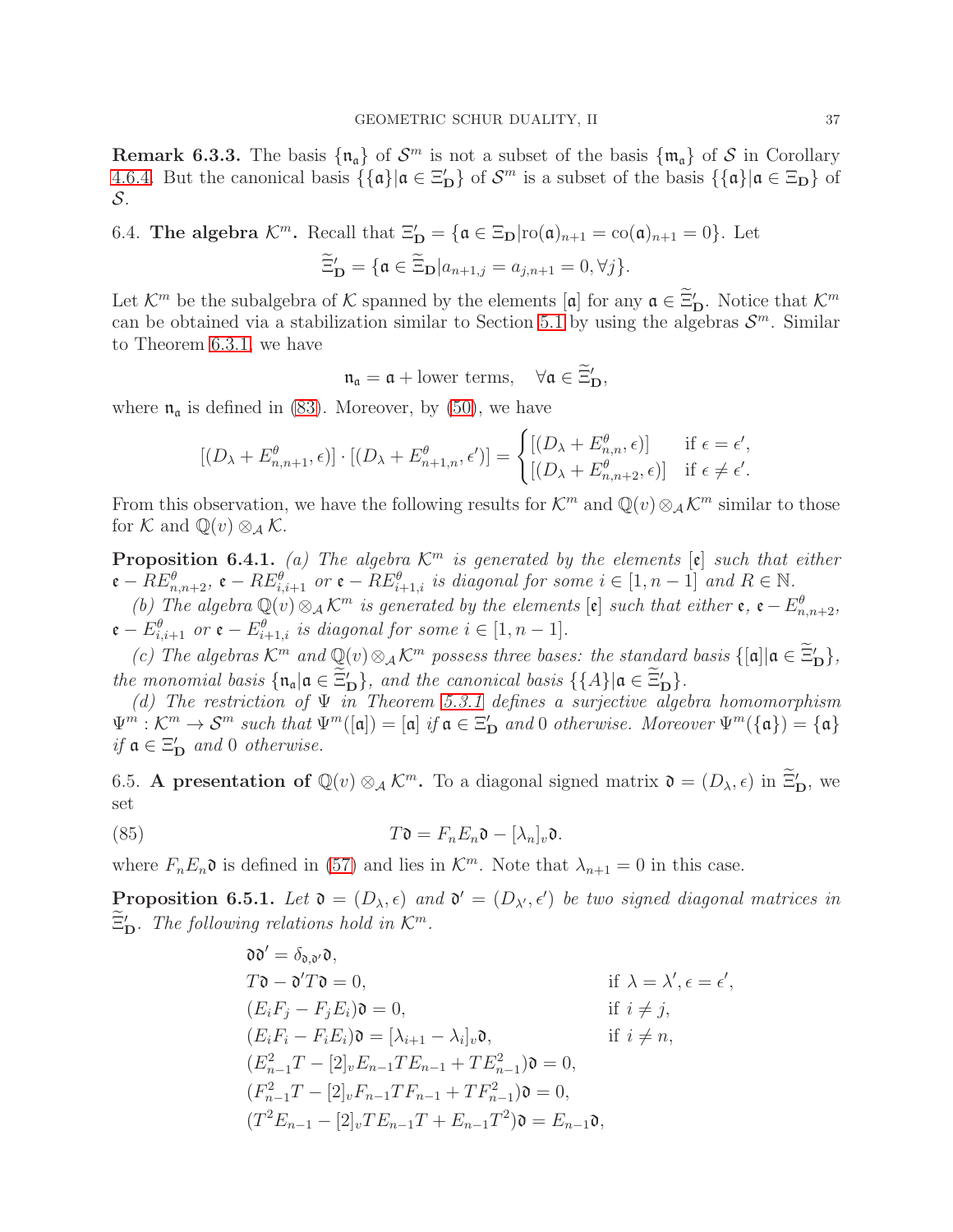$$
(T^{2}F_{n-1} - [2]_{v}T F_{n-1}T + F_{n-1}T^{2})\mathfrak{d} = F_{n-1}\mathfrak{d},
$$
  
\n
$$
(E_{i}E_{j} - E_{j}E_{i})\mathfrak{d} = 0, \quad (F_{i}F_{j} - F_{j}F_{i})\mathfrak{d} = 0, \quad \text{if } |i - j| > 1,
$$
  
\n
$$
(E_{i}E_{i}E_{j} - [2]_{v}E_{i}E_{j}E_{i} + E_{j}E_{i}E_{i})\mathfrak{d} = 0, \quad \text{if } |i - j| = 1,
$$
  
\n
$$
(F_{i}F_{i}F_{j} - [2]_{v}F_{i}F_{j}F_{i} + F_{j}F_{i}F_{i})\mathfrak{d} = 0, \quad \text{if } |i - j| = 1.
$$

*Proof.* Proposition can be shown by using [\(85\)](#page-36-2) and Proposition [5.4.2.](#page-28-2) One could prove them directly by using the same argument as we make for Proposition [5.4.2.](#page-28-2) More precisely, all identities can be reduced into  $S^m$  by replacing  $[\mathfrak{a}]$  by  $[\rho \mathfrak{a}]$ . Proposition then follows from Proposition [6.2.1.](#page-32-3)

<span id="page-37-0"></span>6.6. The identification  $\mathcal{K}^m = \dot{\mathbf{U}}^m$ . Recall the algebra  $\mathbf{U}^m$  from Section [2.2.](#page-5-0) Following [\[Lu93,](#page-39-15) Section 23], we shall define the modified form  $\dot{\mathbf{U}}^m$  of  $\mathbf{U}^m$ . We set

$$
\Lambda^m = \{ \lambda \in \mathbb{Z}^N | \lambda_i = \lambda_{N+1-i}, \lambda_{n+1} = 0 \}.
$$

For any  $\lambda, \lambda' \in \Lambda^m$ , we define

$$
{}_{\lambda}\mathbf{U}_{\lambda'}^{m} = \mathbf{U}^{m} / (\sum_{a=1}^{n+1} (H_a - v^{-\lambda_a}) \mathbf{U}^{m} + \sum_{a=1}^{n+1} \mathbf{U}^{m} (H_a - v^{-\lambda_a})).
$$

Let  $\pi_{\lambda,\lambda'} : \mathbf{U}^m \to \lambda \mathbf{U}^m_{\lambda'}$  be the canonical projection. We set  $sgn(\pi_{\lambda,\lambda}(J_+)) = +$  and  $sgn(\pi_{\lambda,\lambda}(J_{-})) = -$ . Set

$$
\dot{\mathbf{U}}^m = \oplus_{\lambda,\lambda' \in \Lambda^m \lambda} \mathbf{U}^m_{\lambda'}.
$$

Similarly, we can define  $\dot{\mathbf{U}}^i$  by replacing  $\mathbf{U}^m$  by its subalgebra  $\mathbf{U}^i$ . (See also [?, 5.6].) Following [\[Lu93,](#page-39-15) Section 23], we have

<span id="page-37-1"></span>(86) 
$$
\dot{\mathbf{U}}^m = \sum_{\mathfrak{d}} \mathbf{U}^m \mathfrak{d} = \sum_{sgn(\mathfrak{d})=+} \mathbf{U}^i \mathfrak{d} \oplus \sum_{sgn(\mathfrak{d})=-} \mathbf{U}^i \mathfrak{d} \simeq \dot{\mathbf{U}}^i \oplus \dot{\mathbf{U}}^i,
$$

as vector spaces, where the sum runs over all elements  $\mathfrak d$  of the form  $\pi_{\lambda,\lambda}(J_+)$  or  $\pi_{\lambda,\lambda}(J_-)$  for  $\lambda \in \Lambda^m$ .

Let A<sub>D</sub> be the associative Q(v)-algebra without unit generated by  $E_i \mathfrak{d}, F_i \mathfrak{d}, T \mathfrak{d}$  and  $\mathfrak{d}$  for all  $i \in [1, n-1]$  and  $\mathfrak d$  runs over all diagonal signed matrices in  $\Xi'_D$ , subjects to the relations (i)-(viii) in Proposition [6.5.1.](#page-36-3) We have

<span id="page-37-2"></span>**Proposition 6.6.1.** *The map*  $\phi : A_{D} \to \dot{U}^{m}$  *sending generators in*  $A_{D}$  *to the respective elements in*  $\dot{\mathbf{U}}^m$  *is an algebra isomorphism.* 

*Proof.* Observe that all relations in  $\mathbf{U}^m$  can be transformed into corresponding relations in  $\mathbf{U}^m$  by adjoining diagonal signed matrixes. By comparing the defining relations of  $\mathbf{U}^m$  and those in Proposition [6.5.1,](#page-36-3) we have that  $\dot{\mathbf{U}}^m$  is an associative  $\mathbb{Q}(v)$ -algebra generated by  $E_i \mathfrak{d}$ ,  $F_i$ **b**, T**b** and **b** for all  $i \in [1, n-1]$  and **b** diagonal signed matrices in  $\Xi'_D$  and subject to the defining relations of  $A_D$ . So we see that the map  $\phi$  is a surjective algebra homomorphism.

It is left to show  $\phi$  is injective. By using the same argument of [\(86\)](#page-37-1), we have  $A_{\mathbf{D}} \simeq \mathbf{U}^i \oplus \mathbf{U}^i$ . as vector spaces. So the map  $\phi$  is injective. We are done.

**Theorem 6.6.2.** The assignment of sending generators in  $\dot{\mathbf{U}}^m$  to the respective generators *in*  $\mathcal{K}^m$  *defines an algebra isomorphism*  $\Upsilon' : \dot{U}^m \to \mathbb{Q}(v) \otimes_A \mathcal{K}^m$ .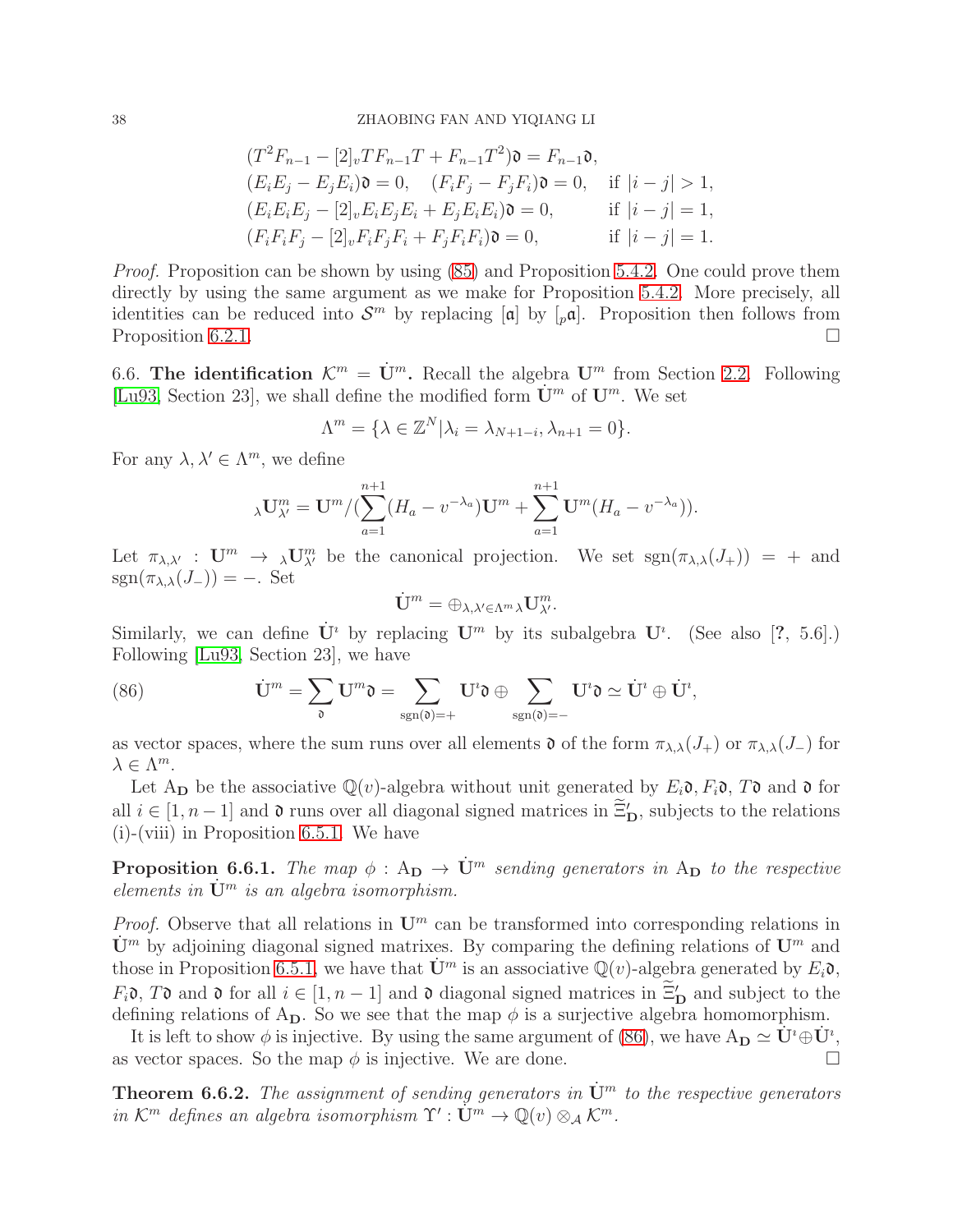*Proof.* By Propositions [6.5.1](#page-36-3) and [6.6.1,](#page-37-2) we see that  $\Upsilon'$  is a surjective algebra homomorphism. We observe that  $\mathbb{Q}(v) \otimes_A \mathcal{K}^m$  is a direct sum of two copies of  $\dot{\mathbf{U}}^i$  as  $\mathbb{Q}(v)$  vector spaces. So we have the injectivity. we have the injectivity.

<span id="page-38-0"></span>6.7. The algebra  $\mathcal{U}^m$ . Recall the algebra  $\hat{\mathcal{K}}$  and the notations  $0^{\pm}$  from Section [5.5](#page-28-0) and the notation  $\hat{\mathfrak{a}}(j)$  from [\(65\)](#page-29-0). We consider the following elements in  $\hat{\mathcal{K}}$ .

$$
O(j) = 0^+(j) + 0^-(j), \quad \forall j \in \mathbb{Z}^N,
$$
  
\n
$$
E_i = E_{i+1,i}^{\theta,+}(0) + E_{i+1,i}^{\theta,-}(0),
$$
  
\n
$$
F_i = E_{i,i+1}^{\theta,+}(0) + E_{i,i+1}^{\theta,-}(0), \quad \forall i \in [1, n-1],
$$
  
\n
$$
T = \sum_{\lambda} ([D_{\lambda}^+ + E_{n,n+2}^{\theta}] + [D_{\lambda}^- + E_{n,n+2}^{\theta}]).
$$

Let  $\mathcal{U}^m$  be the subalgebra of  $\hat{\mathcal{K}}$  generated by  $E_i, F_i, T, O(j), 0^+(0)$  and  $0^-(0)$  for all  $i \in [1, n-1]$ and  $\mathbf{j} \in \mathbb{Z}^N$ . By a similar argument as Proposition [6.7.1,](#page-38-6) we have the following proposition.

<span id="page-38-6"></span>**Proposition 6.7.1.** The following relations hold in  $\mathcal{U}^m$ .

$$
O(j)O(j') = O(j')O(j), 0^{\pm}(0)O(j) = O(j)0^{\pm}(0), 0^{\alpha}(0)0^{\epsilon}(0) = \delta_{\alpha,\epsilon}0^{\alpha}(0),
$$
  
\n
$$
O(j)F_h = v^{j_h-j_{h+1}}F_hO(j), O(j)E_h = v^{-j_h+j_{h+1}}E_hO(j),
$$
  
\n
$$
E_hT = TE_h, F_hT = TF_h, \text{ if } h \in [1, n-2],
$$
  
\n
$$
0^{\pm}(0)E_h = E_h0^{\pm}(0), F_h0^{\pm}(0) = 0^{\pm}(0)F_h, O(j)T = TO(j), 0^{\pm}(0)T = TO^{\mp}(0),
$$
  
\n
$$
F_hE_h - E_hF_h = (v - v^{-1})^{-1}(0(\underline{h} - \underline{h} + \underline{1}) - 0(\underline{h} + \underline{1} - \underline{h}))
$$
  
\n
$$
E_{n-1}^2T - [2]vE_{n-1}TE_{n-1} + TE_{n-1}^2 = 0,
$$
  
\n
$$
F_{n-1}^2T - [2]vF_{n-1}T + F_{n-1}T^2 = E_{n-1},
$$
  
\n
$$
T^2F_{n-1} - [2]vTF_{n-1}T + F_{n-1}T^2 = F_{n-1},
$$
  
\n
$$
E_iE_j = E_jE_i, F_iF_j = F_jF_i, \text{ if } |i - j| > 1,
$$
  
\n
$$
E_i^2E_j - [2]vE_iE_jE_i + E_jE_i^2 = 0, \text{ if } |i - j| = 1,
$$
  
\n
$$
F_i^2F_j - [2]vF_iF_jF_i + F_jF_i^2 = 0, \text{ if } |i - j| = 1.
$$

By comparing the defining relations and graded dimensions, we have

**Corollary 6.7.2.** We have a unique isomorphism  $\mathbf{U}^m \to \mathcal{U}^m$  defined by  $E_i \mapsto E_i$ ,  $F_i \mapsto F_i$ ,  $T \mapsto T$ ,  $H_a \mapsto O(-\underline{a})$  and  $J_{\pm} \mapsto 0^{\pm}(0)$ , for any  $i \in [1, n-1]$  and  $a \in [1, n]$ .

#### <span id="page-38-1"></span>**REFERENCES**

- <span id="page-38-3"></span>[BKLW14] H. Bao, J. Kujawa, Y. Li, W. Wang, Geometric Schur duality of classical type, with Appendix A by H. Bao, Y. Li, and W. Wang, [arXiv:1404.4000.](http://arxiv.org/abs/1404.4000)
- <span id="page-38-4"></span>[BW13] H. Bao, W. Wang, A new approach to Kazhdan-Lusztig theory of type B via quantum symmetric pairs, [arXiv:1310.0103.](http://arxiv.org/abs/1310.0103)
- [BBD82] A. Beilinson, J. Bernstein, P. Deligne, *Faisceaux pervers*, Astérisque 100 (1982).
- <span id="page-38-2"></span>[BLM90] A. Beilinson, G. Lusztig, R. McPherson, A geometric setting for the quantum deformation of  $GL_n$ , Duke Math. J., 61 (1990), 655-677.
- <span id="page-38-5"></span>[BB05] A. Björner, F. Brenti, Combinatorics of Coxeter groups, Graduate Texts in Mathematics, 231. Springer, 2005.